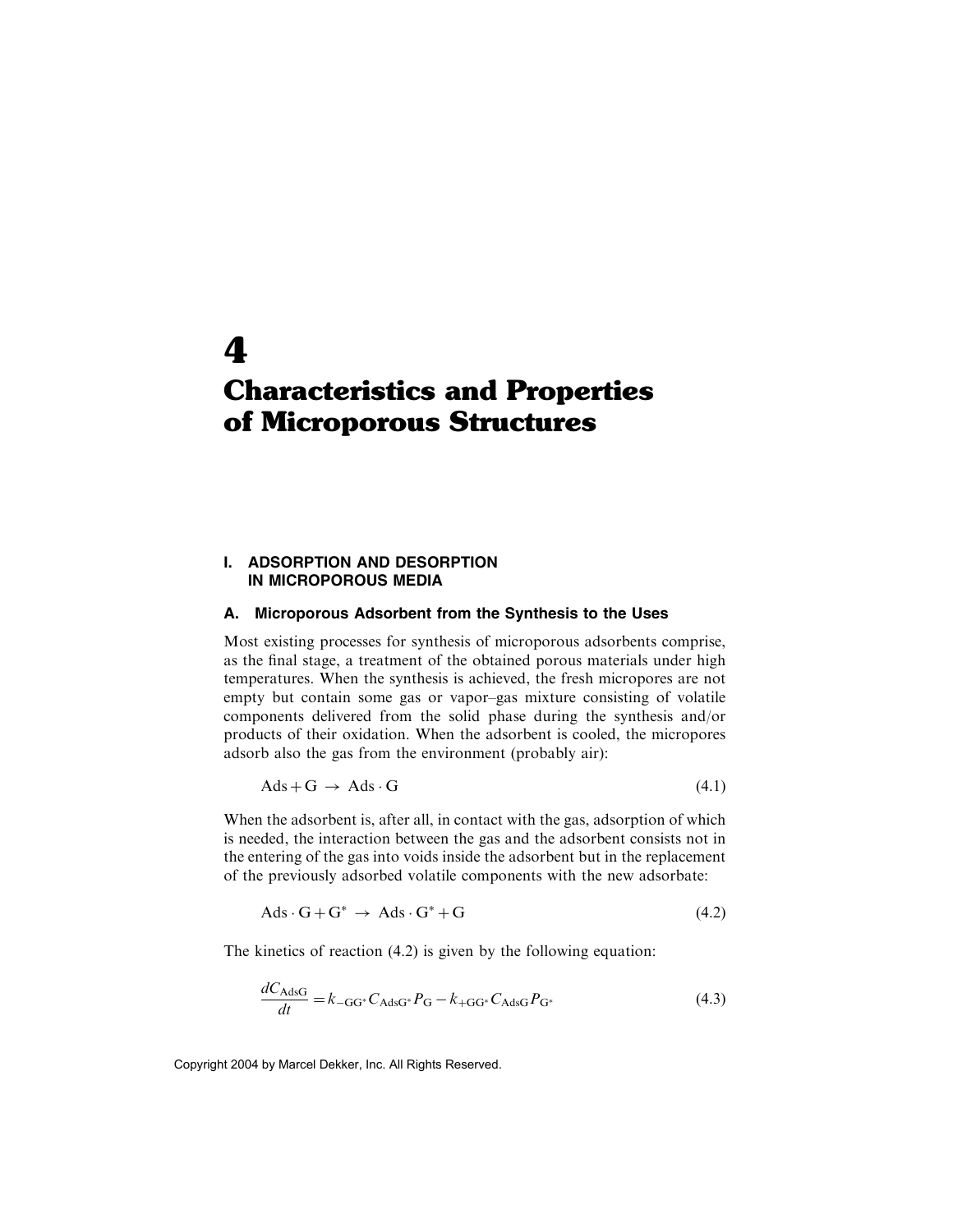where  $k_{\text{+GG*}}$  and  $k_{\text{-GG*}}$  are constants of the rate of the direct and the reverse reactions (4.2),  $C_i$  is the concentration of *i*th component in the solid phase, and  $P_i$  is the partial pressure of *j*th volatile component in the gaseous phase.

Now, let us consider some options in the technique of adsorption performance:

1. The experiment is carried out in a closed box, and the delivered component G remains in the system; then the adsorption process continues until the equilibrium:

$$
k_{-\text{GG}^*}C_{\text{AdsG}^*}P_{\text{G}} = k_{+\text{GG}^*}C_{\text{AdsG}}P_{\text{G}*}
$$
\n
$$
\tag{4.4}
$$

while the measured weight of the adsorbate brings the wrong information about the adsorptive properties of the initial adsorbent. If the adsorptive characteristics of G and G\* are comparable and the molecular weight of G is equal or more than that of  $G^*$  ( $m_G \ge m_{G^*}$ ), the researcher measures even "negative" adsorption.''

2. The experiment is carried out by injecting gas G\* into the adsorbent carrier, while the gaseous products are removed away. Then,  $P_G \approx 0$ , and the solution of Eq. (4.3) is

$$
C_{\text{AdsG}} = C_{(\text{AdsG})0} \exp(-k_{+\text{GG} *} P_{\text{G} *} t)
$$
  
=  $C_{(\text{AdsG})0} \exp(-k_{+\text{GG} *} t)$  (4.5)

where  $C_{(AdS)0}$  is the initial concentration of the adsorbent carrying the initial adsorbate. Then the resulting adsorbate consists only of AdsG\*, but the loss in the weight of G should be taken into account.

- 3. Operations described above by item 2 are preceded by removal of G: before injecting G\*, the adsorbent is heated on purpose to remove G as it is possible then cooled in vacuum. Then the resulting concentration of G is minor—but still not zero.
- 4. The cycle ''heating adsorbent with removal of adsorbate, cooling in vacuum, and injecting  $G^{\ast\prime\prime}$  is repeated several times, then the measured change of the weight is

$$
\delta W_{\rm AdsG^*} \approx \rho_{\rm Ads} V_{\rm Ads} [C_{\rm AdsG^*}(T) - C_{\rm AdsG^*}(T_0)] \tag{4.6}
$$

where  $v_{\text{Ads}}$  is the amount of the adsorbent,  $\rho_{\text{Ads}}$  is its density,  $T_0$  is the temperature to which the adsorbent is heated before being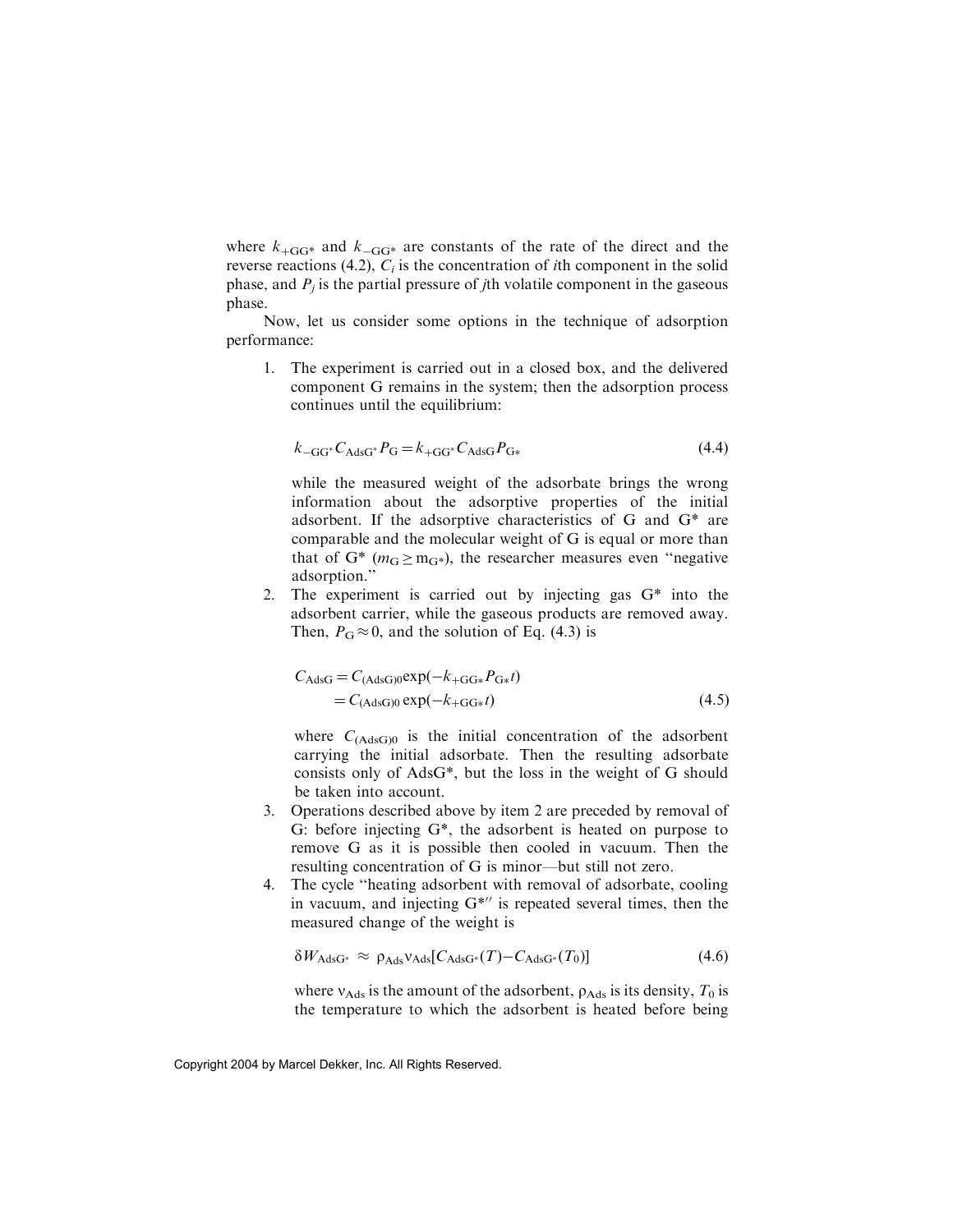<span id="page-2-0"></span>cooled, and T is the temperature under which  $G^*$  is injected. If  $w_n$ is the value of  $\delta W_{\text{AdS}G^*}$  after  $n^{\text{th}}$  iteration, the condition of the correctness of the performance of the measurements is given by the following equation:

$$
w_n = w_{n-1} \pm \delta w \tag{4.7}
$$

where  $\delta w$  is the error of the measurements of the weight.

Unfortunately, as it was noted in [Chapter 2,](#page-0-0) condition (4.7) for micropores can never be satisfied because of hysteresis, therefore, the correct organization of the measurements of adsorption is extremely complicated.

As an additional option, one might suggest the isolation of the adsorbent immediately after the achievement of its synthesis, but also such technique does not allow avoiding errors.

In several situations, for example, when the adsorbent is used for gas separation, it can be sufficient to measure the composition of the gas phase, first of all  $P_{G^*}$ .

In the further analysis of adsorption phenomena, we will assume that the experimental measurements are organized enough correctly and all errors are related only to hysteresis phenomena, as that was described in Chapter 2.

#### B. Reversible Adsorption and Desorption

The reversibility of the performance of adsorption–desorption processes means that

- The processes are carried out very slowly, and the current partial pressure of G\* in Eq. (4.2) differs a little only from that over the adsorbent (i.e., for adsorption it is a little more and for desorption, a little *less*).
- The temperature is controlled (probably specified), and the only factor influencing the change of the weight of the product is the adsorption–desorption of G\*, due to the different (while almost equal) pressures of G\* just over the adsorbent and far above.

#### C. Fundamental Physical Causes of Adsorption

The main driving force for adsorption is the reduction of free energy of pores accumulated on the stage of pore formation. Adsorption process is always exothermal and always accompanied by the reduction of the entropy of the system "pore  $+$  adsorbate." In any solid or liquid, the particles at the surface are subject to unbalanced forces of attraction normal to the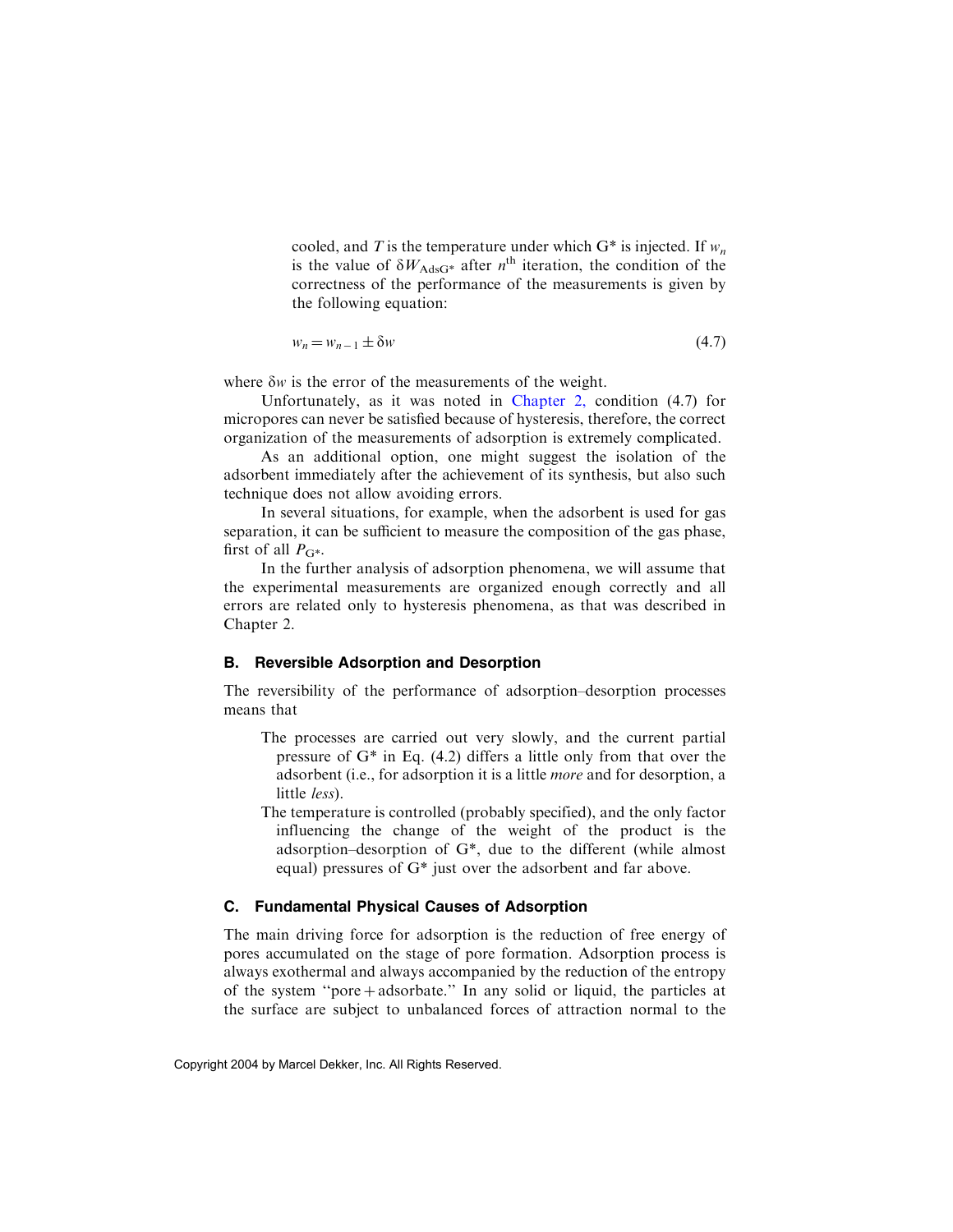surface plane (if applicable). In discusses about the fundamentals of adsorption, it may be useful in several cases to distinguish between physical adsorption involving only relatively weak intermolecular forces (due to the free energy of pores, especially micropores) and chemisorption involving essentially the formation of a chemical bond between the adsorbate molecule and the surface of the adsorbent (simply said, a chemical reaction between the pore wall and adsorbate molecules). For chemisorption, the reduction of the pore free energy is not the only driving force: the second driving force is the heat effect of the chemical reaction of chemisorption.

Although the above distinction is conceptually useful, many real cases are intermediate between two those options, and it is not always possible to categorize a particular system unequivocally [1,2].

Physical adsorption can be distinguished from chemisorption according to one or more of the following criteria:

- Physisorption does not involve the sharing or transfer of electrons, which always maintains the "individuality" (meaning no chemical changes) of the interacting species. The interactions are well reversible (except for micropores), enabling desorption to occur at the same temperature, although the process may be limited by the diffusion factor. Chemisorption involves chemical bonding and is definitely irreversible even in macropores.
- Physisorption is not as specific as chemisorption: physically adsorbed molecules may move inside the pores, whereas chemically adsorbed molecules are immobilized at pore walls.
- The absolute-value heat effect (the change of enthalpy in the sorption process) for physisorption is (except for micropores) much shorter than for chemisorption.
- Hysteresis effects for adsorption–desorption cycle are observed for physisorption/only in micro- and mesopores/and for chemisorption (always, independent of the adsorbing structure).

In principle, chemisorption is typical for situations when the chemical reaction between the pore wall material and the adsorbate molecules is possible in normal conditions, without any regard to internal surface in the solid reagent. A very specific situation is found when the process of adsorption is accompanied by a chemical reaction, in which the adsorbate experiences chemical transformation without visible changes for the adsorbent (heterogeneous catalysis). As it was notified in [Chapters 1](#page-0-0) and [2,](#page-0-0) micropores allow reactions that would be just impossible in other conditions. In the case of heterogeneous catalysis, the driving force of the process is initially the reduction of the free energy of pores, but then it is the reduction of the chemical potential of the entire system, while the products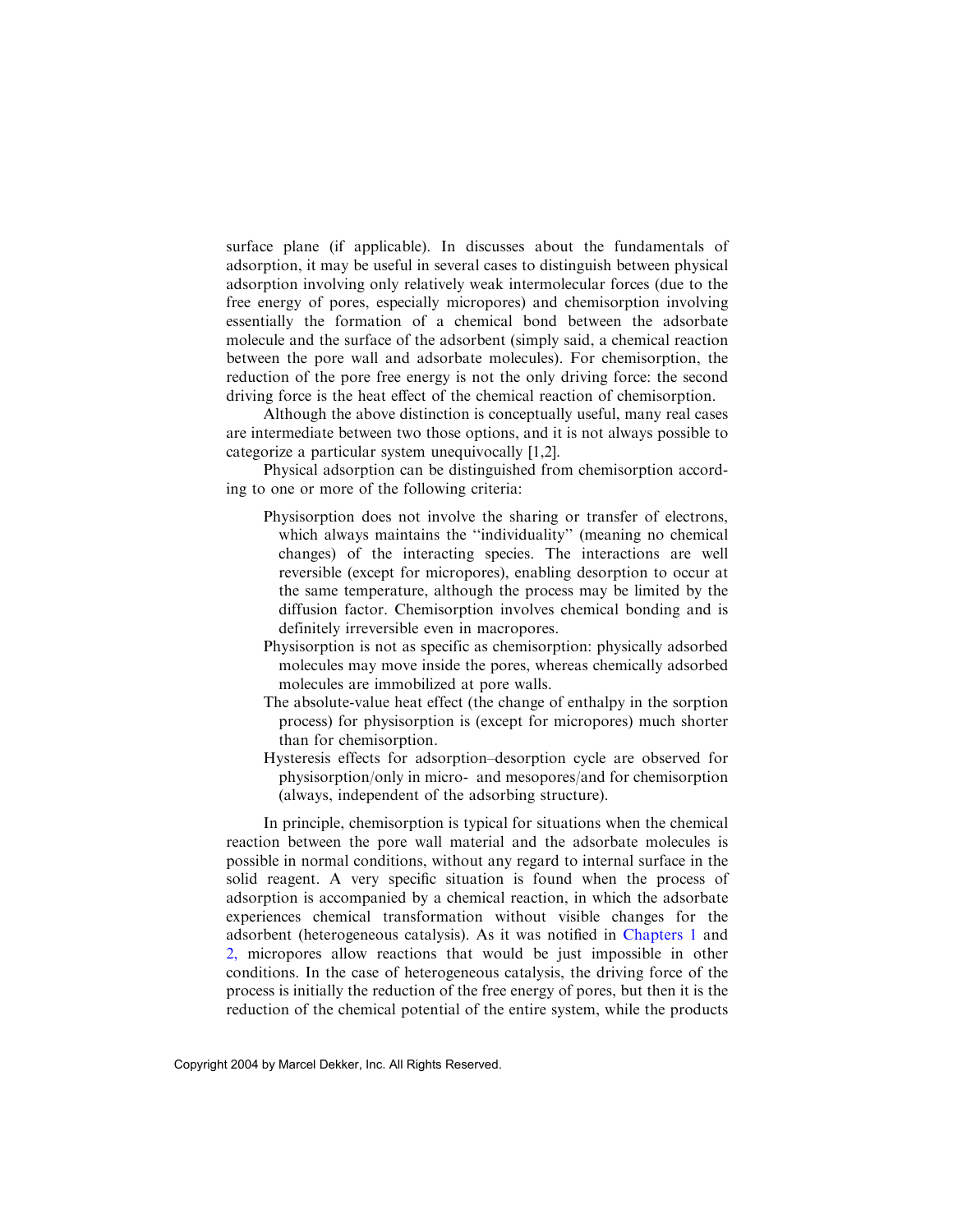do not usually remain inside the pores but leave them. Thus, heterogeneous catalysis can be considered as a very specific and complex form of chemisorption in micropores.

The divergence between these two mechanisms of adsorption is illustrated by [Table 4.1.](#page-5-0)

As follows from Table 4.1, physisorption in micropores has intermediate features between physisorption in macropores on plate surface and chemisorption.

Physisorption in nonpolar solids is normally attributed to forces of interactions between the solid surface and the adsorbate molecules. Those forces are similar to the van der Waals forces (attraction–repulsion) between molecules. The forces of attraction involving electrons and nuclei of all components of the system have electrostatic origin and are termed dispersion forces. These exist in all kinds of matter, independently on its interior structure. The nature of the dispersion forces was first recognized in the 1930s by London.

The dipole–dipole interaction energy (for attraction—negative, of course) can be estimated from the following equation [2]:

$$
E_D = -\frac{\text{Const}_{\text{DD}}}{\text{Dis}^6} \tag{4.8}
$$

where  $E_D$  is the dispersion energy, Const<sub>DD</sub> is a constant of dipole–dipole attraction, and Dis is the distance between the interacting particles.

In addition to dipole–dipole interaction, other possible dispersion interactions contributing physisorption include dipole–quadrupole and quadrupole–quadrupole interactions. If these are incuded into the expression for the interaction energy, it is written as follows:

$$
E_D = -\frac{\text{Const}_{DD}}{\text{Dis}^6} - \frac{\text{Const}_{DQ}}{\text{Dis}^8} - \frac{\text{Const}_{QQ}}{\text{Dis}^{10}} \tag{4.9}
$$

where  $Const<sub>DO</sub>$  and  $Const<sub>OO</sub>$  are constants of dipole–quadrupole and quadrupole–quadrupole interactions, respectively. Quadrupole interactions involve symmetrical molecules with atoms of different electronegativity like  $CO<sub>2</sub>$ . The quadrupole moment of such molecules leads to their interactions with polar surfaces. Taking into account that the contribution of dipolequadrupole and quadrupole–quadrupole interactions decreases fast with the distance, the decisive role is, in most situations, of dipole–dipole interaction, and dipole–quadrupole and quadrupole–quadrupole interactions can be neglected.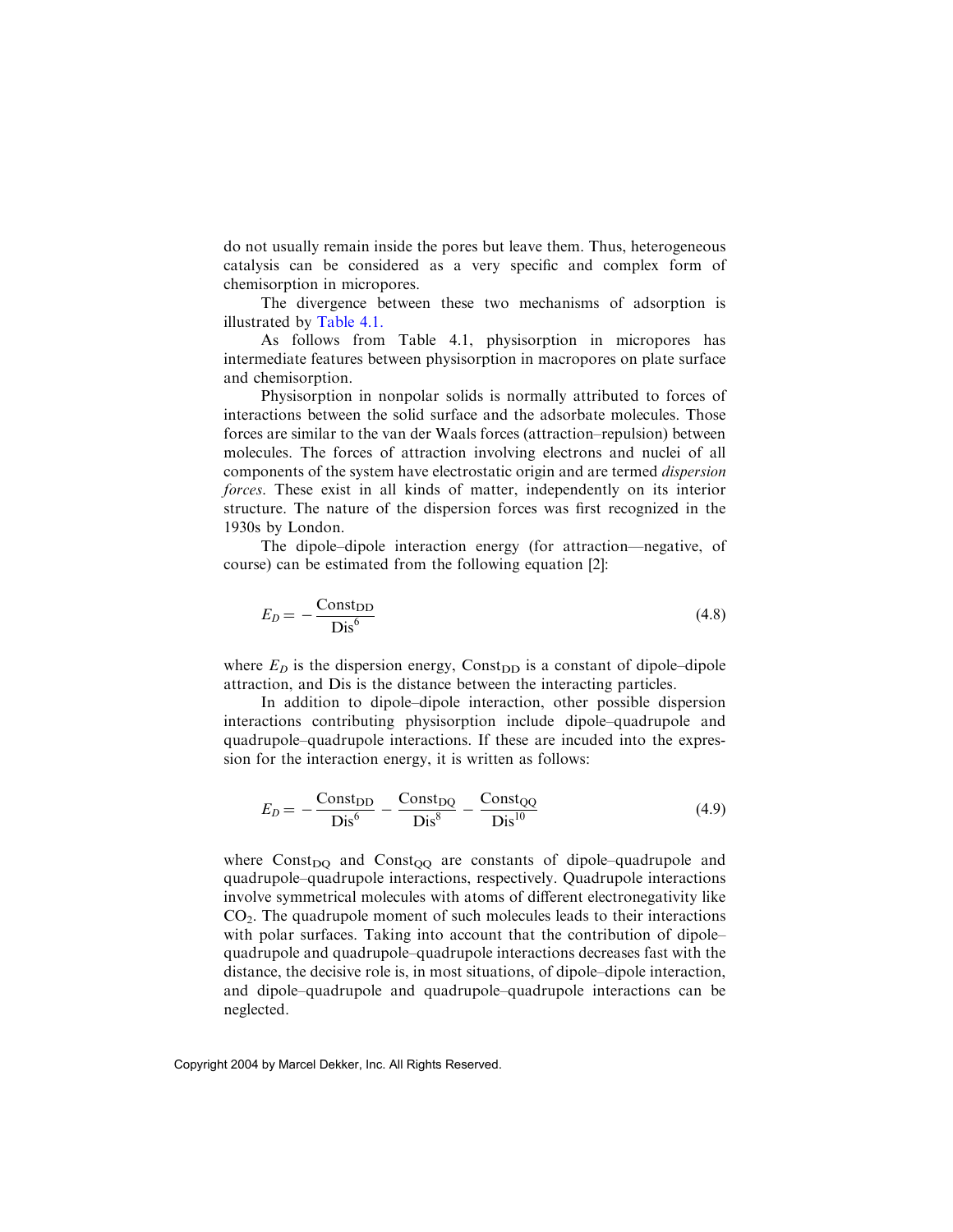| Factor of comparison                        | Physisorption in<br>macropores and<br>plate surface | Physisorption in<br>micropores       | Chemisorption                                                      | Heterogeneous<br>catalysis in<br>micropores                                  |
|---------------------------------------------|-----------------------------------------------------|--------------------------------------|--------------------------------------------------------------------|------------------------------------------------------------------------------|
| Driving force for the<br>adsorption process | Reduction of free<br>energy of pores                | Reduction of<br>free energy of pores | Both chemical reaction<br>and reduction of<br>free energy of pores | First reduction of<br>free energy of pores,<br>then the chemical<br>reaction |
| Reversibility                               | Reversible                                          | Problematic<br>reversibility         | <b>Irreversible</b>                                                | <b>Irreversible</b>                                                          |
| Absolute value of heat<br>effect $(kJ/mol)$ | <20                                                 | ${<}80$                              | ${<}400$                                                           | No limit                                                                     |
| Motion of adsorbed<br>molecules             | Easily possible                                     | Constrained                          | Impossible                                                         | Constrained                                                                  |
| Hysteresis of adsorption-<br>desorption     | Negligible                                          | Moderate                             | Strong                                                             | Strong                                                                       |

#### <span id="page-5-0"></span>**TABLE 4.1** Comparison of Physisorption to Chemisorption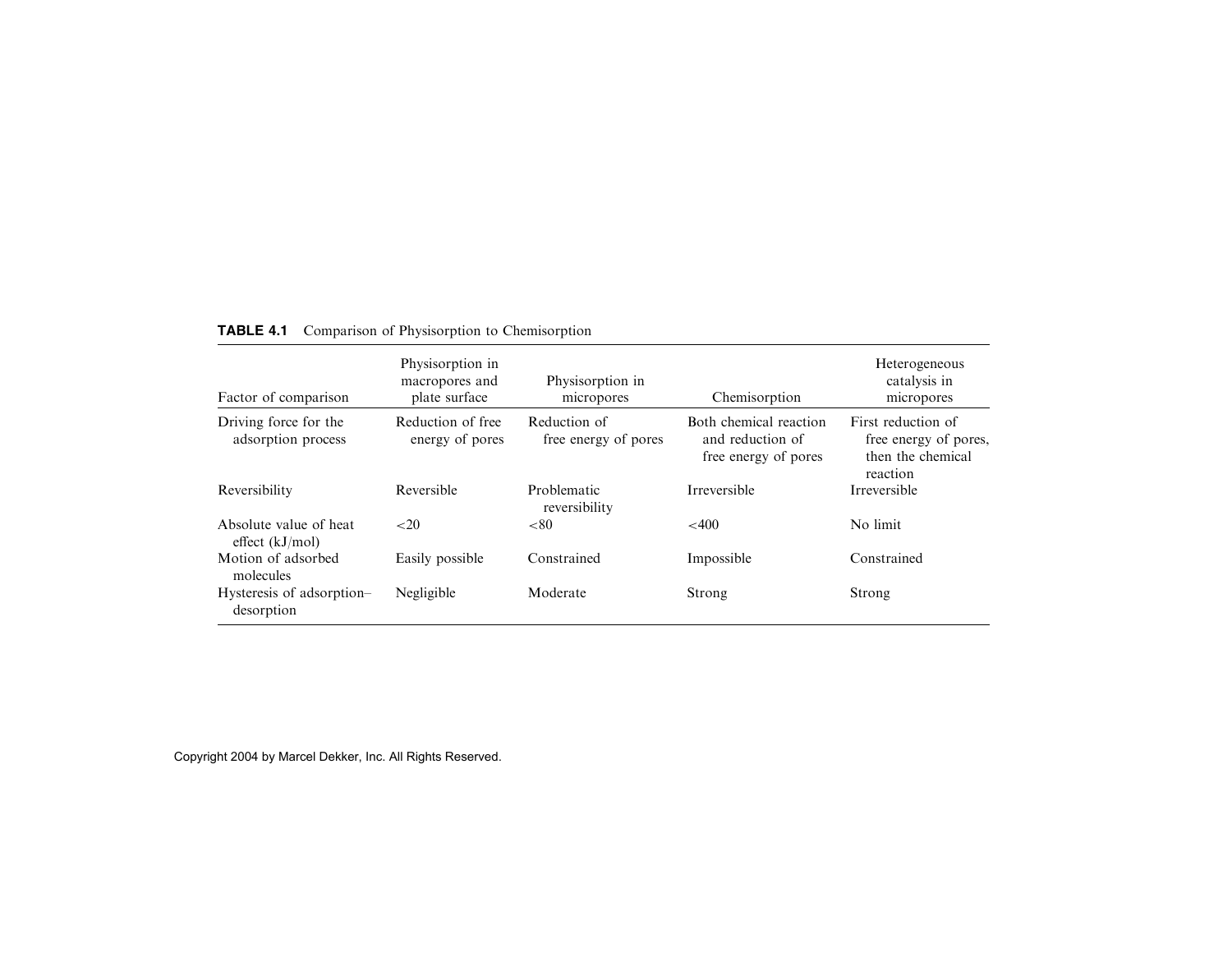When an adsorbate molecule approaches close to a solid surface enough to allow interpenetration of the electron clouds, the repulsion factor arises; its contribution can be represented semiempirically by the following expression:

$$
E_R = \frac{\text{Const}_R}{\text{Dis}^{12}}\tag{4.10}
$$

where  $E_R$  is the repulsion energy (positive value, of course!) and Const<sub>R</sub> is a constant of repulsion. Thus, the total potential energy of van der Waals interactions comprises two terms: dipole–dipole attraction (if dipole– quadrupole and quadrupole–quadrupole interactions are neglected) and repulsion:

$$
E_{\sum} = -\frac{\text{Const}_{\text{DD}}}{\text{Dis}^6} + \frac{\text{Const}_R}{\text{Dis}^{12}} \tag{4.11}
$$

#### D. The Polanyi Theory of Adsorption Potential

Among numerous theories of pore–adsorbate interaction considered in Ref. 3, we notice first of all the Polanyi theory of adsorption potential. This theory became the methodological base for volume-filling micropore theory (VFMT) largely employed in the adsorption science.

According to Polanyi, a quantification of the adsorption potential is required. It is defined as the amount of work needed for moving a molecule from a pore to infinity. The adsorption space (pore volume) is assumed to be composed of many equipotential adsorption energy surfaces varying from a maximum in the finest pores to zero in the bulk solution. Hence, for a given adsorbent, the equipotential surface should be the same for all adsorbates. Consequently, a plot of adsorbate volume vs. adsorption potential should result in a single characteristic curve applicable to all adsorbates on that particular adsorbent. Thus, this theory suggests that an adsorption isotherm could be predicted for any compound or any adsorbent for which a characteristic adsorption curve has been obtained [2].

In addition to adsorption isotherms, the adsorption equilibrium relationships are the isostere and the isobar. The isostere is, in general, a plot of the ln P vs.  $1/T$  at a constant amount of vapor adsorbed. The slope of the isostere corresponds to the heat of adsorption [2].

## E. Classification of Adsorption Isotherms

The majority of physisorption isotherms may be grouped into six types. In most situations, at sufficiently low surface coverage, the isotherm reduces to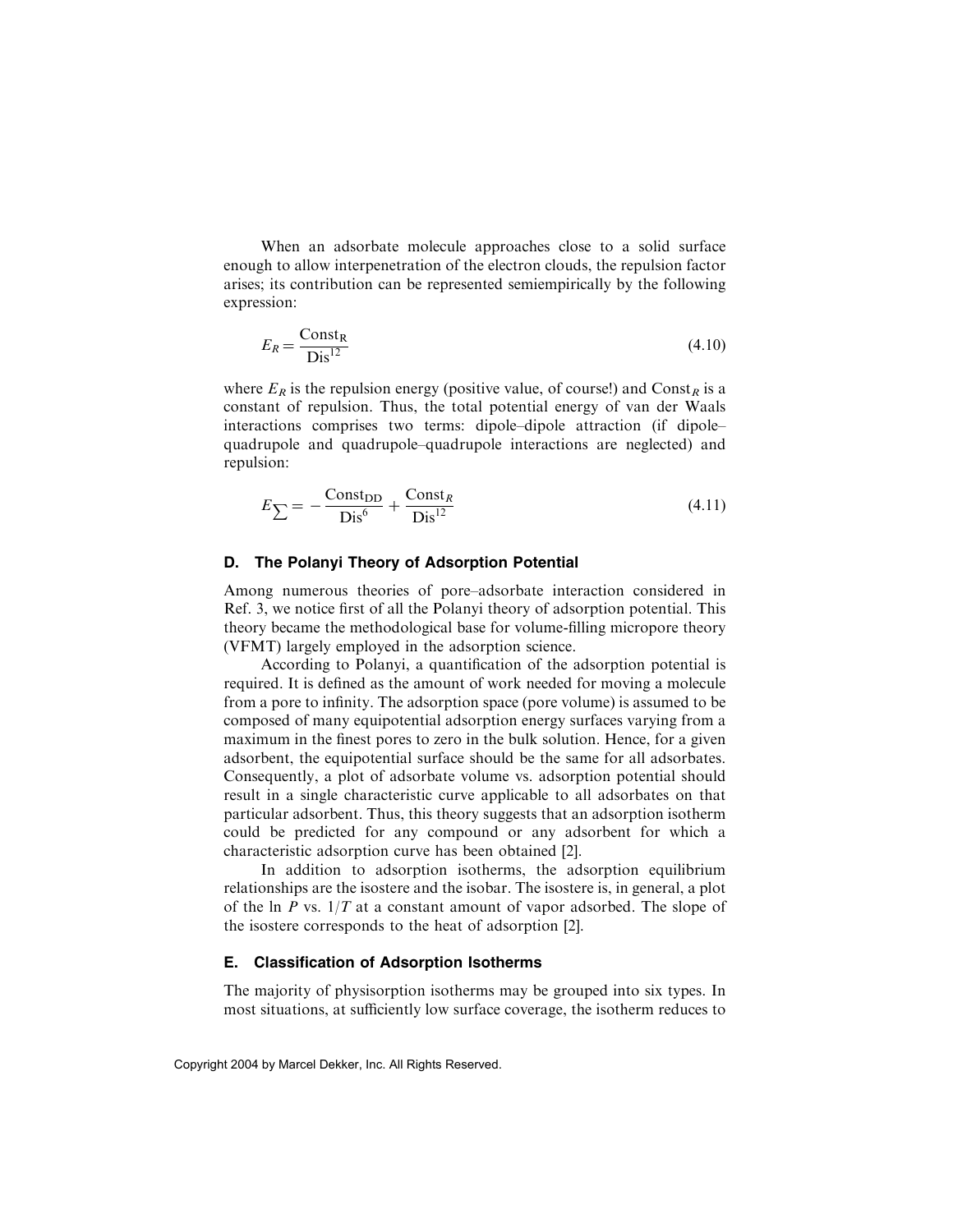<span id="page-7-0"></span>a linear form often compared to Henry's law region. If adsorbent is heterogeneous, this linear region may fall below the lowest experimentally measurable pressure. The principal types of isotherms are presented on Figs. 4.1[–4.6.](#page-10-0)

The reversible type 1 isotherm (Langmuir isotherm) is concave to the argument  $P/P_0$  axis and approaches a limiting value as  $P/P_0 \rightarrow 1$ . For micropores, the curve has a very sharp rising at the low pressure. Isotherms of such type are usual for homogeneous microporous solids, external surfaces of which are negligible (e.g., active carbon or molecular sieves). For such adsorbents, the adsorption process is determined mostly by the microporous substructure, and other factors can be neglected [2].

Langmuir isotherm is the most important for adsorption science but not alone. Among other curve types, very important is multilayer adsorption isotherm curve [\(Fig. 4.2\)](#page-8-0).

The reversible type 2 isotherm is the normal form of isotherm obtained for nonporous or microporous adsorbent and represents unrestricted monomultilayer adsorption. The beginning of the quasilinear middle section of the isotherm corresponds the monolayer completed and the multilayer adsorption beginning [2].



FIG. 4.1 Adsorption isotherm type 1 (Langmuir) for gas on homogeneous adsorbent. Series 1: microporous adsorbent; Series 2: external surface.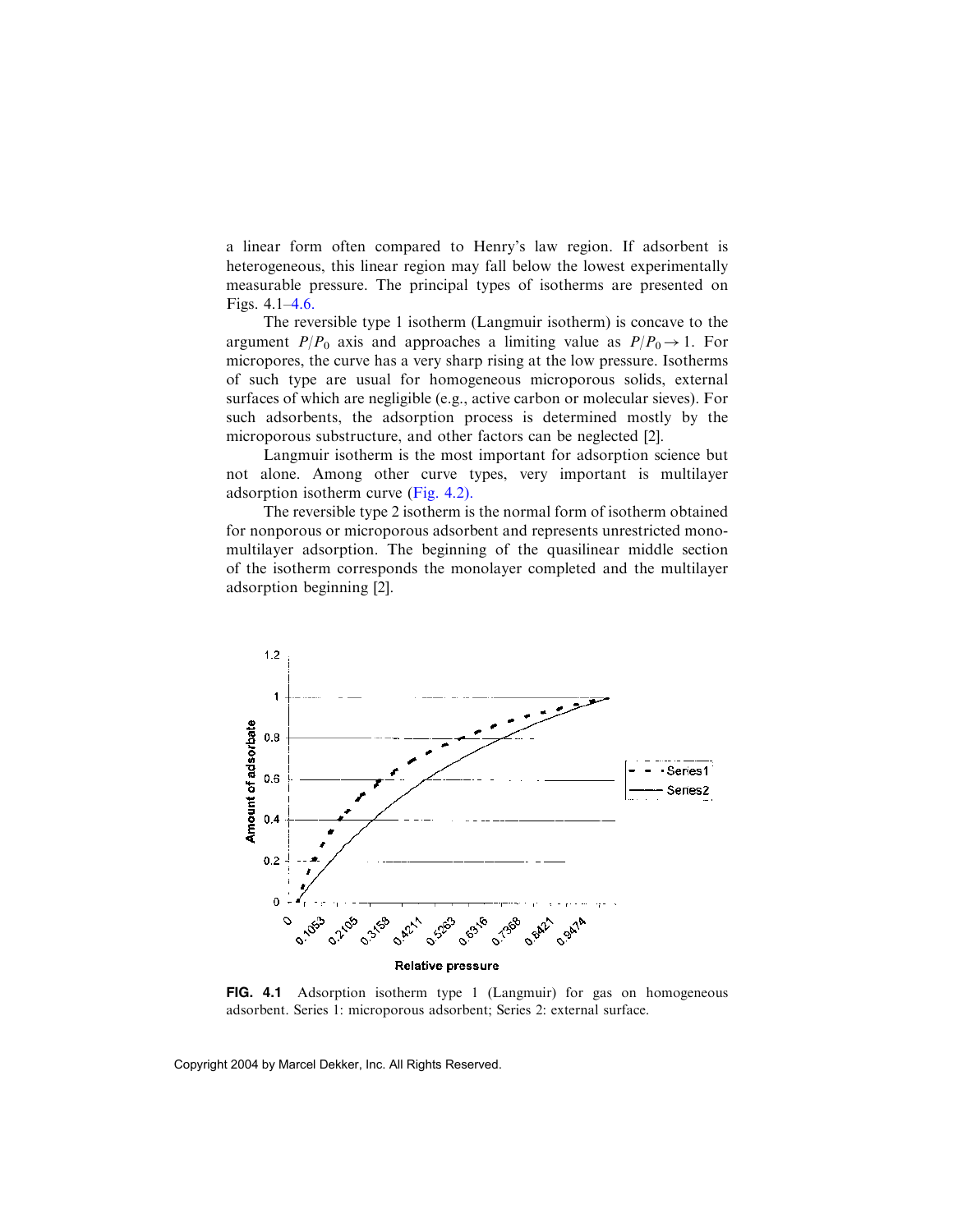<span id="page-8-0"></span>

FIG. 4.2 Adsorption isotherm type 2 (BET) on homogeneous adsorbent.



FIG. 4.3 Type 3 of adsorption isotherm curves.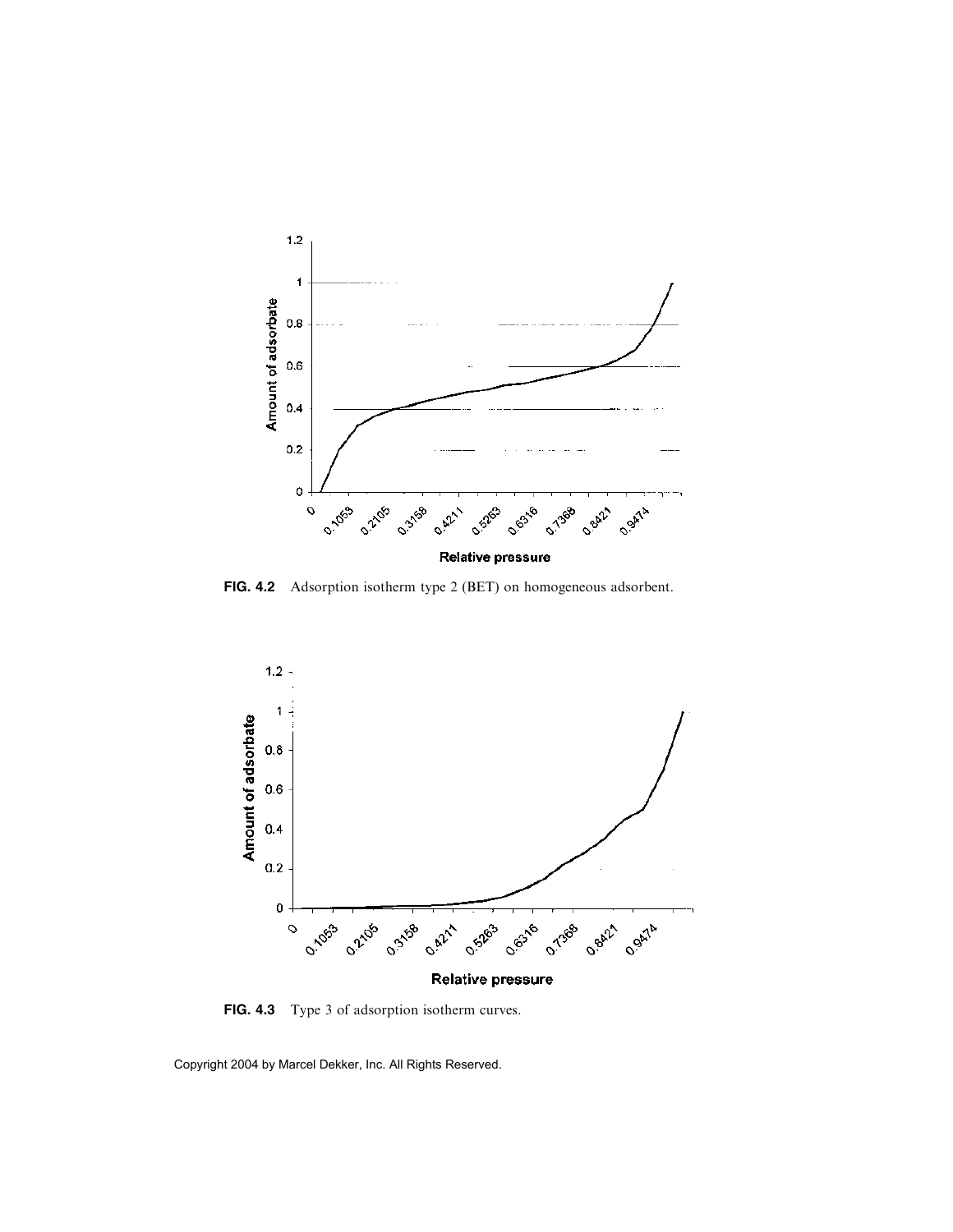<span id="page-9-0"></span>

FIG. 4.4 Adsorption isotherm curve–type 4.



FIG. 4.5 Isotherms of adsorption: type 5.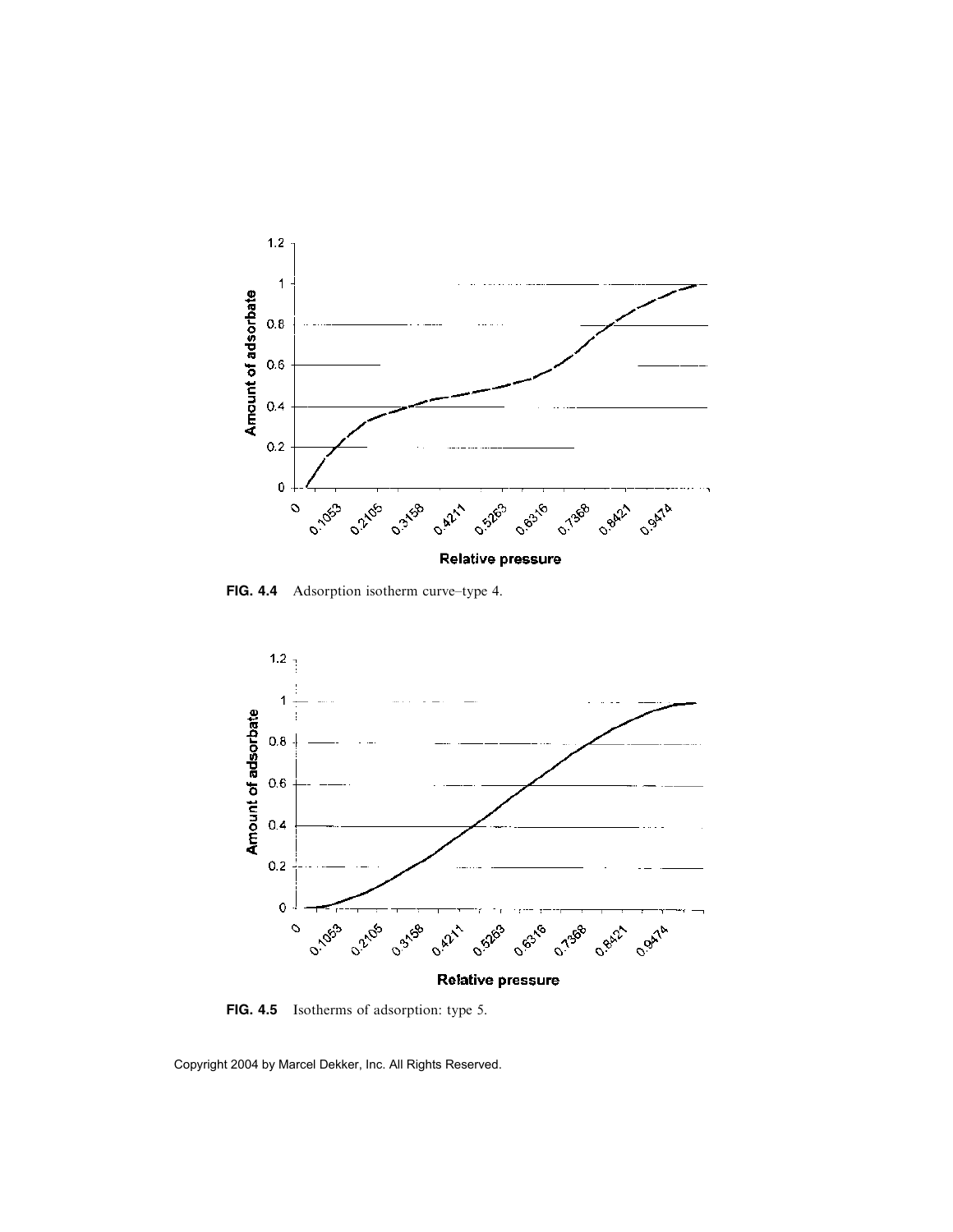<span id="page-10-0"></span>

FIG. 4.6 Type 6 of adsorption isotherms.

Types 1 and 2 are found in condition that the adsorbate is compatible with the material of pore walls. Otherwise, under low pressures the amount of adsorbate is low (see [Fig. 4.3\)](#page-8-0).

The reversible type 3 isotherm is typical for such a specific situation we considered in [Chapters 1](#page-0-0) and [2:](#page-0-0) adsorption of vapors (e.g., water vapor) on hydrophobic adsorbents like active carbon. When  $P/P_0 \rightarrow 1$ , the vapor condensation in the micropores starts.

In the case when the adsorbate is compatible with the pore wall material, another form is obtained (see [Fig. 4.4\)](#page-9-0).

According to Ref. 2, the type 4 isotherms are irreversible and correspond to hysteresis loops described in Chapter 2. The form of these isotherms is usually attributed to capillary condensation in the mesopores. The limiting uptake for such isotherms is  $P/P_0 \gg 1$ . Other possible explanations for such effects include destruction of some pores because of rising pressure and, as result, increase of the internal volume or chemisortion-related effects. This form of adsorption isotherms is obtained for many of mesoporous industrial adsorbents, comprising silica and alumina gels adsorbing water [2–4].

The form of adsorbent isotherm curve for weak interactions adsorbent–adsorbate is given on [Fig. 4.5.](#page-9-0)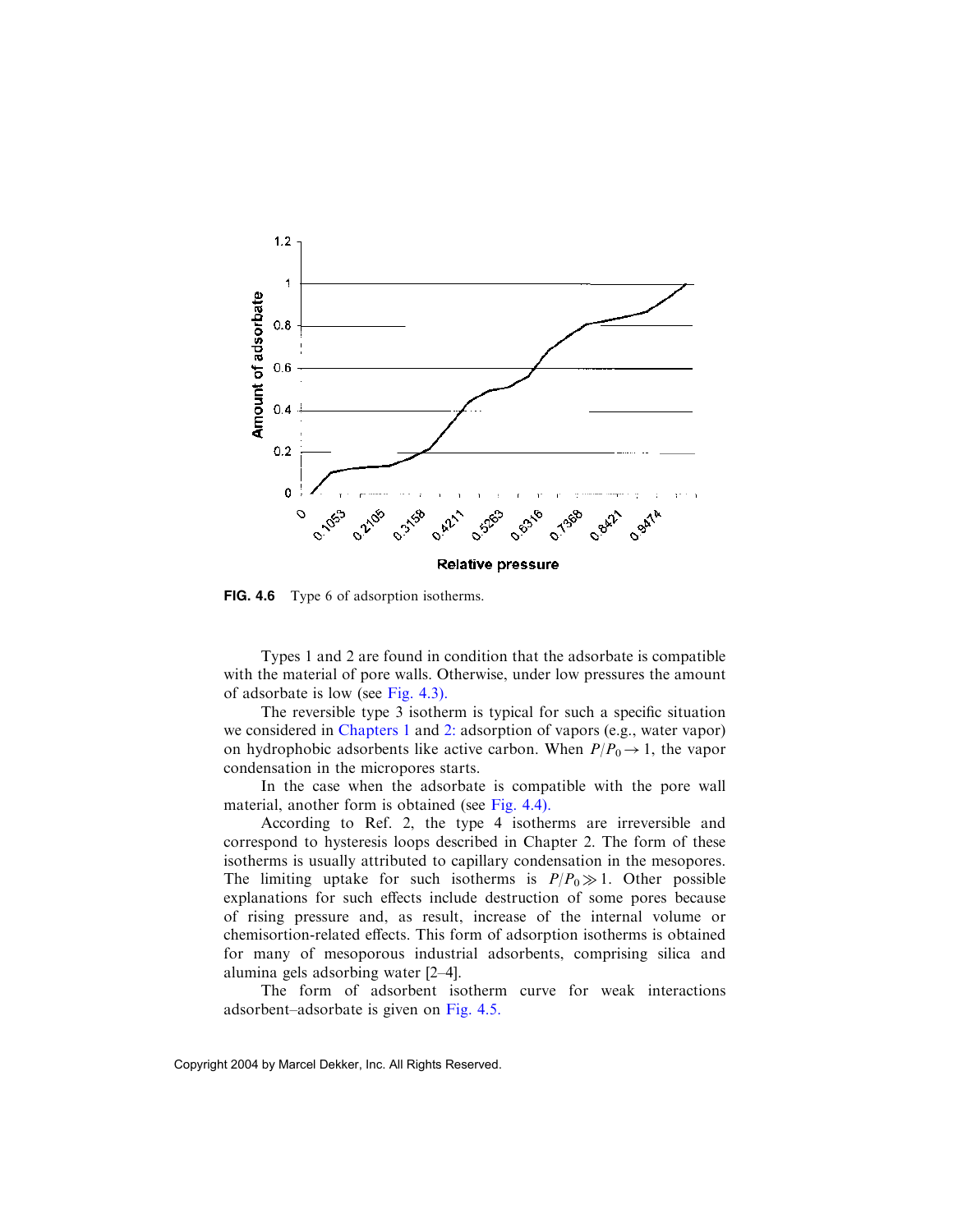According to Ref. 2, the type 5 isotherm is related to the type 3 isotherm in a specific situation when the adsorbent–adsorbate interaction is weak [2].

And the last example in this series: multilayer adsorption in micropores (see [Fig. 4.6\)](#page-10-0).

The type 6 isotherm represents stepwise multilayer adsorption on a uniform nonporous surface. The step height represents the monolayer capacity for each adsorbed layer and, in the simplest case, remains approximately constant for two or more adsorbed layers. Such curves are obtained with some noble gases on graphitized carbon blacks under temperatures of liquid nitrogen [2].

# F. Models of Adsorption in Equilibrium

## 1. Henry's Law

The simplest adsorption isotherm, in which the amount adsorbed varies directly with the gas pressure, is very similar to Henry's law:

$$
Q_{\text{ads}} = K_{\text{ads}} C_e \tag{4.12}
$$

where  $Q_{ads}$  is the amount of the adsorbate,  $K_{ads}$  is the isotherm constant, and  $C_e$  is the equilibrium concentration in the fluid volume. Isotherms by Eq. (4.12) are typical for situations when the amount of the fluid over the adsorbent is much less than the adsorptive capacity of the adsorbent and the adsorbed layer is extremely diluted [2,5].

## 2. Freundlich Isotherm

The equilibrium relationships in adsorption are sometimes described by a Freundlich relationship. This is valid for adsorptive processes with no change in the configuration of the molecules in the adsorbed state. Freundlich isotherm has the following form:

$$
Q_{\text{ads}} = K_{\text{ads}}(C_e)^{1/n_f} \tag{4.13}
$$

where  $n_f$  is an empiric constant depending on the nature of the adsorbent and the adsorbate. Freundlich isotherm seems valid for adsorption on heterogeneous surfaces described by the discrete model (see [Chapter 3\)](#page-0-0), each class of cells obeying the Langmuir equation (see below). According to Freundlich isotherm, the amount adsorbed increases infinitely with the increase of the concentration or the partial pressure of the fluid to adsorb. Of course, such isotherm is not sufficient when coverage becomes enough high. At low concentrations, Freundlich isotherm does not reduce to the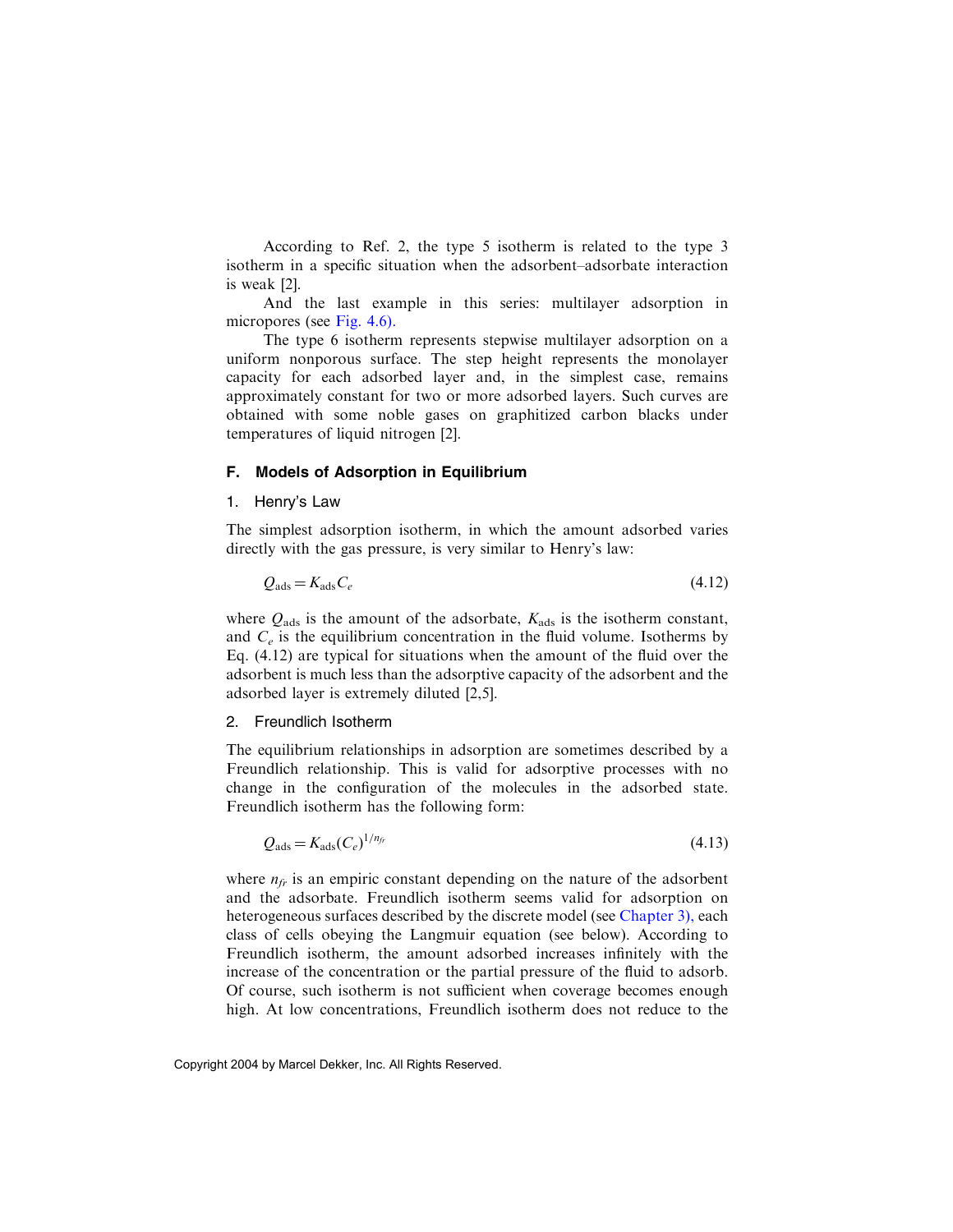linear isotherm. Thus, Freundlich isotherm represents experimental results for moderate concentrations of the fluid to adsorb [2].

### 3. Langmuir Isotherm

This is applicable first of all to macroporous adsorbents, also to some microporous materials. This isotherm is applicable to both physisorption and chemisorption and derived under the following assumptions:

The adsorbed gas behaves ideally in the gas phase. The adsorbate forms a monomolecular layer only. The adsorptive surface is homogeneous. Interactions between adsorbate molecules are negligible. The motion of adsorbate molecules around the surface is impossible or negligible.

In accordance to the above assumptions, the equilibrium between the gas and the solid phases is described by the following equation [compare to Eq. (4.1)]:

$$
Ads + G \Longleftrightarrow Ads \cdot G \tag{4.14}
$$

Equation (4.14) leads to the condition of equilibrium:

$$
K_{\rm ads} = \frac{C_{\rm AdsG}}{C_{\rm Ads}C_{\rm G}} = \frac{Q_{\rm AdsG}}{Q_{\rm Ads}C_{\rm G}}\tag{4.15}
$$

where  $C_i$  is the concentration of *i*th component in equilibrium and  $Q_i$  is the amount of ith component in the solid phase.

The condition of the balance of the adsorbate is given by the following equation:

$$
Q_{\text{Ads}} + Q_{\text{AdsG}} = Q_{\text{Ads},0} \tag{4.16}
$$

where  $Q_{\text{AdS}0}$  is the initial amount of the adsorbate. Equations (4.15) and (4.16) bring

$$
Q_{\rm AdsG} = \frac{C_{\rm G} K_{\rm ads} Q_{\rm Ads,0}}{K_{\rm ads} C_{\rm G} + 1}
$$
\n(4.17a)

Or

$$
\theta_{\rm AdsG} = \frac{C_{\rm G} K_{\rm ads}}{K_{\rm ads} C_{\rm G} + 1} \tag{4.17b}
$$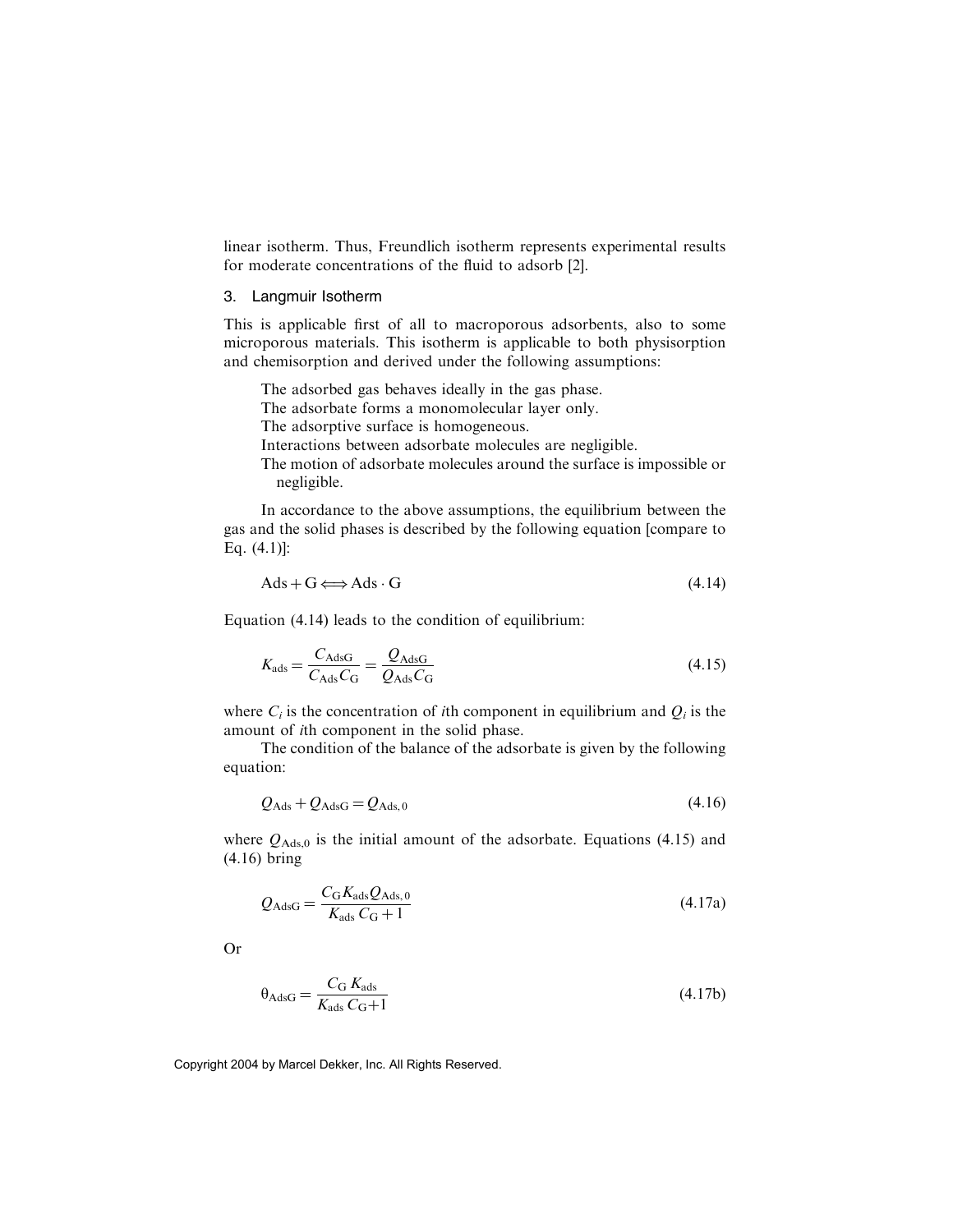where  $\theta_{AdSG} = Q_{AdSG}/Q_{AdS,0}$  and the graphical representation of Eq. (4.17a) is exactly Fig. 4.1. When  $C_G \rightarrow \infty$ ,  $Q_{AdSG} \rightarrow Q_{AdS}$ , For low values of  $C_G$ ,  $Q_{\text{AdsG}} \approx C_{\text{G}} K_{\text{ads}} Q_{\text{Ads,0}}$  (Henry's law).

Langmuir isotherm is basic for the science of adsorption.

## 4. BET Equation

In 1938, Brunauer, Emmett, and Teller showed how to extend the Langmuir's approach to the multilayer adsorption, that is BET equation. The basic assumptions for BET are as follows:

- Each molecule in the first adsorbed layer is considered to provide one site for the second and subsequent layers.
- The molecules in the layers behave essentially as saturated liquid, and interactions between different layers do not depend on the interactions between the down layer and the adsorbent.

The above assumptions allow us to write the equations of reactions of multilayer formation:

$$
Ads + G \Longleftrightarrow Ads \cdot G \tag{4.18a}
$$

$$
Ads \cdot G + G \Longleftrightarrow Ads \cdot G_2 \tag{4.18b}
$$

$$
Ads \cdot G_k + G \Longleftrightarrow Ads \cdot G_{k+1} \tag{4.18c}
$$

Equations (4.18) correspond to the following equations for the condition of equilibrium:

$$
K_{\text{ads}'} = \frac{C_{\text{AdsG}}}{C_{\text{Ads}}C_{\text{G}}} = \frac{Q_{\text{AdsG}}}{Q_{\text{Ads}}C_{\text{G}}}
$$
(4.19a)

$$
K_{\text{ads}''} = \frac{C_{\text{AdsG2}}}{C_{\text{AdsG}}C_{\text{G}}} = \frac{Q_{\text{AdsG2}}}{Q_{\text{AdsG2}}C_{\text{G}}}
$$
(4.19b)

$$
K_{\text{ads}} = \frac{C_{\text{AdsG}(k+1)}}{C_{\text{AdsG}(k)}C_{\text{G}}} = \frac{Q_{\text{AdsG}(k+1)}}{Q_{\text{AdsG}(k)}C_{\text{G}}}
$$
(4.19c)

As for Langmuir isotherm, Eqs. (4.19) with the balance condition (4.16) are transformed to

$$
\frac{Q_{\text{AdsG}} = C_{\text{G}} K_{\text{ads}} Q_{\text{Ads},0} / K_{\text{ads}} C_{\text{G}} + 1 - C_{\text{G}}}{(1 - C_{\text{G}})}
$$
(4.20)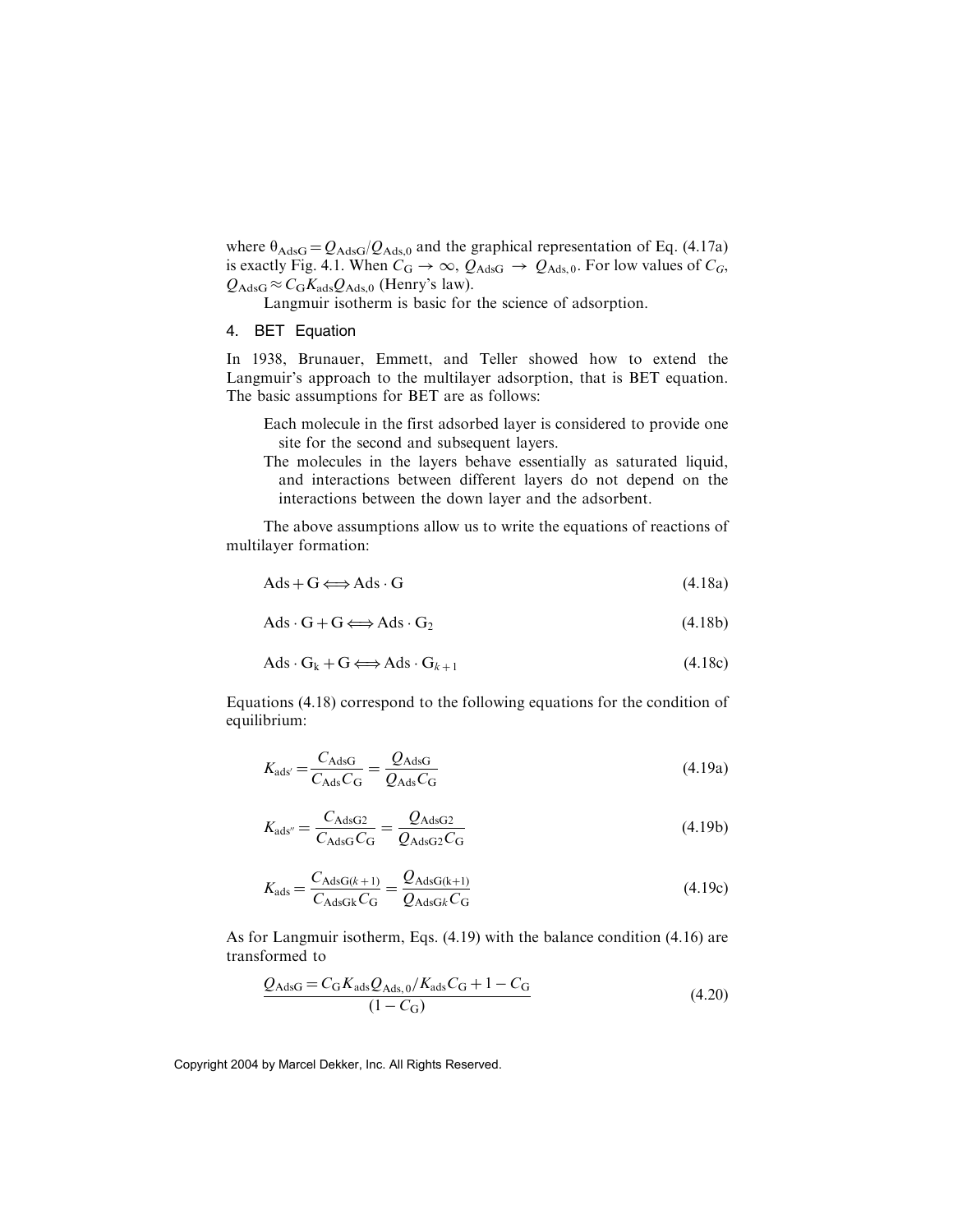$$
Q_{\rm AdsG} = (P/P_s)K_{\rm ads}Q_{\rm Ads,0}/(K_{\rm ads}P/P_s + 1 - P/P_s)/(1 - P/P_s)
$$
 (4.21)

where the physical sense of all terms is the same as in Eq. (4.17).

Let us notify that BET for low pressures is reduced to a Langmuir-like form.

#### G. Models of the Structure of Adsorbate

On the internal pore surface, an adsorbed molecule may hop along the surface when it attains sufficient activation energy and an adjacent adsorption site becomes available. Describing the porosity reduction in random structures, P. B. Vissher and J. E. Cates suggested a model for computing the motion of a solid–liquid interface by means of Lagrangian grid with constant-stress periodic boundary conditions [6].

#### H. Volume-Filling Micropore Theory

For micropores, derivations of adsorption isotherms need a comprehension about the internal structure of the adsorbent. The most widespread concept regarding this problem is volume-filling micropore theory [VFMT; sometimes also called theory of volume-filling micropore (TVFM)]. VFMT is based on the assumption that the adsorptive capacity of micropores is limited not by their surface but by their volume. As we noted in the previous chapters, this assumption is based on the recognized experimental data on properties of micropores. In this aspect, VFMT seems correct in principle. The adsorption is considered as the result of the adsorbate molecule entering a pore between the walls, as described according to the Polanyi concept above, regarding energetics of inside the empty space in solids. The accomplished work is proportional to  $R_qT(\ln(P/P_s))$ . A convenient starting point is the method of integral transforms, relating an overall isotherm  $\theta_t$  to a local isotherm  $\theta_l$  and the pore energy distribution [7]:

$$
\theta_t(T, P) = \int_0^\infty \theta_t(T, P, \varepsilon) \chi_c(\varepsilon) d\varepsilon \tag{4.22}
$$

where  $\chi_c(\varepsilon)$  gives a distribution of adsorption energies. If a variational technique called the condensation approximation (CA) is applied to the local isotherm, Eq. (4.22) is reduced to [7]

$$
\theta_t(T, P) = \int_0^\infty \chi_c(\varepsilon) \, d\varepsilon \Longleftrightarrow \chi_c(\varepsilon) = -\frac{\partial \theta_t}{\partial \varepsilon} \tag{4.23}
$$

Copyright 2004 by Marcel Dekker, Inc. All Rights Reserved.

or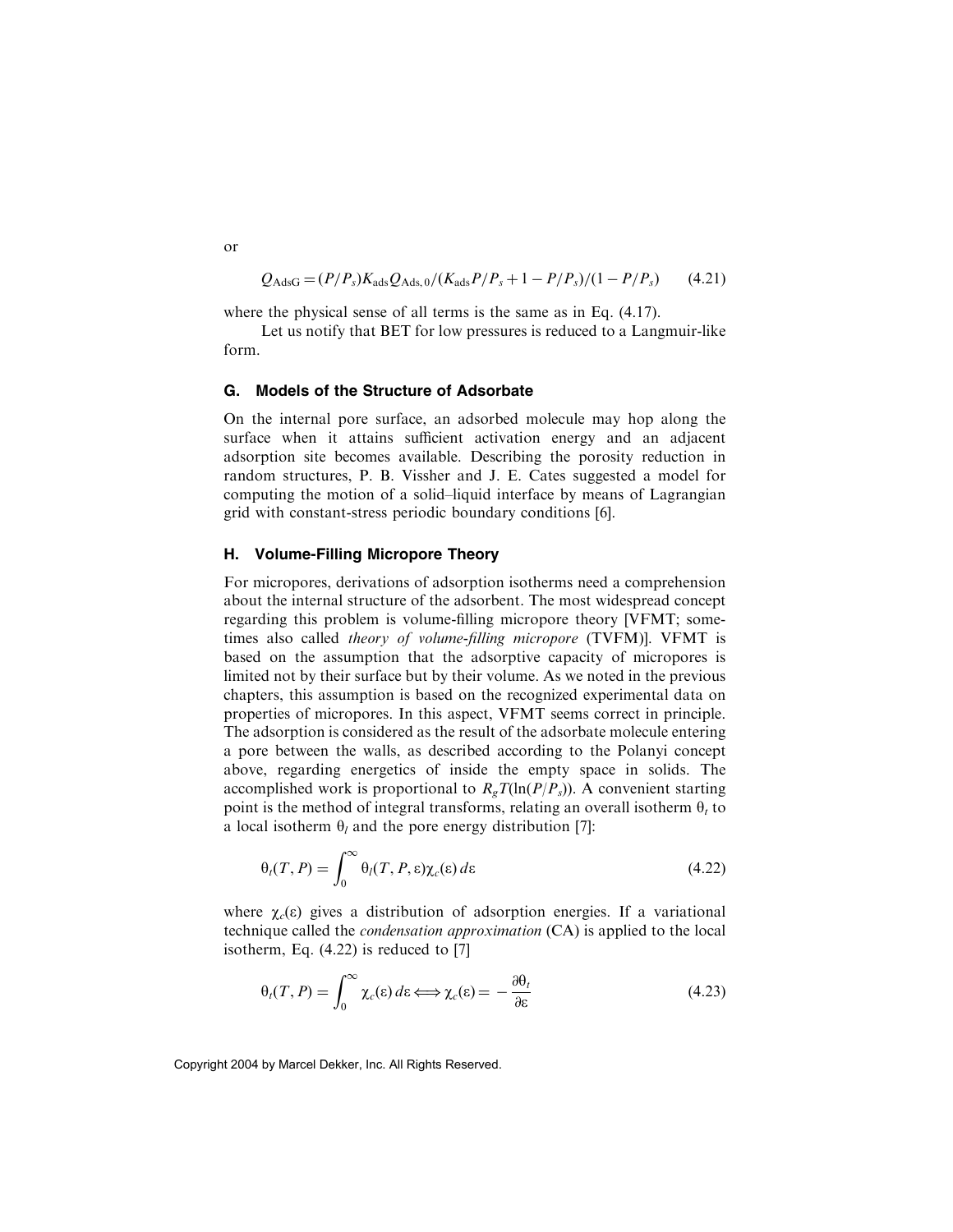<span id="page-15-0"></span>If  $\theta_1$  is the Langmuir isotherm and gaussian pore-size distribution assumed, an overall isotherm is of the Dubinin–Radushkevich–Kaganer type [7]:

$$
\theta_{\Sigma} = \text{Exp}\bigg[-B_a \frac{\text{T} \ln(P/P_0)}{\beta_a}\bigg]^2\tag{4.24}
$$

$$
\varepsilon = \varepsilon_0 - R_g T \ln(P/P_0) \tag{4.25}
$$

where  $B_a$  is a semiempirical parameter depending on the adsorbent and  $\beta_a$  is the affinity coefficient according to CA.

Figure 4.7 below presents different profiles of adsorption isotherm curves obtained for different values of  $b_a = B_a/\beta_a^2$ .

As follows from Fig. 4.7, the choice of  $b_a$  is very important for the form of the resulting curve: Series 3 absolutely differs from Series 1! Let us also note that the resulting curve (especially its beginning at low pressures) does not always correspond to the Langmuir-like isotherm given by [Fig. 4.1.](#page-7-0)



**FIG. 4.7** Adsorption isotherm curves in VFMT: Series 1:  $b_a = 1/(10R_gT)^2$ ; Series 2:  $b_a = 1/10/(R_g T)^2$ ; Series 3:  $b_a = 1/(R_g T)^2$ .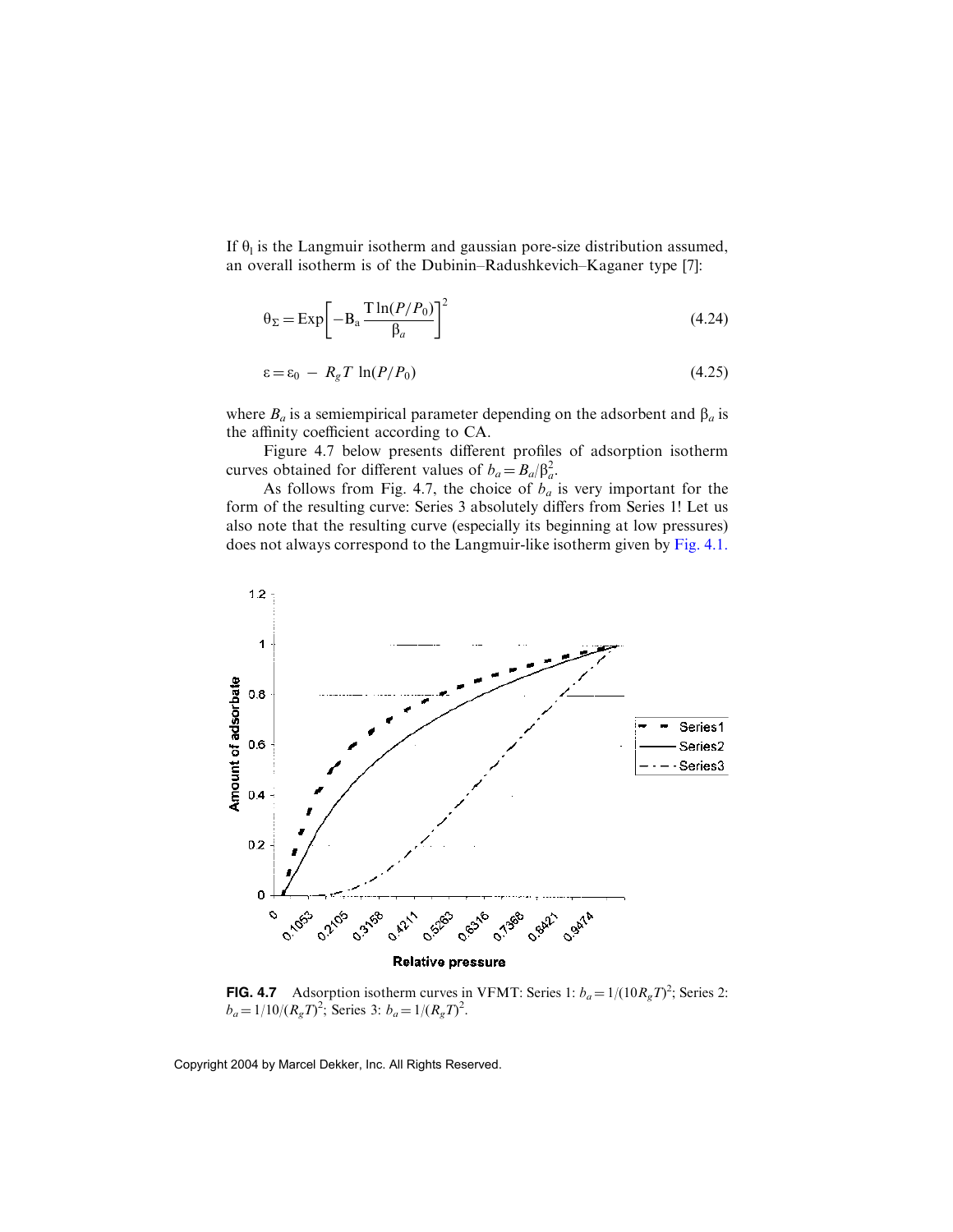Aiming to generalize VFMT, Dubinin and Astakhov replaced the gaussian distribution by ''quasigaussian'' and put forward a more general equation [8]:

$$
\theta_{\Sigma} = \exp\left\{-B_a \left[\frac{T \ln(P/P_0)}{\beta_a}\right]^{n_e}\right\}
$$
\n(4.26)

where  $n_e$  is an empirical parameter (in quasi–gaussian form,  $n_e$  is instead 2). For active carbons,  $n_e$  changes from 1 to 3 [8].

Aiming to apply VFMT to heterogeneous adsorbents, Stoeckli proposed a model taking into account their heterogeneity. Stoeckli assumed that a real adsorbent contains elements that can be separately described by the general equations of VFMT, but the semiempirical parameters change, depending on the adsorbent material. Stoeckli presented the solution for a heterogeneous material as the following integral [9–11]:

$$
\theta_{\Sigma} = \int_0^\infty \theta_h(B_a) \exp(-B_a Y_\beta) \, dB_a \tag{4.27a}
$$

where  $\theta_h(B_a)$  is the local homogeneous solution for parameter  $B_a$  and

$$
Y_{\beta} = \left(\frac{T \ln(P/P_0)}{\beta_a}\right)^2 \tag{4.27 b}
$$

For particular solutions,  $\theta_h$  is found from Eq. (4.22). Authors of VFMT pretend that Eq. (4.24) is applicable to all the possible homogeneous adsorbents.

McEnaney used VFMT for the estimation of sizes of micropores, based on the assumption that the decrease in the characteristic energy  $\varepsilon_0$  in Eq. (4.25) is correlated with increases in micropore size determined by molecular probes  $Q_m$ , using an empirical equation [12]:

$$
Q_m = 4.691 \exp(-0.0666\varepsilon_0) \tag{4.28}
$$

Stoeckli and Houriet showed that the parameters  $B_a$  and  $Q_{\text{Ads0}}$  change considerably for different active carbons [13].

VFMT was applied to description of the adsorption of vapors onto microporous adsorbents with both homogeneous and heterogeneous structures. One can take into account the association of the adsorbate molecules inside the pores for ordinary surfaces. The theoretical affinity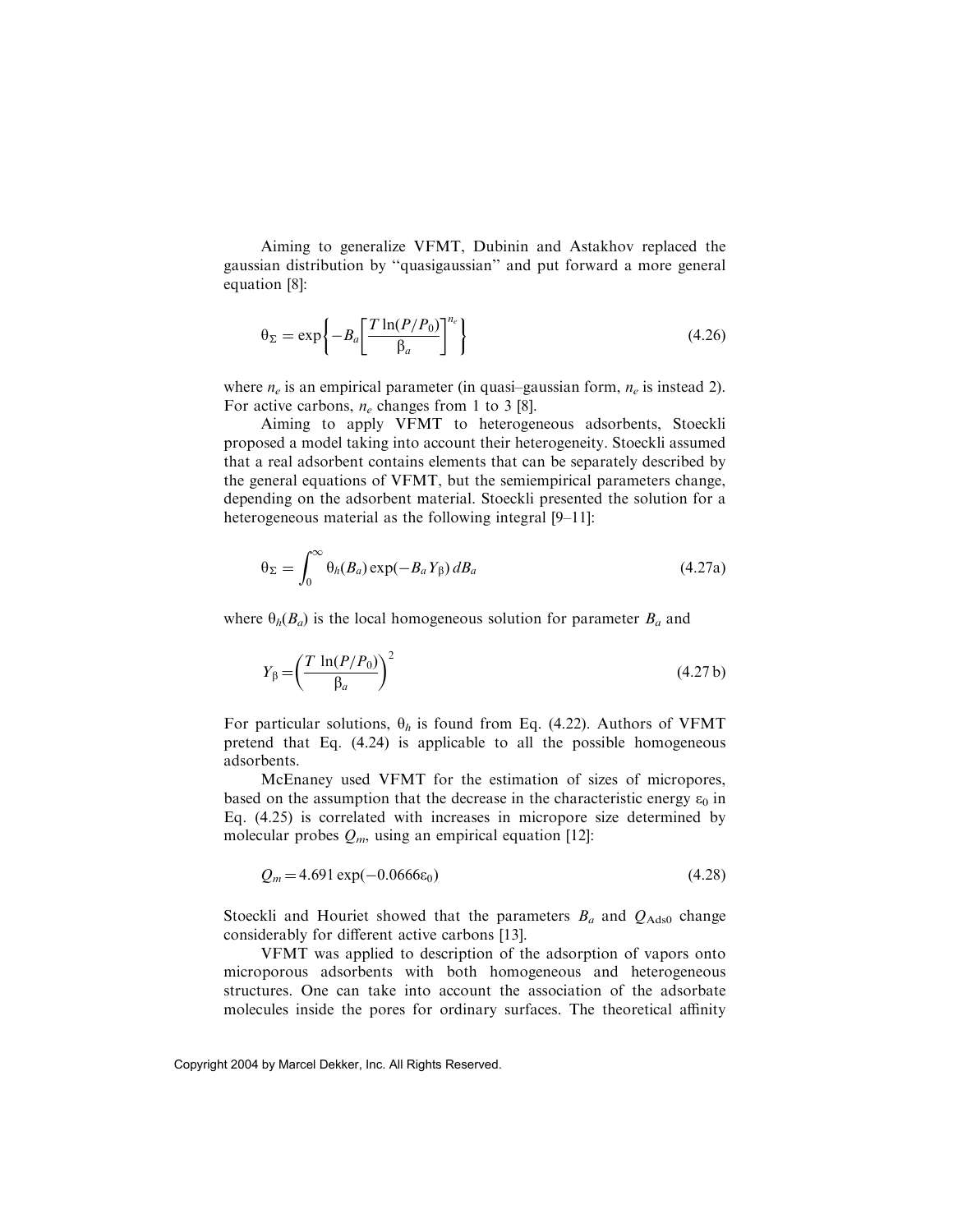coefficient  $\beta_a$  can be calculated by different methods, comprising molar volume, molar parachor or electronic polarization [14].

It was shown that taking into account the factor of heterogeneity is indispensable in the case of strongly activated carbons [14].

VFMT was used also for the solution of kinetic problems, such as diffusivity-limited adsorption on micropores [14]. VFMT allowed researchers to find that the micropores could be treated as slots between the graphitic planes of the microcrystallites [14].

The relation between Dubinin–Radushkevich parameters and thermodynamic functions, especially the enthalpy of immersion, also was studied [14]. It was shown that the correlation exists at the limits of the estimated experimental error.

An attempt to relate the Dubinin–Radushkevich equation to BET was carried out by Tsunoda [15–17]: the author suggested that the pre-exponential coefficient  $B_a$  in Eq. (4.26) can be related with the BET parameter  $K_{\text{ads}}$  in a linear form:

$$
B_a = -a_d \ln K_{\text{ads}} + b_d \tag{4.29}
$$

where  $a_d$  and  $b_d$  are constant coefficients. Tsunoda suggested Eq. (4.29) for active carbons but did not mention what is the average dispersion of Eq. (4.29), particularly in comparison with the experimental error. The principal error of his suggestions seems to consist in establishing a formal correlation between BET (derived for surfaces) and Dubinin–Radushkevich equation designed for micropores. Such suggestion seems too doubtful without a serious theoretical research.

## I. Analysis of Assumptions in VFMT

Now, following the previous review of VFMT, let us analyze the assumptions accepted in VFMT.

- 1. The main assumption in VFMT is the suggestion of adsorbate molecules reacting with pore volume—not pore wall, not pore surface, but the pore volume. This assumption correlates with all known experimental data about micropores, and there is no reason to make it in doubt.
- 2. The second assumption in VFMT is the condensation approximation given by Eq. (4.25). This assumption seems very problematic, because it is not clear how one takes into account the specificity of interactions between adsorbents and different gases and/or vapors. A pore, energy of which is found sufficient to adsorb fluids, is assumed to be filled entirely, without any intermediate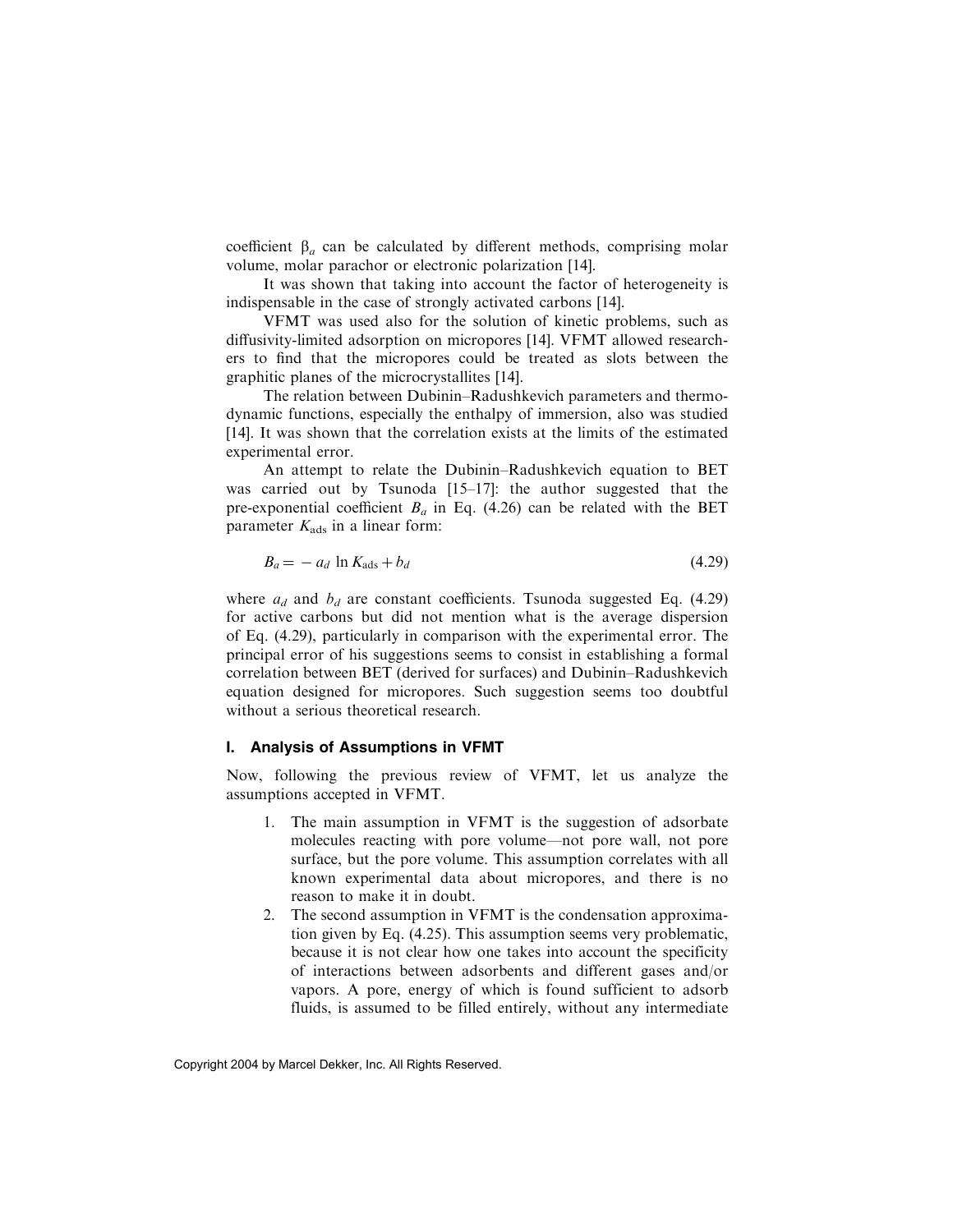state. What about fluids having different compatibility with the pore wall material? This question stays without answer.

- 3. Another very problematic assumption in VFMT is suggestions about structural properties of adsorbents. These suggestions are not based on any analysis of structural characteristics determined by synthesis process, just some suppositions, and nothing more. Why gauss distribution of pores in size? Why the same distribution but in energy?
- 4. The fourth assumption in VFMT is more specific: Stoeckli's suggestion of Gibbs-like energy distribution of structural fragments in heterogeneous adsorbent. Though this assumption seems more logical and correlating with some of results obtained in [Chapter 3,](#page-0-0) that contradicts the second assumption in VFMT (gauss distribution of micropores in size or energy). Though Stoeckli's suggestion seems more particular, that is very important, because most of industrial adsorbents are heterogeneous.

Thus, we have mentioned four principal assumptions in VFMT, among which three seem very doubtful. Is it possible to improve the logical structure of VFMT? This question is analyzed below.

## J. Theory of Reversible Adsorption of Simple Gases by Micropore Volume (Langmuir-like Model)

Let us consider a very slow process of gas adsorption by a homogeneous microporous adsorbent, structural properties of which are determined by its preparation conditions and estimated by methods described in Chapter 3. Let us make the following assumptions about the pore–adsorbate interactions:

The process of micropore–gas interaction is close to equilibrium.

The adsorbed gas behaves ideally in the gas phase.

The adsorption in micropore is limited by pore volume only.

Interactions between adsorbate molecules are negligible.

These assumptions are very similar to those formulated for the derivation of Langmuir's isotherm.

In accordance to the above assumptions, the equilibrium between the gas G and the pore having the initial energy e per unit of internal substance and containing adsorbate is described by the following equation [compare to Eq. (4.14)]:

$$
Pore(\varepsilon) + G \longleftrightarrow Pore(\varepsilon) \cdot G \tag{4.30}
$$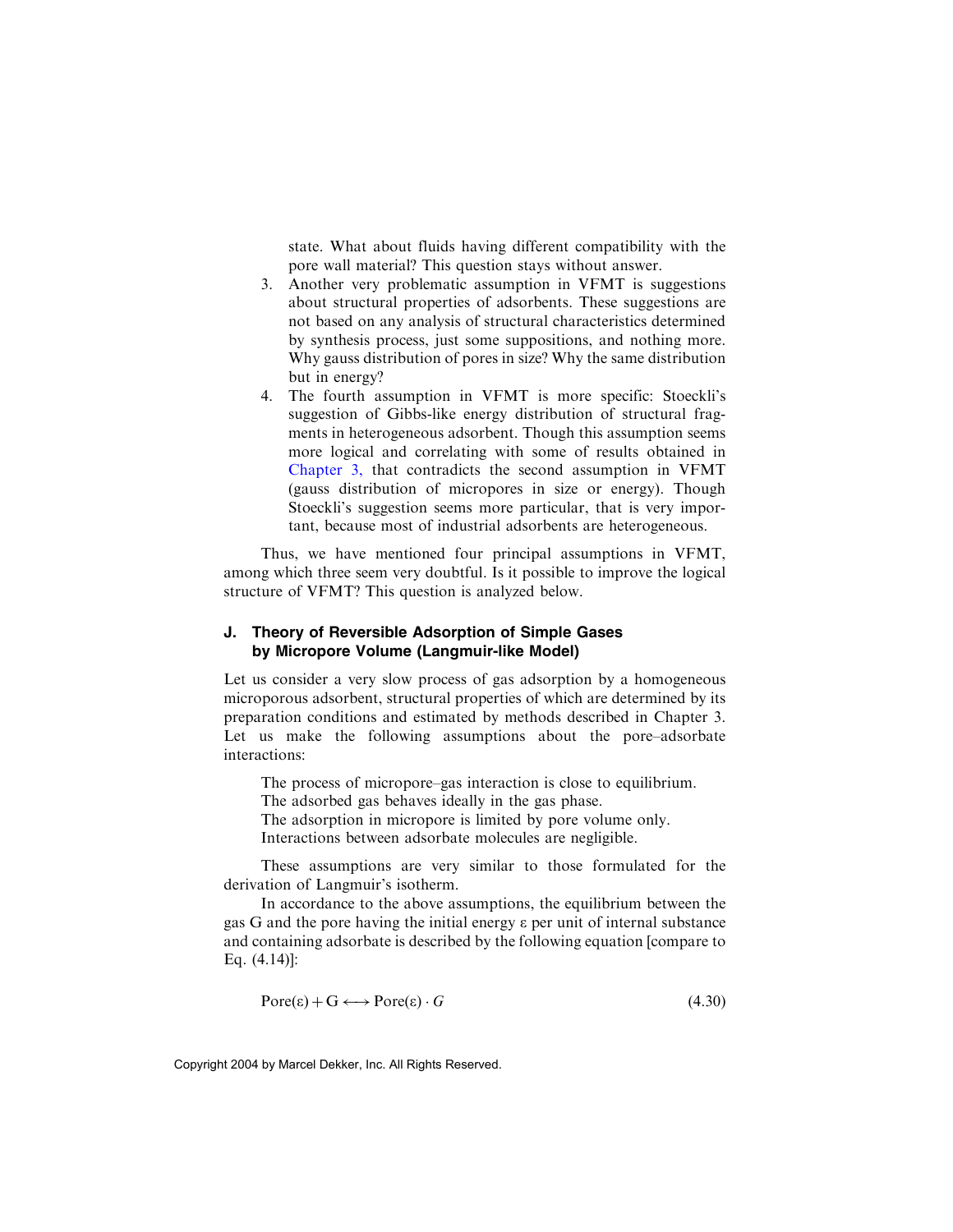Equation (4.30) leads to the following condition of equilibrium:

$$
K_{\rm ads}(\varepsilon) = \frac{C_{\rm Pore}(\varepsilon)_{\rm G}}{C_{\rm Pore}(\varepsilon)P_{\rm G}}
$$
(4.31)

where  $P_G$  is the partial pressure of G out pores,  $C_{Pore}(\varepsilon)$  is the volume part of the pore still able to adsorb gas G, and  $C_{\text{Pore}}(\varepsilon)_{G}$  is the volume part of the pore already occupied by the gas. The values  $C_{\text{Pore}}(\varepsilon)_{G}$  and  $C_{\text{Pore}}(\varepsilon)$  can be, in principle, found from the following equations:

$$
C_{\text{Pore}}(\varepsilon) = 1 - \frac{\theta_{\text{G,c}}(\varepsilon)}{\theta_{\text{G,max}}(\varepsilon)}
$$
(4.32)

$$
C_{\text{Pore}}(\varepsilon)\mathbf{G} = \frac{\theta_{\mathbf{G},\,\mathbf{c}}(\varepsilon)}{\theta_{\mathbf{G},\,\text{max}}(\varepsilon)}
$$
(4.33)

where  $\theta_{G,\text{max}}(\epsilon)$  is the maximal capacity of the micropore to adsorb the gas and  $\theta_{\text{Ge}}(\varepsilon)$  is the current amount of G in the micropore. Since the adsorption process reduces the free energy of pores, the value of  $K_{ads}(\varepsilon)$ increases exponentially with e:

$$
K_{\rm ads}(\varepsilon) = K_{\rm ads}(\varepsilon_0) \exp \frac{\gamma_{\rm p} \varepsilon}{R_g T}
$$
\n(4.34)

where  $K_{\text{ads}}(\varepsilon_0)$  and  $\gamma_p$  are semiempirical parameters depending on both pore wall material and the adsorbate. Hence, the amount of the adsorbate in a micropore characterized by energy  $\varepsilon$  is found from Eq. (4.31):

$$
\theta_{\text{Pore}}(\varepsilon)_{\text{G}} = \frac{K_{\text{ads}}(\varepsilon)P_{\text{G}}}{1 + K_{\text{ads}}(\varepsilon)P_{\text{G}}}
$$
(4.35)

and the resulting equation for the adsorption isotherm is given by the following equation:

$$
\theta_{\Sigma}(P_G) = \varsigma P_G \int_{\varepsilon_{\min}}^{\varepsilon_{\max}} \frac{f(\varepsilon) K_{\text{ads}}(\varepsilon)}{1 + K_{\text{ads}}(\varepsilon) P_G} d\varepsilon \tag{4.36}
$$

where the sense of parameters  $\xi$ ,  $f(\varepsilon)$ , and  $Q_0$  is the same as in [Chapter 3.](#page-0-0) Now, let us analyze Eqs. (4.34)–(4.36).

1. Equations (4.34)–(4.36) contains two semiempirical parameters  $(K_{\text{ads}}(\epsilon_0)$  and  $\gamma_p)$  depending not only on the adsorbent but also the adsorbate and some parameters ( $\varepsilon_{\min}$ ,  $\varepsilon_{\max}$ , etc.) related to the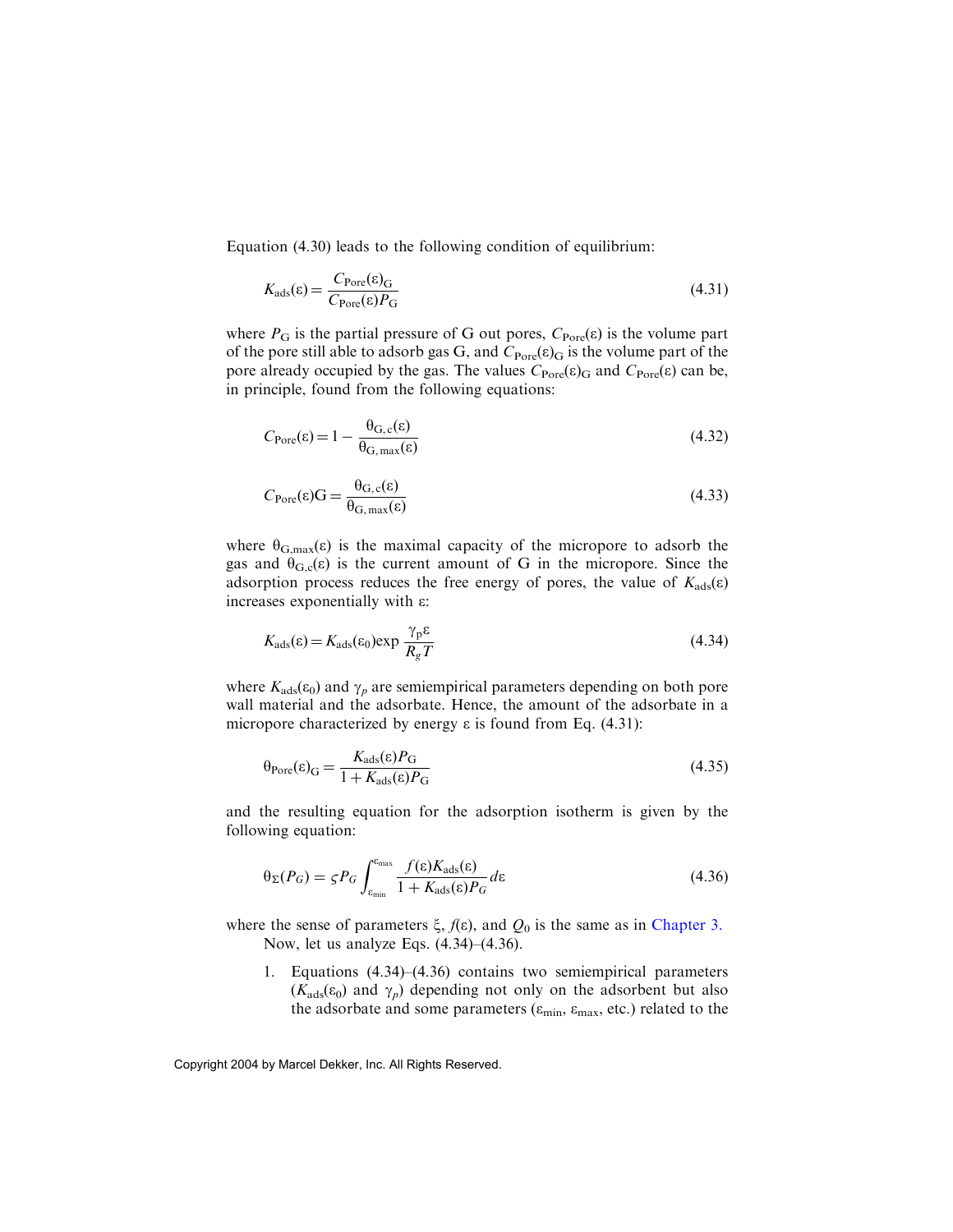adsorbent preparation conditions. Since preparation-related parameters can be evaluated from the synthesis conditions, as it was described in [Chapter 3,](#page-0-0) Eqs. (4.34)–(4.36) should be considered as two-parametric (containing two fitted parameters).

- 2. When  $P_G \to 0$ , obviously  $\theta_{\Sigma}(P_G) \to 0$ .
- 3. When  $P_G \to \infty$ ,  $\theta_{\Sigma}(P_G) \to \text{CONST} \sim V_{\text{por}}$  ( $V_{\text{por}}$  is the total volume of micropores in the treated sample).

Figure 4.8 presents adsorption isotherm curves obtained on the base of eqs. (4.34)–(4.36) for different values of  $\gamma_p$ .

As follows from Fig. 4.8, also Langmuir-like approach brings curves very sensitive to the value of the exponential term, but this does not influence the form of the entire curve (compare to [Fig. 4.7\).](#page-15-0) This result demonstrates one advantage of the proposed model: sensitivity to the exponential term is quantitative but not qualitative.

It is interesting to compare the adsorption isotherm curves obtained by the different methods. [Figure 4.9](#page-21-0) presents the curves obtained in accordance to Dubinin's VFMT (Eqs.  $(4.22)$ – $(4.25)$ ), the above-presented Langmuirlike approach [Eqs. (4.34)–(4.36)], and an intermediate curve, building of



FIG. 4.8 Langmuir-like approach for micropores, adsorption isotherm curves: Series 1:  $\gamma_p = 1$ ; Series 2:  $\gamma_p = 10$ ; Series 3:  $\gamma_p = 0.1$ .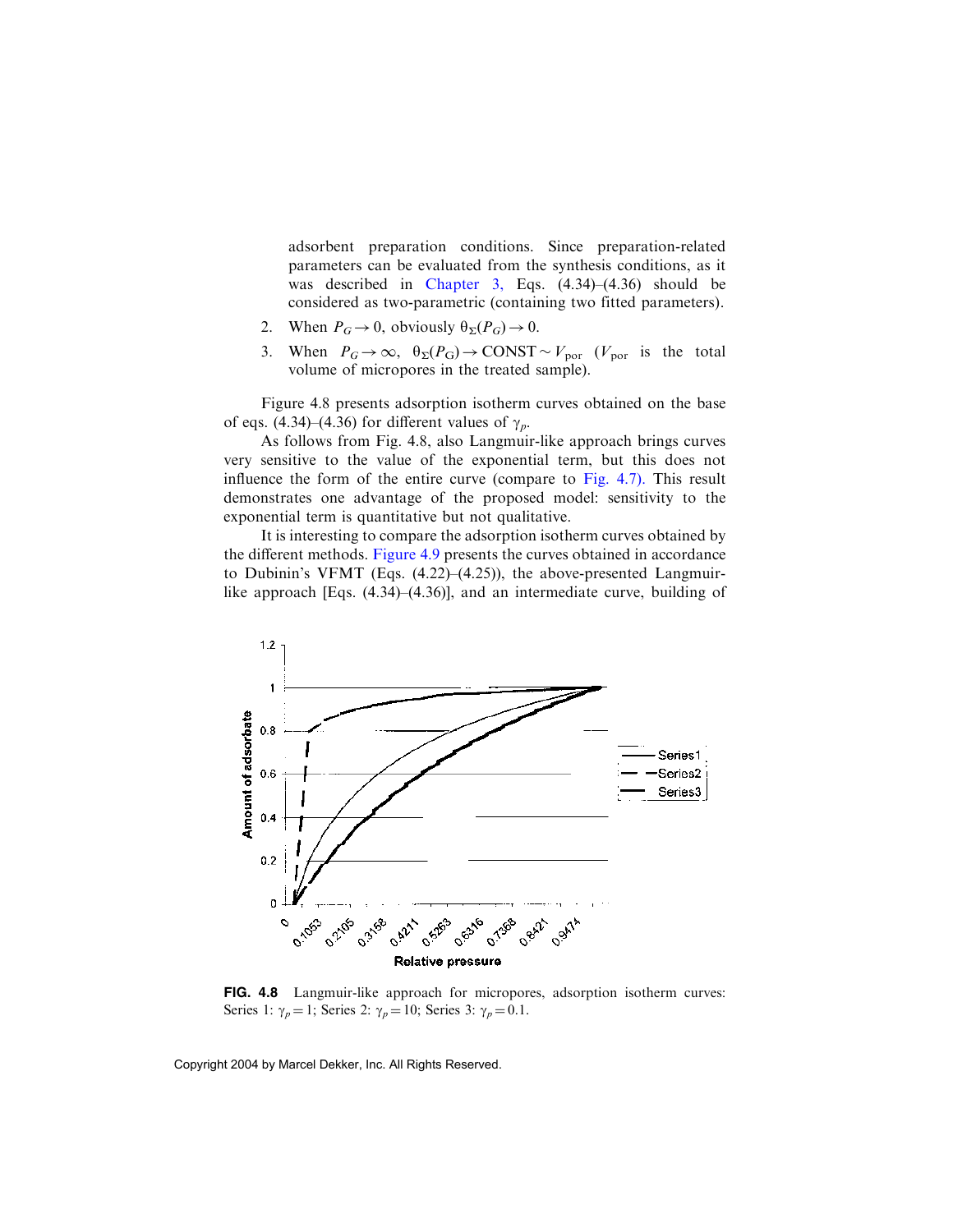<span id="page-21-0"></span>

FIG. 4.9 Forms of Dubinin, Langmuir-like, and mixed (intermediary) adsorption isotherm curves: Series 1: Isotherm adsorption curve built according to VFMT; Series 2: Mixed (intermediary) curve built on the base of the combination of condensation approximation with Gibbs energy distribution; Series 3: Langmuir-like curve.

which combines condensation approximation from VFMT with Gibbs energy distribution.

As follows from Fig. 4.9, the intermediary solution  $(CA + Gibbs$ distribution) provides definitely wrong results. Both other curves are very similar. Hence, the main advantage of Langmuir-like building of the adsorption isotherm curve for micropores consists not in a ''good'' form but in the minimal number of empirical parameters to fit.

For homogeneous adsorbents, both models need two fitted parameters. However:

- In VFMT, these are empirical parameters, physical sense of which is problematic and values of which can be found only from experiments, while in Langmuir-like model the fitted parameters are semiempirical and can be, in principle, found not only from experiments but also from quantum calculations.
- For heterogeneous adsorbents, VFMT needs much more fitted parameters (from 4 to 6), they all are empirical, while the Langmuir-like model still needs two semiempirical parameters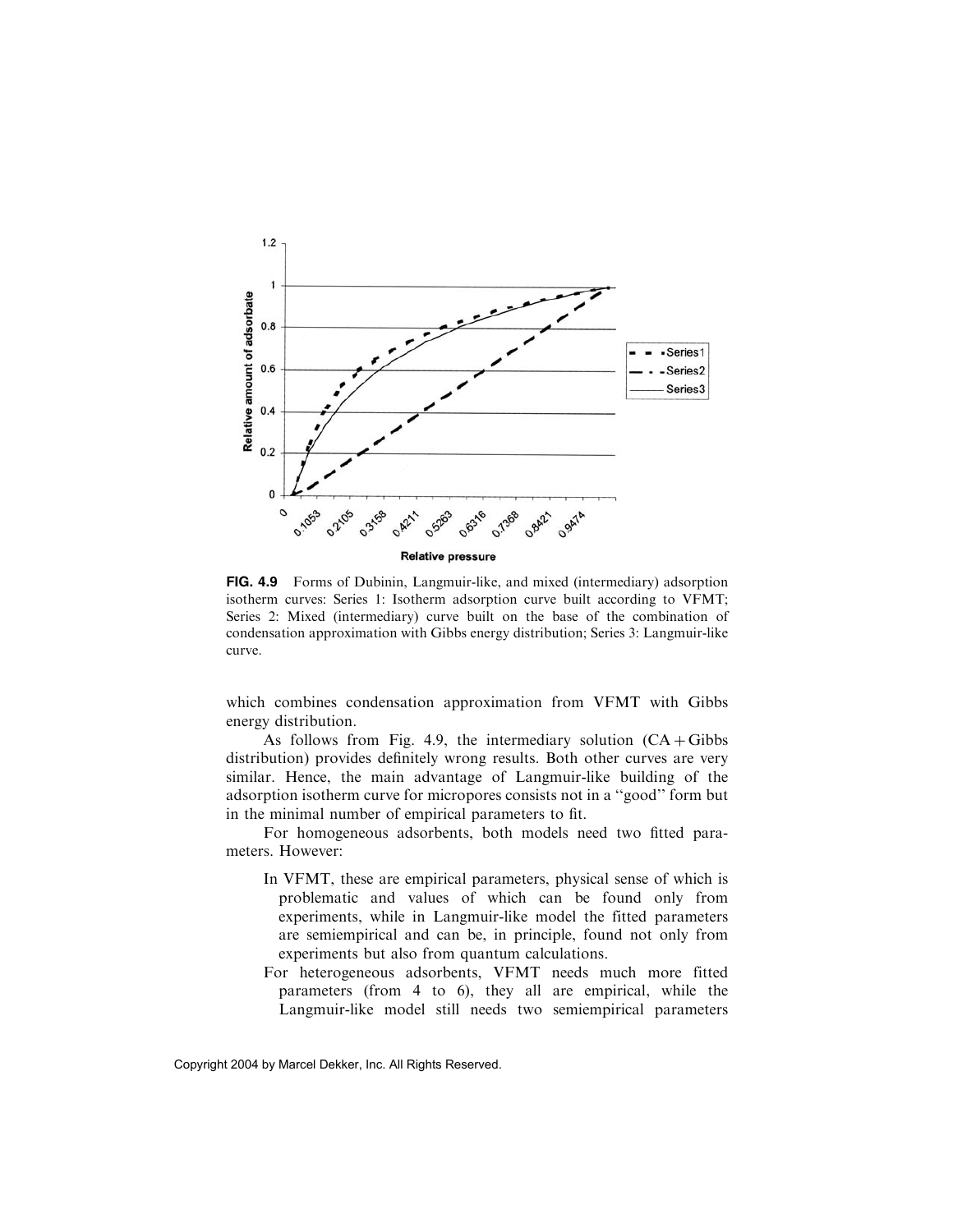(because the heterogeneous situation also is modeled by methods of thermodynamics of nonequilibrium [18]).

Equations (4.34)–(4.36) were applied by the author to experimental isotherms of adsorption obtained on very different adsorbents: active carbons prepared in steady state [14], active carbons prepared in non-steady state [19], and silica and alumina gels [20]. Structural parameters of the adsorbents were estimated in accordance with the recommendations presented in [Chapter 3.](#page-0-0) The comparison of the experimental data with the theoretical curves allowed the following conclusions:

- The general form of the theoretical curve found by Eqs.  $(4.34)$ – $(4.36)$ is always quasi-Langmuir: very similar to the traditional Langmuir isotherm, but the rising at  $P_G \rightarrow 0$  is much more sharp than in the traditional case.
- The error (evaluated by least square method) was always very short on the level of the experimental error.
- It was very interesting to notice that the increase of the number of experimental points sometimes reduced the calculated error of theoretical curves, which might be interpreted as an improvement of properties of the theoretical curve with the improvement of the experimental data.

# K. Desorption in Equilibrium

Since desorption is the process of reversing adsorption, the hypothetical desorption in equilibrium should just repeat the paths of adsorption isotherm curves without any changes (but in the inverse direction). Although, in real practice, as it was noted in [Chapter 2,](#page-0-0) it is absolutely impossible to perform reversible adsorption–desorption on microporous adsorbents.

# L. Thermoporometry

Thermoporometry is one of experimental methods for studies of microporosity. This method, the basis of which consists in the measurement of the vapor pressure and/or amounts of water vapor delivered from micropores under various temperatures, was analyzed in Chapter 2. Now, we can suggest a theoretical base for this method.

Since water evaporation from microporous adsorbents can be approximately considered as desoption close to equilibrium, Eqs. (4.34)– (4.36) are applicable. However, contrary to the adsorption isotherm case, thermoporometry uses the varied temperature.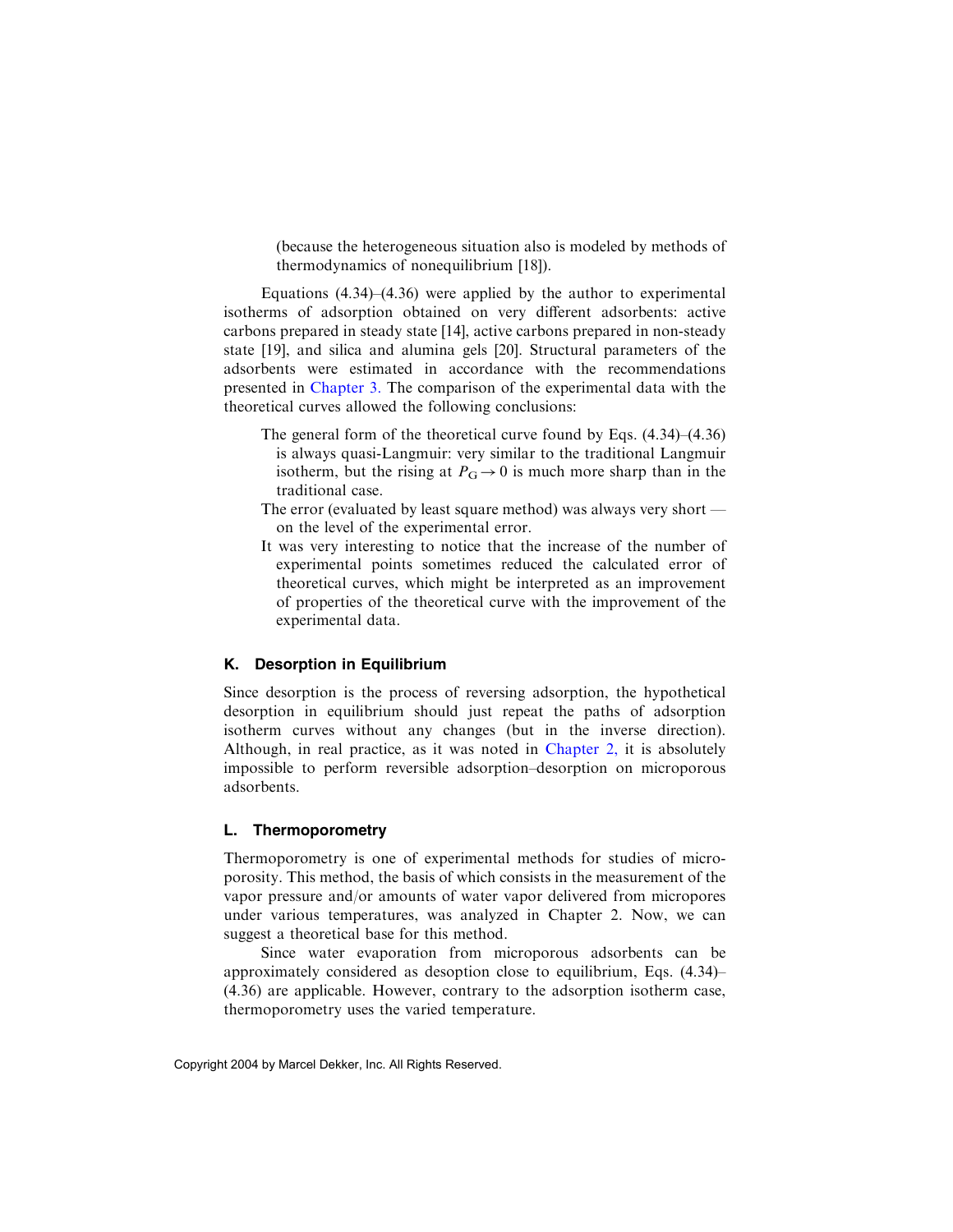

FIG. 4.10 Relative amount of adsorbate vs. relative pressure under varied temperatures. Series 1: Temperature 300 K; Series 2: Temperature 389 K.

Figure 4.10 presents thermoporometric curves for different temperatures: 300 K and 389 K. Since the total amount of adsorbate under the relative pressure  $= 1$  depends much on the temperature, both curves were normalized (per the amount of adsorbate under  $P/P_0 = 1$ , that is, the relative amount of adsorbate) on purpose of detecting the sensitivity of the curve form to the temperature.

[Table 4.2](#page-24-0) illustrates the comparison between VFMT and Langmuirlike models.

#### M. Adsorption and Desorption in Nonequilibrium

All real processes of adsorption and desorption are irreversible and realized in nonequilibrium. The following factors cause nonequilibrium effects for adsorbent–fluid interactions [21]:

External diffusion: Limited velocity transfer of fluid molecules from the bulk fluid phase through a stagnant boundary layer surrounding each adsorbent particle to the external surface of the solid adsorbent – or back, in the case of desorption (limitation by fluid diffusion). Internal diffusion: Limited velocity transfer of adsorbate molecules inside the adsorbent structure from fragments rich in the adsorbate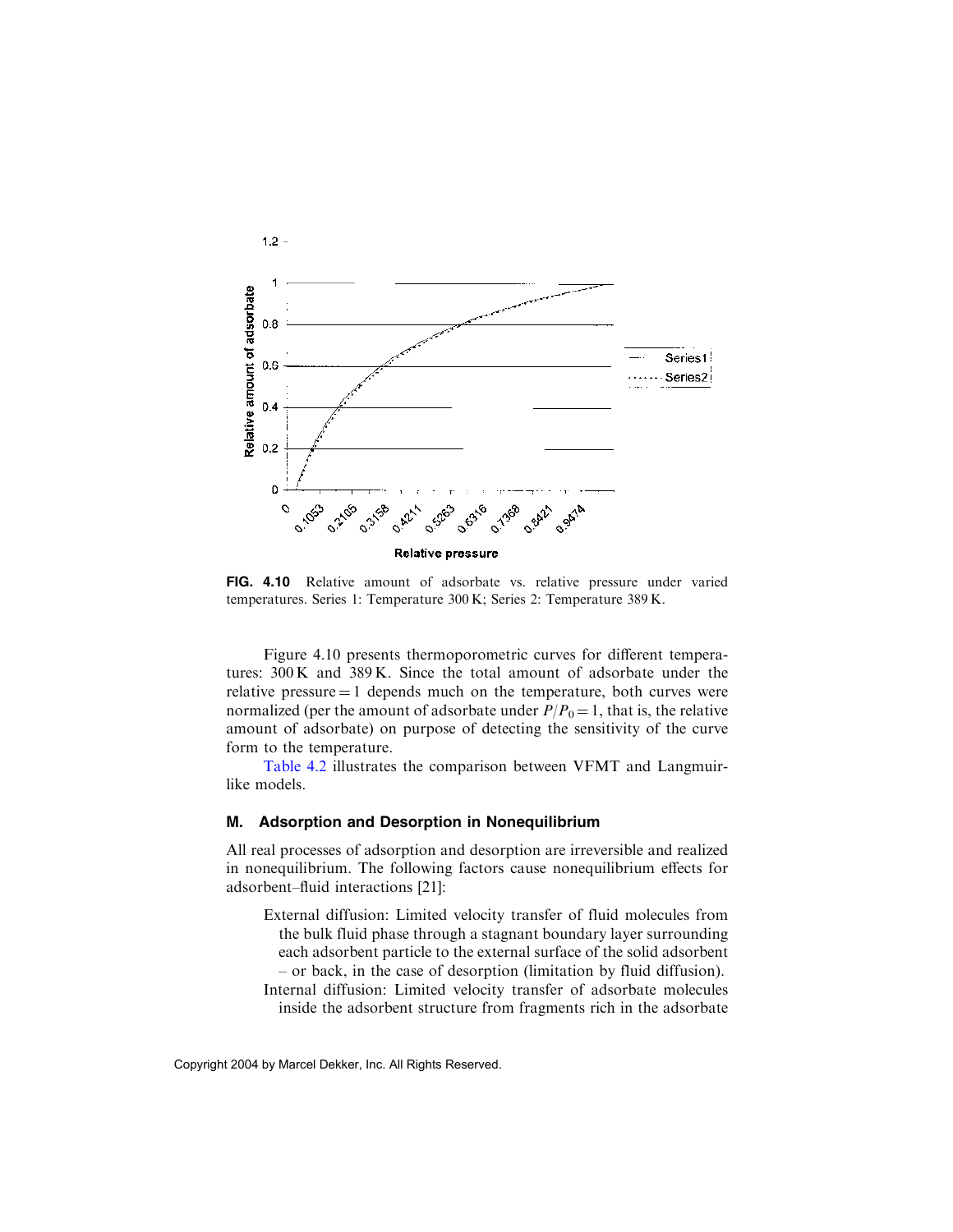| Criterion for comparison                                 | <b>VFMT</b>                             | Langmuir-like                                                  |
|----------------------------------------------------------|-----------------------------------------|----------------------------------------------------------------|
| Suggested mechanism for<br>pore-adsorbate interaction    | Condensation<br>approximation           | Local Langmuir<br>in volume                                    |
| Suggested structure<br>of micropores                     | Gauss distribution<br>in size or energy | Determined by conditions<br>of micropore formation             |
| Accounting re-structuring<br>(heterogeneity)             | Gibbs distribution                      | Determined by conditions<br>of microporous medium<br>formation |
| Minimal number of fitted<br>parameters (for homogeneity) | Two                                     | Two                                                            |
| Number of fitted parameters<br>for heterogeneity         | <b>Six</b>                              | Two                                                            |
| Physical sense of fitted<br>parameters                   | Empirical                               | Semiempirical                                                  |
| Principal accordance with<br>experimental curves         | Close                                   | <b>Identical</b>                                               |

<span id="page-24-0"></span>TABLE 4.2 Comparison Between VFMT and Langmuir-like Models

to fragments poor in the adsorbate, by the migration of the adsorbate molecules from the relatively small external surface of the adsorbent to the surfaces of the pores within each particle and/or by the diffusion of the adsorbate molecules through the pores of the particles—or back, for desorption (limitation by adsorbate diffusion).

Destruction and other irreversible changes of the adsorbent structure. Eventual closing of narrow micropores with molecules of the adsorbate (or products of chemisorptive or catalytic reactions).

The problem of limitation by adsorbate diffusion will be considered below, in the part regarding phenomena of percolation and permeability in microporous materials. Phenomena concerning changes of the solid structure will be considered in [Chapter 5.](#page-0-0)

Thus, the only thing we will touch here is the limitation by fluid diffusion, regarding the appearance of hysteresis loop.

The problem of mass transfer in fluids is widely studied in physical chemistry [2,21].

Let us consider the following scheme of fluid-diffusion-limited adsorption (see [Fig. 4.11\)](#page-25-0).

The adsorbed component G (its concentration  $C_G$  in the gas phase) comes slowly from bulk fluid to the solid–fluid interface and then penetrates (very fast) into micropores and becomes adsorbate. The concentration of G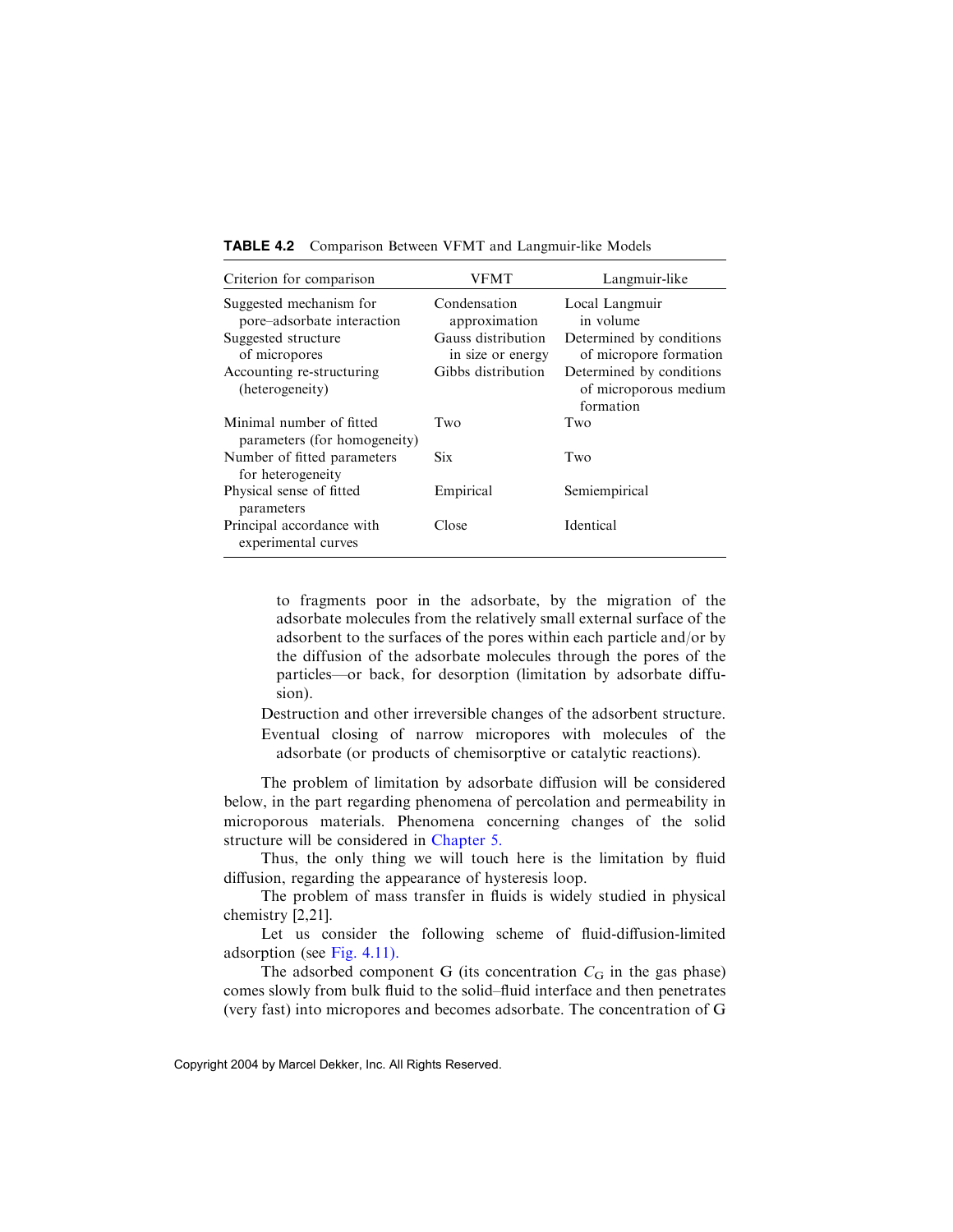<span id="page-25-0"></span>

FIG. 4.11 Fluid-diffusion-limited adsorption–desorption.

at the interface is quasistationary  $(C_{\text{G,int}})$  and in the bulk is constant  $(C_{\text{G,bulk}})$ . Of course,  $C_{\text{G,int}} < C_{\text{G,bulk}}$ . According to second Fick's law, such a quasi-steady-state situation is described by the following equation:

$$
\Delta C_{\rm G} = 0\tag{4.37}
$$

where  $\Delta C_G$  means the sum of the second derivatives of  $C_G$  by the spatial coordinates. Assuming one-dimensional mass transfer, we simplify Eq. (4.37):

$$
\frac{d^2C_{\rm G}}{dl^2} = 0\tag{4.38}
$$

where  $l$  is the distance from the adsorbent surface. The boundary conditions are  $C_G(0) = C_{G,\text{int}}$ ,  $C_G(L_b) = C_{G,\text{bulk}}$ ,  $L_b$  being the distance from the adsorbent surface to the zone of the fluid, where the local concentration is approximately equal  $C_{\text{G,bulk}}$ . The solution of Eq. (4.38) is linear:

$$
C_G(l) = C_{G,\text{int}} + \frac{l(C_{G,\text{bulk}} - C_{G,\text{int}})}{L_b}
$$
\n(4.39)

The entropy increase rate is proportional  $(C_{G,bulk} - C_{G,int})^2$ . The rate of the transfer is found from the following equation [2]:

$$
J_G = \gamma_G A_{\text{Ads}} \omega_{\text{Ads}} \frac{C_{\text{G, bulk}} - C_{\text{G, int}}}{\rho_b} \tag{4.40}
$$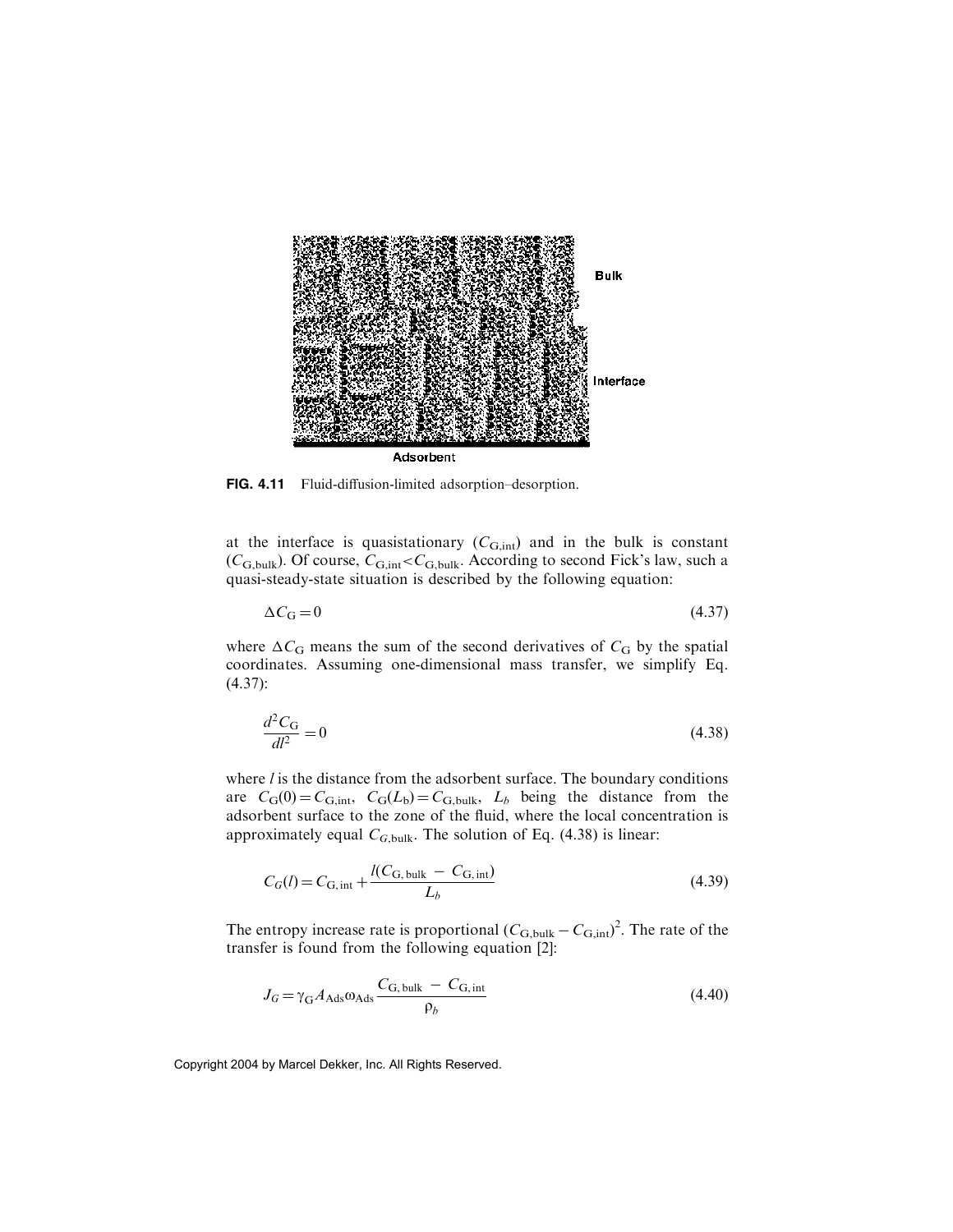where  $J_{\rm G}$  is the flux of fluid particles toward the adsorbent surface,  $\gamma_{\rm G}$  is the external film mass transfer coefficient,  $A_{Ads}$  is the external surface of particle of the fluid,  $\omega_{\text{Ads}}$  is the voidage between adsorbent granules, and  $\rho_b$  is the bulk density of particle of the fluid [2]. The external mass transfer coefficient for the fixed-bed adsorber can be evaluated from empiric equations derived by Wakao and Funazkri, Petrovic, and Thodos [2].

Now, if the adsorption process is replaced by desorption in the same regime, the bulk concentration of G is  $C^*$ <sub>G,bulk</sub> (respectively,  $C_{\text{G,int}} > C_{\text{G, bulk}}^*$ , and the equation for  $C_{\text{G}}(l)$  is

$$
C_G(l) = C_{G,\text{int}} + \frac{l(C^*_{\text{bulk}} - C_{G,\text{int}})}{L_b}
$$
\n(4.41)

The measured isotherm of desorption will exhibit hysteresis: the distance of the desorption isotherm from the adsorption isotherm will be  $(C_{\text{bulk}} C_{\text{bulk}}^*$ ). Hence, the surface area of the hysteresis loop in such situation brings us information about the kinetic characteristics of the process of adsorption–desorption limited by fluid diffusion.

As we noted above, the limitation by fluid diffusion is not alone but one of possible factors of hysteresis appearance. How can we distinguish it from other factors? If we intensify the motion of the bulk fluid (e.g., by a mixer) and then the hysteresis loop seems to become more narrow, it is the sure symptom that the process is limited by fluid diffusion.

## II. PERCOLATION AND PERMEABILITY

#### A. Description of Percolation and Permeability

General and experimental aspects of percolation and permeability were considered in [Chapter 2.](#page-0-0) Now, let us analyze theoretical aspects of these phenomena: first of all, existing theoretical models of percolation and permeability.

First of all, note that the physical nature of percolation and permeability in microporous materials is similar to adsorption–desorption. In both situation, some fluid interacts with pores located in a microporous medium, and the physics of related interactions can be given by Eqs. (4.8)– (4.11). On the contrary to adsorption, the fluid in a permeable medium may leave the solid structure, if that is not forbidden by structural factors. Hence, percolation can be considered as a simultaneous combination of adsorption and desorption: the fluid is adsorbed but immediately desorbed—and, due to the gravity factor, leaves the pores.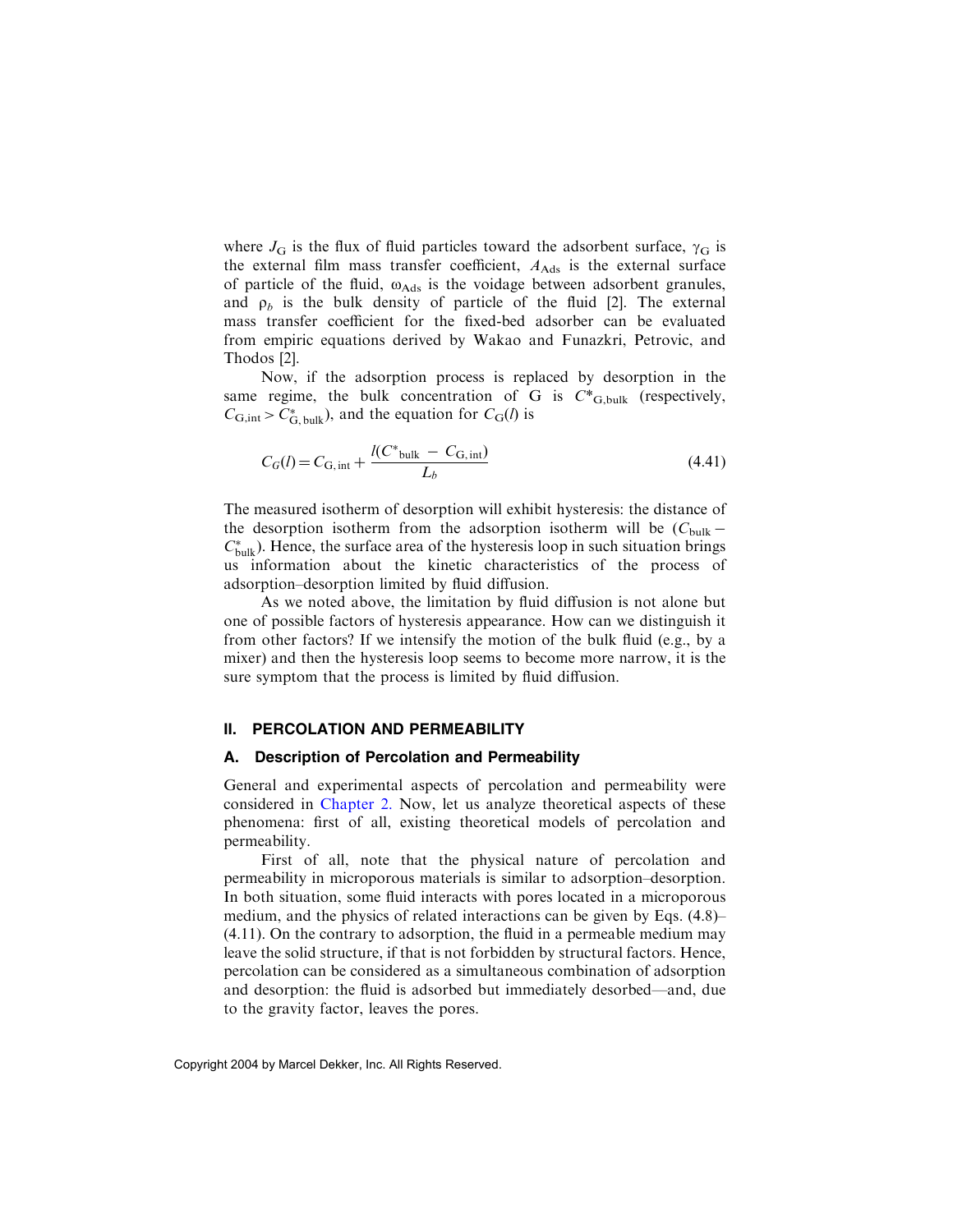Of course, it is possible that some components of the fluid are not allowed to penetrate through the porous medium, and their behavior can be described as adsorption without further desorption.

# B. Existing Models of Percolation and Permeability

All existing models of percolation–permeability are based on the idea of connectedness. That means that the empty (porous) substructure inside the solid is continuous from ''entrance'' to ''exit,'' and its ''thickness'' from the entrance to the exit is always sufficient to allow the particles of the fluid to pass through the medium.

All existing models of percolation and permeability can be methodologically divided into three groups:

- 1. Models applicable to both percolation and permeability: theoretical tools allowing the solution of both problems—estimation of percolation threshold and quantitative evaluation of permeability over the percolation threshold
- 2. Models applicable only to percolation
- 3. Models applicable only to permeability

In principle, any restrictions in the applicability of a model are the symptom of its shortcomings. It is obvious that a well-built model of permeability allowing the evaluation of fluid fluxes through a porous sample should show also the conditions, under which these fluxes equal zero, which is the percolation threshold by definition. On the other hand, a model, describing a porous material below and exactly at the percolation threshold, should be able to do that over this one, bringing information about the permeability. Nevertheless, the above division of percolation–permeability models is the fact we need to take into account.

The following approaches and techniques are used in studies of percolation and permeability:

## 1. Darcy Equation

Darcy equation is a phenomenological approach in the description of permeability, based on Onsager equations (see [Chapter 3\)](#page-0-0). Darcy equation is usually written in the following form:

$$
J_n = \frac{\sum_k^{N_f} g_{kn} X_k}{\eta_n} \tag{4.42}
$$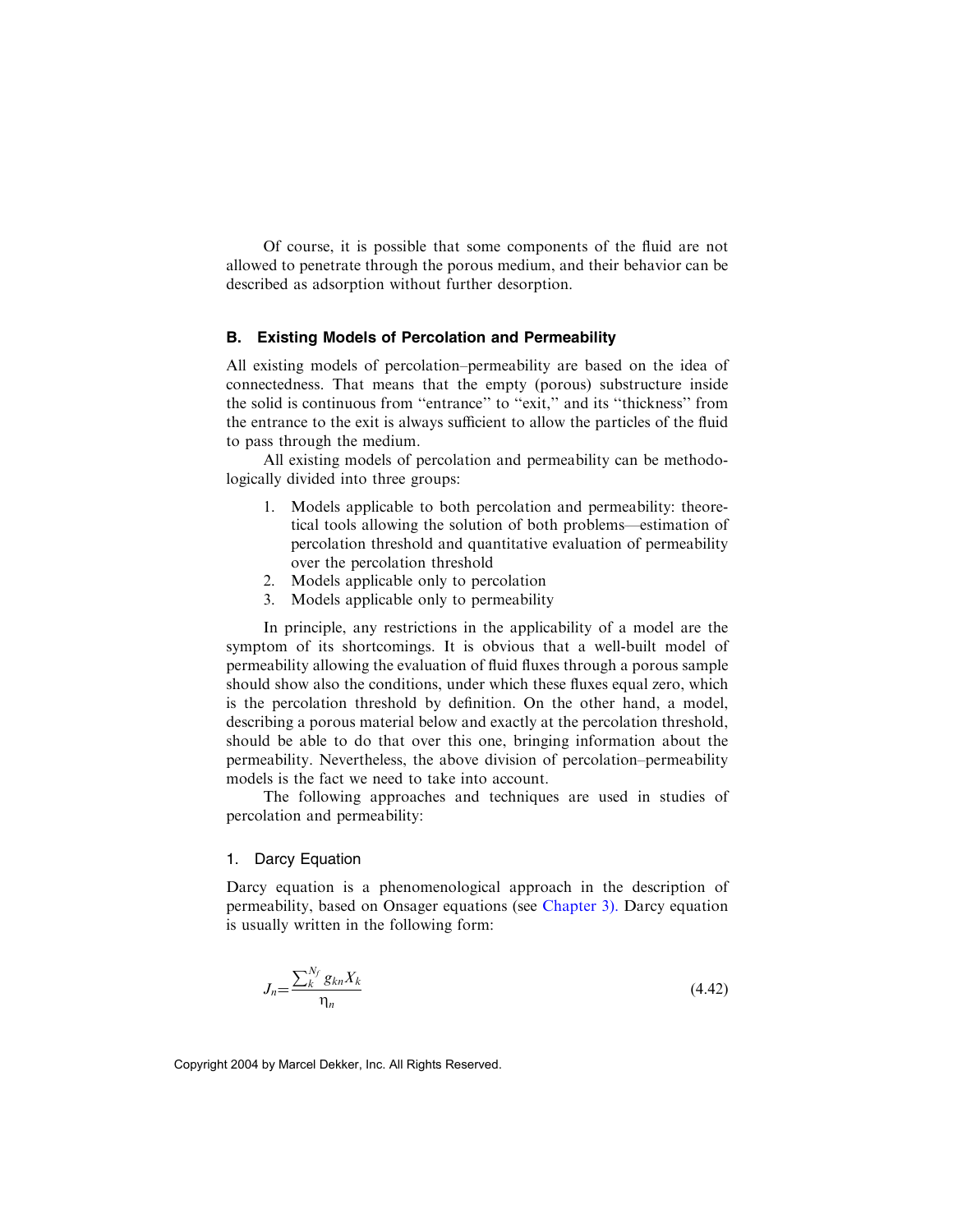where k and n label the phases and the fluid fluxes,  $I_n$  is linked to the pressure gradient (forces)  $X_k$ ,  $g_{kn}$  are the permeability coefficients, and  $\eta_n$  is the *i*th fluid viscosity. As in Onsager equations, coefficients  $g_{kn}$  are characterized by reciprocity ( $g_{nk} = g_{kn}$ ) investigated by Flekkoy and Pride [22].

The main shortcoming of the Darcy equation consists in the non-clear physical sense of the coefficients  $g_{kn}$ , which makes impossible evaluations of percolation threshold. If their relationship with microscopic properties of the porous material is studied, it is not problem to generalize this approach onto percolation (an example of such expansion is given below).

Another shortcoming of Darcy equation consists in its invalidity in situations when both the exterior pressure and the fluxes have short values. In such situation, the linear approximation is wrong, and the system is described by Chapman–Enskog equation considered below.

## 2. Chapman–Enskog Equation

In a specific case of a porous material interacting with little amounts of gas (so little that the interaction can be considered as physisorption), the rate of fluid current from the surface to the interior parts of the porous medium is generally controlled by transport within the pore network. Intraparticular transport is consider as a diffusive process, kinetic data of which correlate in terms of a diffusivity defined in accordance with Fick's first law of diffusion. Intraparticular diffusion may occur by several different mechanisms, comprising ordinary diffusion, molecular diffusion, Knudsen diffusion, or surface diffusion. The concrete mechanism depends on pore-size and poreenergy distribution, the fluid concentration inside the porous medium, etc. For a dense fluid inside macropores, the mechanism corresponds to the molecular diffusion. If the fluid is a gas phase with low density and/or the fluid is found in mesopores, the molecules collide with pore walls much more frequently than with each other, which is the mechanism of Knudsen diffusion. Molecules found of the surface may evidence a considerable mobility. The transport by the motion of molecules on a surface is known as surface diffusion [2]. The Chapman–Enskog equation for the effective molecular diffusivity in a gas–solid system is written in the following form:

$$
D_m = \frac{[B_{ce}T^{3/2}(1/M_1 + 1/M_2)^{1/2}]}{(Pa_{12}^2 V_{ce})}
$$
(4.43a)

$$
B_{ce} = 10^{-4} \left[ 10.85 - \frac{2.5}{\left( 1/M_1 + 1/M_2 \right)^{1/2}} \right]
$$
(4.43b)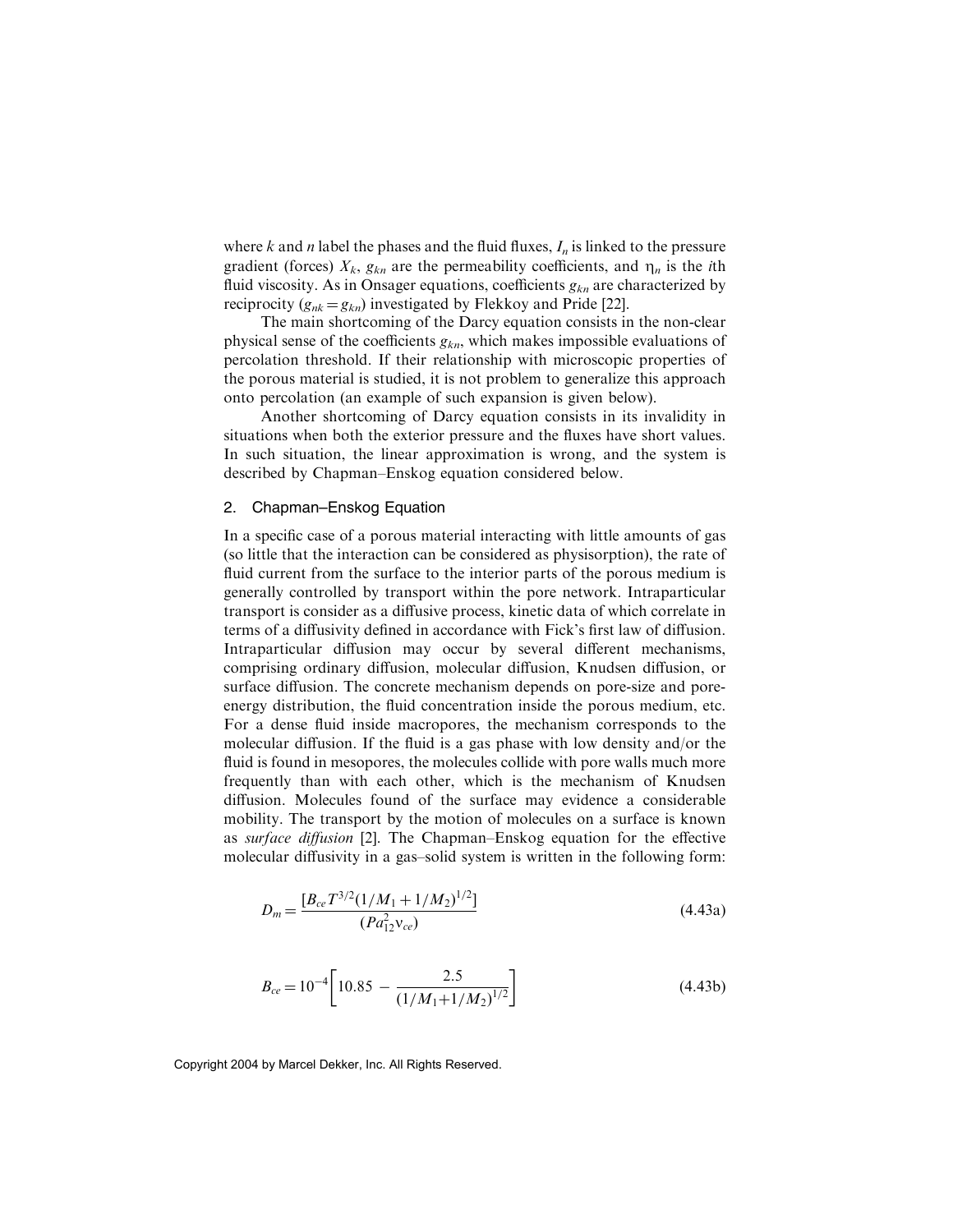where  $D_m$  is the molecular diffusivity,  $M_1$  and  $M_2$  are the molecular masses, P is the total pressure,  $a_{12} = (a_1 + a_2)/2$  is the collision diameter from the Lennard-Jones potential (A),  $v_{ce}$  is a function of  $[\epsilon_{ce}/(k_bT)]$ , and  $\epsilon_{ce} = (\epsilon_1 \epsilon_2)$ is a Lennard–Jones force constant.

As Darcy equation, Chapman–Enskog equation does not allow the estimation of percolation threshold. Methodologically, these equations complete one other: for short pressures Chapman–Enskog equation works, for moderate and high pressure Darcy equation is valid.

## 3. Monte Carlo Simulations

This approach is based on the assumption that the motion of particles in the system is random, and there is no relationship between the current state of the system and its prehistory [23]. Monte Carlo modeling of fluid motion means that each element of the fluid flow can eventually penetrate into each of available fragments of the solid medium with the probability determined by some assumptions taken by the researcher, and then the appearance of percolation path(s) is confirmed or denied. Monte Carlo can be employed also for modeling of microporous structure formation by a casual mechanism, this aspect is considered in [Chapter 5.](#page-0-0) In many cases, Monte Carlo simulations are performed on computer and do not provide analytical solutions. In principle, Monte Carlo approach is applicable to both percolations and permeability problems, but the absence of analytical solution reduces its usefulness.

## 4. Infinite Cluster (Fractal) Approach

This approach is based on the fractal concept, some aspects of which were already considered in [Chapters 1](#page-0-0) and [3.](#page-0-0) A percolation cluster is assumed to consist of porous clusters described as fractals of finite size or infinite. The main idea of the infinite cluster approach is that percolation is due to the formation of an infinite connected porous structure. This model was found useful in characterizing many types of disordered systems (not only solids), e.g., gels, fractures, dispersed ionic conductors and mixed alkali conductors, forest fires, and epidemics [24]. The site percolation in the infinite percolation cluster model is defined by choosing each site of the lattice to be occupied with a probability Pr (or, respectively, to be found empty with probability  $(1 - Pr)$ ). A similar definition exists for bond percolation. There exists a critical value of Pr,  $Pr_c$ , below which only finite-size clusters exist and above which an infinite cluster is generated. For a triangular lattice,  $Pr_c = 1/2$ . For a square lattice, it was found numerically that  $Pr_c = 0.592745$ [24]. The percolation transition at  $Pr_c$  is described by the probability  $Pr_{\text{inf}}$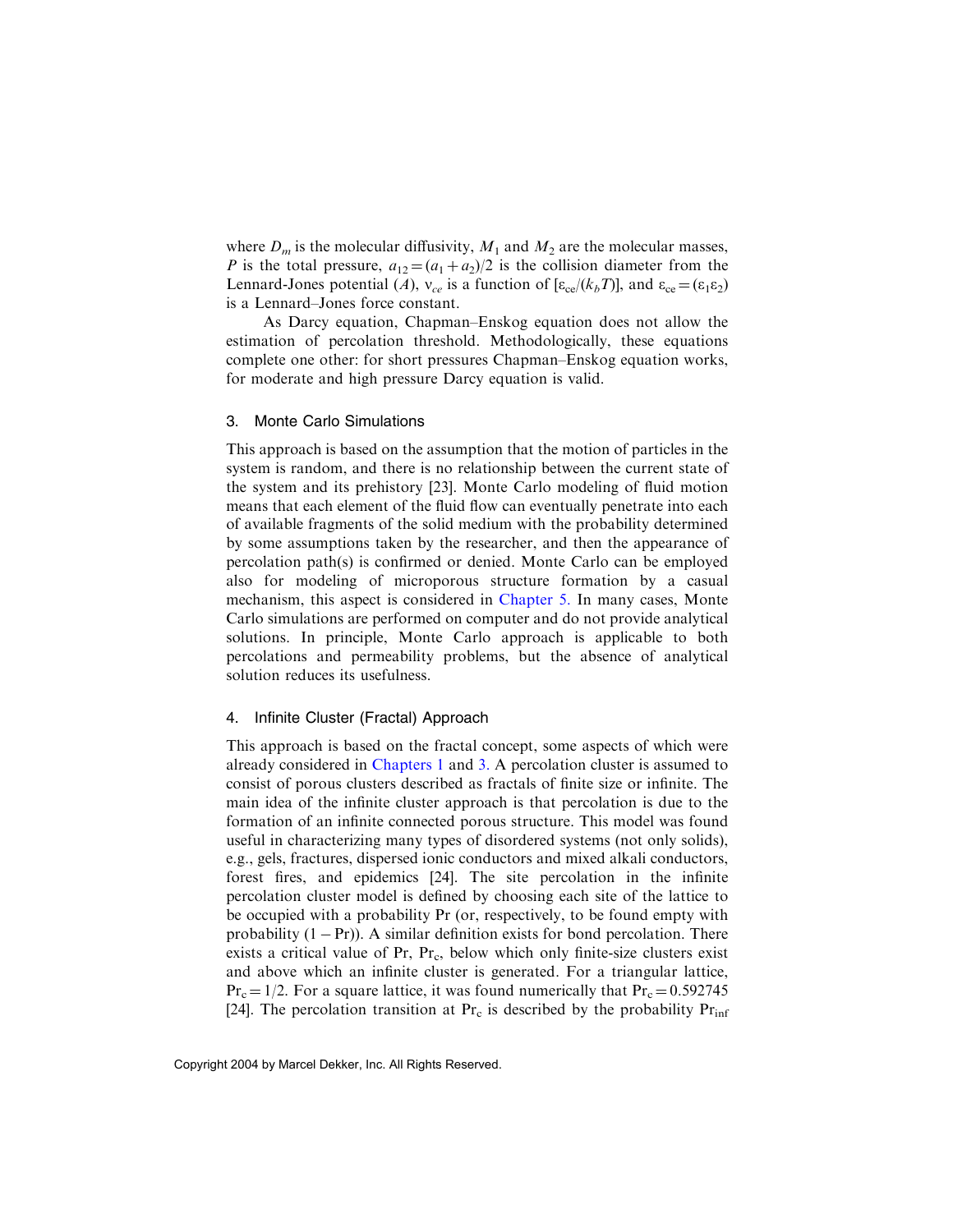that a site in the lattice belongs to the cluster. Below  $Pr_c$ ,  $Pr_{inf} = 0$ , whereas above  $Pr_c$ ,  $Pr_{inf}$  increases with Pr [24]:

$$
\mathrm{Pr}_{\mathrm{inf}} \sim (\mathrm{Pr} - \mathrm{Pr}_{\mathrm{c}})^{b_c} \tag{4.44}
$$

where  $b_c$  is a parameter.

The diameter of the clusters below  $Pr_c$  is characterized by the correlation length  $\lambda$ , which can be understood as the mean distance between two sites belonging to the same cluster. When  $Pr \rightarrow Pr_c$ ,  $\lambda \rightarrow (Pr_c - Pr)^{-\nu_c}$ . The parameters  $b_c$  and  $v_c$  are universal and depend only on the fractal dimensionality  $d_f$  (this is a main characteristic of the dimensionality of fractals; this question will be considered in Chapter 5 in more details). The infinite cluster for  $Pr > Pr_c$  can be modeled as a regular lattice of fractal unit cells. Each fractal unit cell is of linear size  $\lambda$ (Pr) and is similar to the fractal lattices modeling percolation at  $Prc$  [24]. Diffusion in a percolation structure can be generated, in the infinite cluster model, by performing a random walk which can step only on the occupied sites belonging to the clusters (note that this detail attributes to infinite cluster models some features of Monte Carlo). The boundary unoccupied sites serve as reflecting sites. For  $Pr < Pr_c$ , the random walk is constrained to stay on the finite clusters and therefore its mean square displacement will increase with time until it reaches a plateau value characteristic of the linear size of the cluster, on which the random walk started. For  $Pr > Pr_c$ , for a random walk that started on the infinite cluster, its mean square displacement will increase with time [24].

The infinite cluster approach is applicable to both percolation and permeability problems: the percolation threshold is found from the value of  $Pr_c$ , and fluid current passing through the porous structure is related to  $Pr_{\text{inf}}$ in Eq. (4.44).

Let us observe some shortcomings of the infinite-size cluster approach:

- As all fractal models, the infinite-size cluster approach does not take into account the specificity of pores. Are they ultramicropores, supermicropores, mesopores—the result will be the same. Even the difference between open, semiopen, and closed pores is not taken into account anyway, though the predomination of semiopen or closed pores will obviously restrict any percolation.
- Since this model requires the infinite size for the percolation cluster, the resulting value of parameters of percolation threshold will be overestimated. For big samples this overestimation can be negligible, but for thin films Eq. (4.44) will provide absurd overestimation.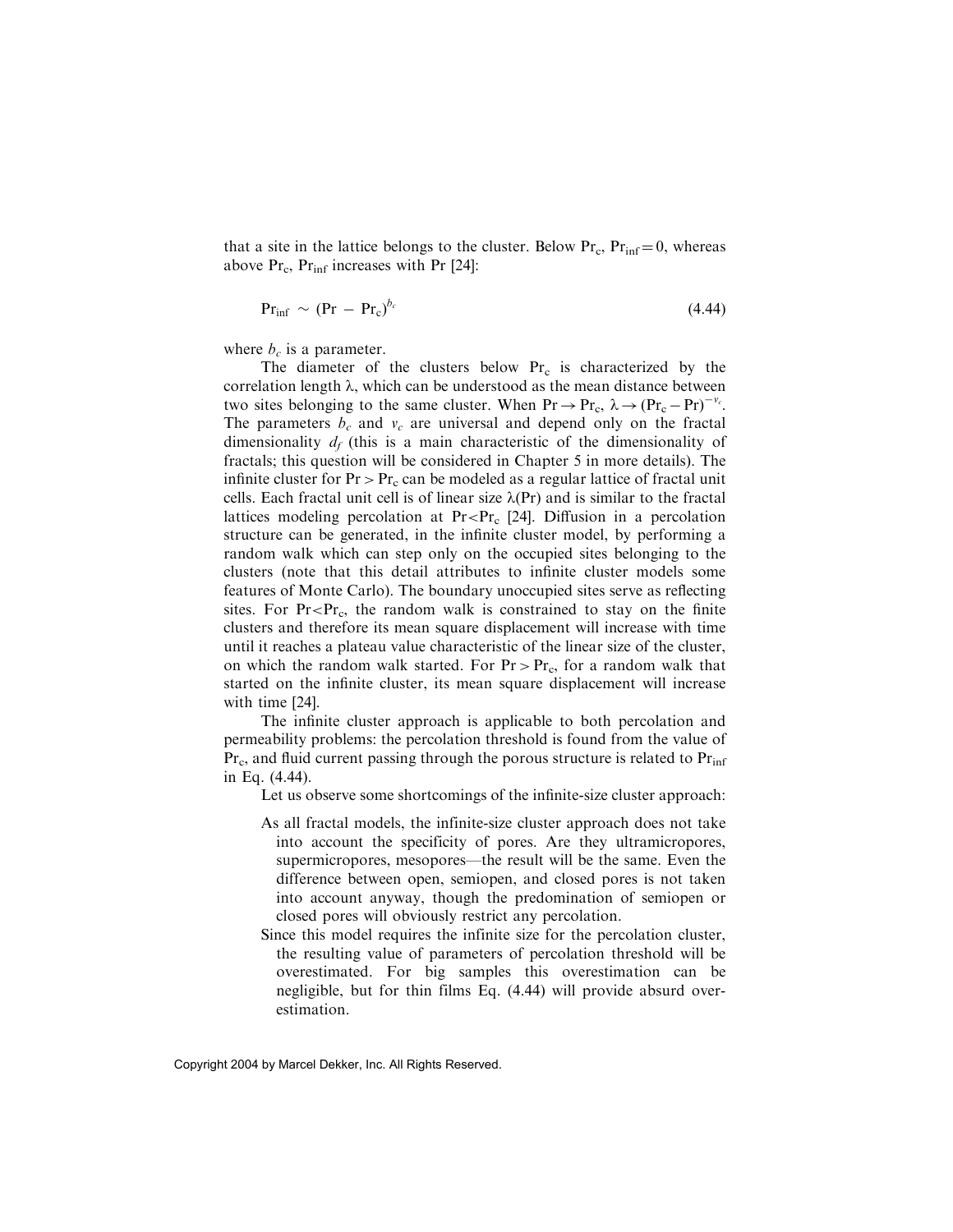In the estimation of permeability, Eq. (4.44) provides the problem of taking into account the specificity of different fluids.

# 5. Pore-Size Distribution Approach

This approach is based on the obvious assumption that pore size determines the permeability of porous structure, hence, pore-size distribution (PSD) determines the total percolation–permeability properties of the system [25–30].

We can notify two principal shortcomings in PSD method:

- As we wrote in Chapter 1, the sense of pore size is extremely unclear in the case of micropores; in any case, micropore size cannot be directly measured or calculated from experimental data.
- Fluid–solid interactions in porous fractals are determined not only by the geometrical factor (pore size) but also the compatibility between the fluid and pore wall material.

## 6. ''Pore-Core'' Model

This approach is empirical. The main idea consists in the estimation of the relationship between different measurable parameters, e.g., percolation and permeability characteristics and Hg-intrusion results [31,32].

In principle, the relationship between all measurable parameters of porous structures is doubtless (see more details on this subject in [Chapter 1\)](#page-0-0), but the empirical representation of this relationship has all shortcomings of empirical methods. In principle, the researcher using empirical approach can never be sure what happens in the zone of properties not yet measured, cannot evaluate the errors of the approximation, etc.

# 7. Finite-Size Cluster Approach

The finite-cluster approach in modeling percolation and permeability is based on the assumption that experimental research deals not with infinite porous samples but some pieces having limited size (in the case of films this size can be very short) and corresponds to the situation given on [Fig. 1.1](#page-2-0) (see Chapter 1).

The finite-size cluster approach is based on the following assumptions [33]:

The primary sample of microporous material (not for tests!) is prepared in the form of a very big cube—so big that border effects are negligible. In such case, the sample may be considered as homogeneous system, and the Law of Large Numbers is applicable;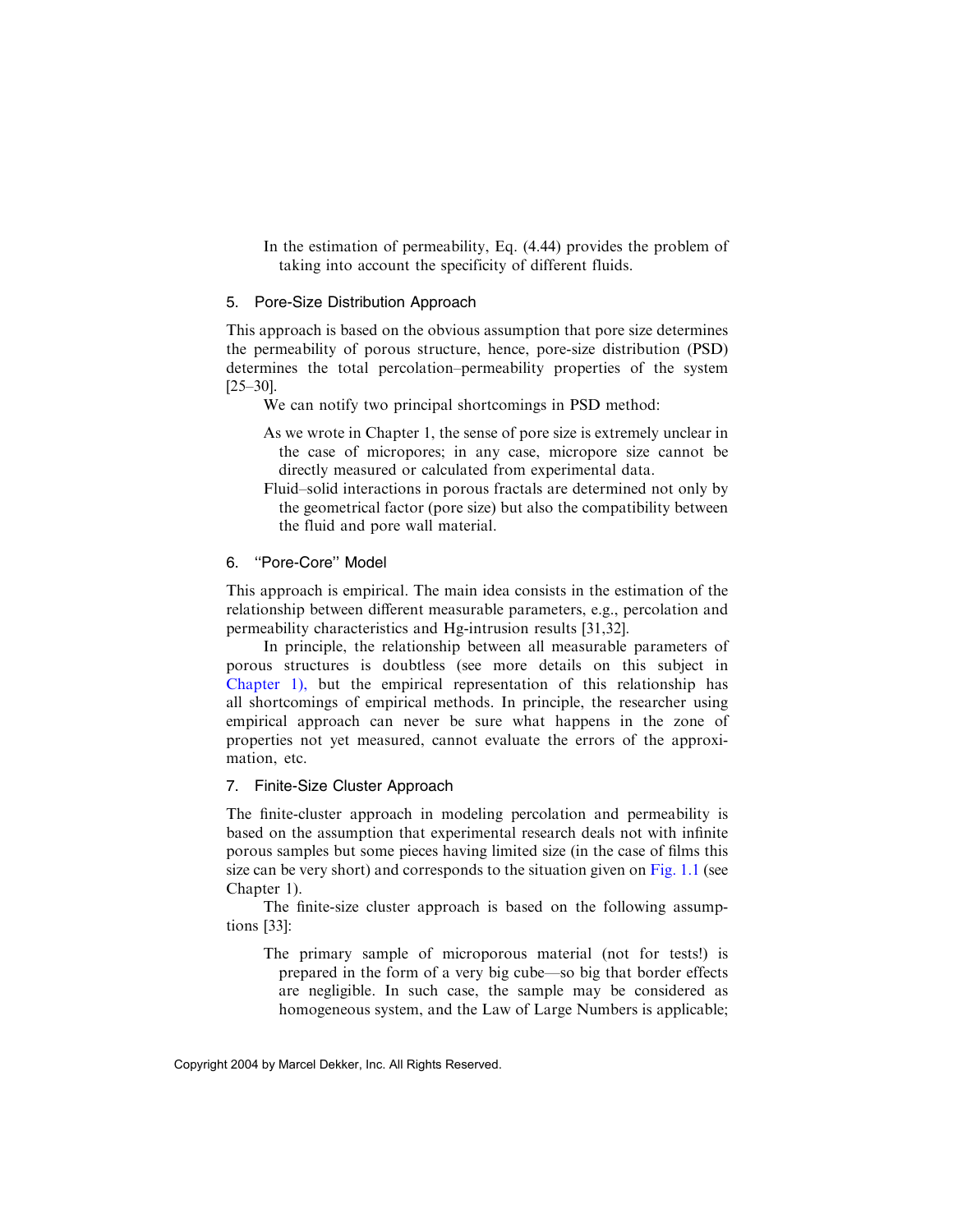The sample for percolation–tortuosity tests (secondary, or tested sample) is a small cube (size  $L$ ) eventually taken from the primary sample.

As follows from results presented in [Chapter 3,](#page-0-0) micropore formation in the primary sample leads to the appearance of porous clusters of varied volume and surface, but all they have the same geometrical form as the primary sample. Hence, they are cubes, though their fractal dimensionalities differ. Each cluster is characterized by volume  $V$  and one of the following parameters: fractal dimensionality  $d_f$ , surface area A, or size D. Clusters are distributed in V and  $d_f/A/D$ , the distribution function being  $\psi(V,d_f) = \psi(V,A) = \psi(V,D)$ . The correlation between these parameters is given by [33]

$$
V = D^{d_f}, \qquad A = 2d_f D^{(d_f - 1)} \tag{4.45}
$$

Percolation effect is observed for the tested sample if two following conditions are completed:

- The tested sample having size  $L$  is totally or partly taken from a microporous structure containing cluster with the size  $D > L$ .
- The distance from the geometrical center of the tested sample to each point belonging to the border of the mentioned cluster is at least L/2.

According to the criteria proposed above, certain (nonzero) percolation in the tested sample is always possible, because all methods of microporous material preparation may eventually cause formation of big clusters that may eventually become zones from which the tested sample are taken. Moreover, percolation cluster does not need large volume; it is enough if its dimensionality is short (close 1 as possible). The probability of eventually taking the tested sample from a cluster with characteristics  $(V, D)$  is

$$
P(V, D) = \left(1 - \frac{L}{D}\right) \psi(V, D) \tag{4.46}
$$

For a heterogeneous structure, the total probability of appearance of percolation for the tested sample is given by [33]

$$
P_{\Sigma} = \int_{d_{f,\min}}^{d_{f,\max}} \int_{V_{\min}}^{V_{\max}} Q_0 \left[ 1 - \frac{L}{D(V, d_f)} \right] \psi(V, d_f) dV d(d_f)
$$
(4.47a)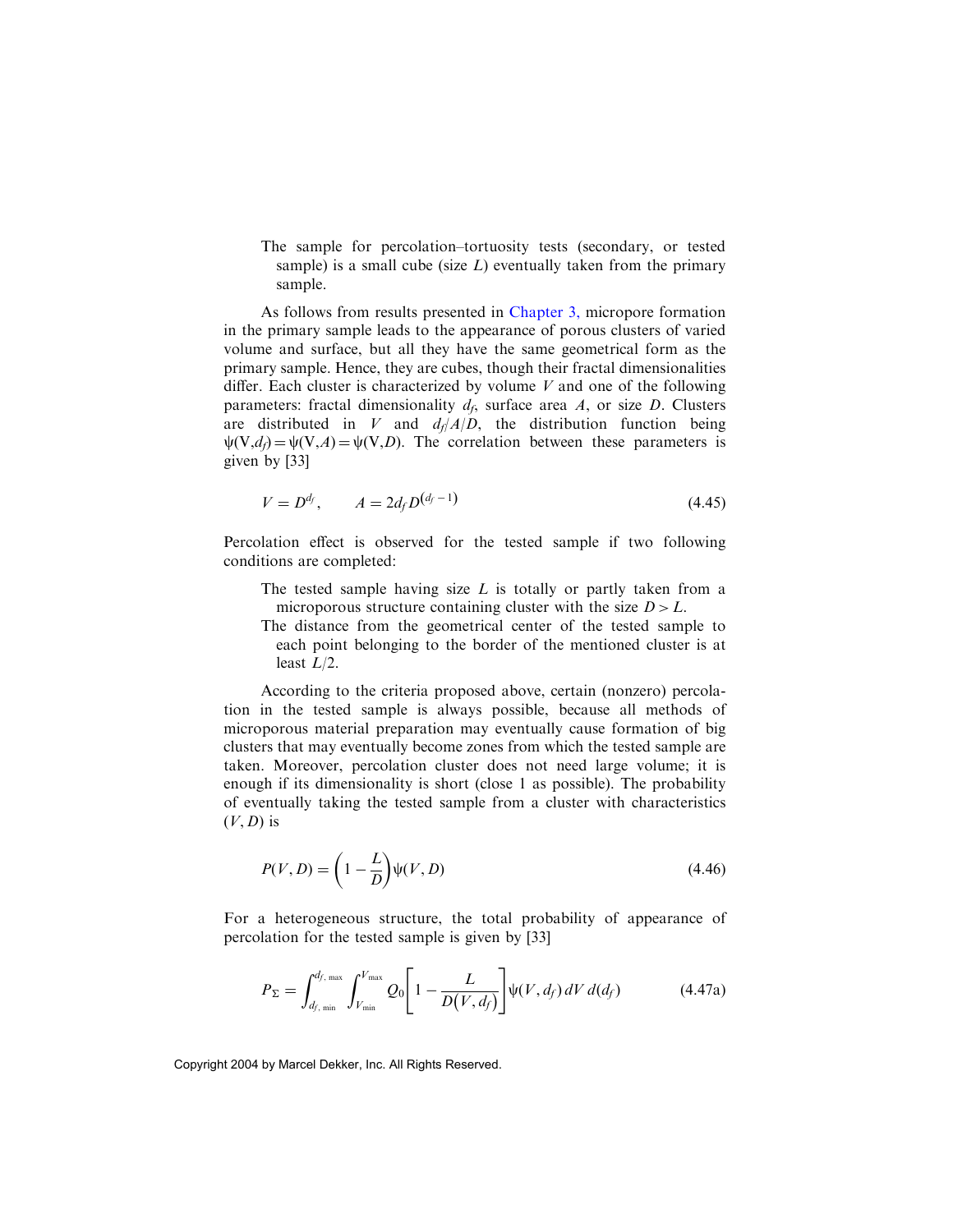where  $Q_0$  is the normalizing coefficient,  $d_{fmin}$  and  $d_{fmax}$ ,  $V_{min}$  and  $V_{max}$  are minimum and maximum values of fractal dimensionality and cluster volume, respectively. For a homogeneous structure,  $d_{f,min} = d_{f,max}$ . One may also assume  $V_{\text{min}} = L^{d_{f,\text{min}}}$ ,  $V_{\text{max}} = \infty$  [33].

Let us note that, as follows from Eqs.  $(4.46)$  and  $(4.47a)$ , depending on the conditions of preparation of microporous material determining the value of  $\psi$ , percolation can be sometimes gained in samples having low porosity.

The value of the normalizing coefficient  $Q_0$  is found from the following condition:

$$
\int_{d_{f, \min}}^{d_{f, \max}} \int_{V_{\min}}^{V_{\max}} Q_0 \psi(V, d_f) dV d(d_f) = 1
$$
\n(4.47b)

The value  $\psi$  is found from energy distribution of pores, as it is done in [Chapter 3.](#page-0-0)

Let us consider clusters enclosed in several fragments of structure of the primary sample. These fragments contain particles of the continuous solid phase, which may be very near the enclosed clusters. In principle, inside such a fragment containing ''exterior'' cluster one may find some other fragments containing ''interior'' clusters of shorter size. We note that in such situations external clusters may eventually have less volume (because of shorter dimensionality) than internal ones.

The total values of the volume and the surface area of the porous phase are found from [33]

$$
V_{\Sigma} = \int_{d_{f, \min}}^{d_{f, \max}} \int_{V_{\min}}^{V_{\max}} Q_0 V \psi(V, d_f) dV d(d_f)
$$
 (4.48a)

$$
A_{\Sigma} = \int_{d_{f,\min}}^{d_{f,\max}} \int_{V_{\min}}^{V_{\max}} Q_0 A \psi(V, d_f) dV d(d_f)
$$
 (4.48b)

In the light of the considered approach, the sense of such notions as percolation threshold and permeability also changes. Percolation threshold should be considered as such minimum of probability of percolation [that is found from Eq. (4.47)] that below this threshold percolation is neglected, according to the practical interests of the researcher. Permeability is estimated from Eq. (4.47), while tortuosity is found from the equation [33]

$$
\tau = \frac{D^3}{(VLP_\Sigma)}\tag{4.49}
$$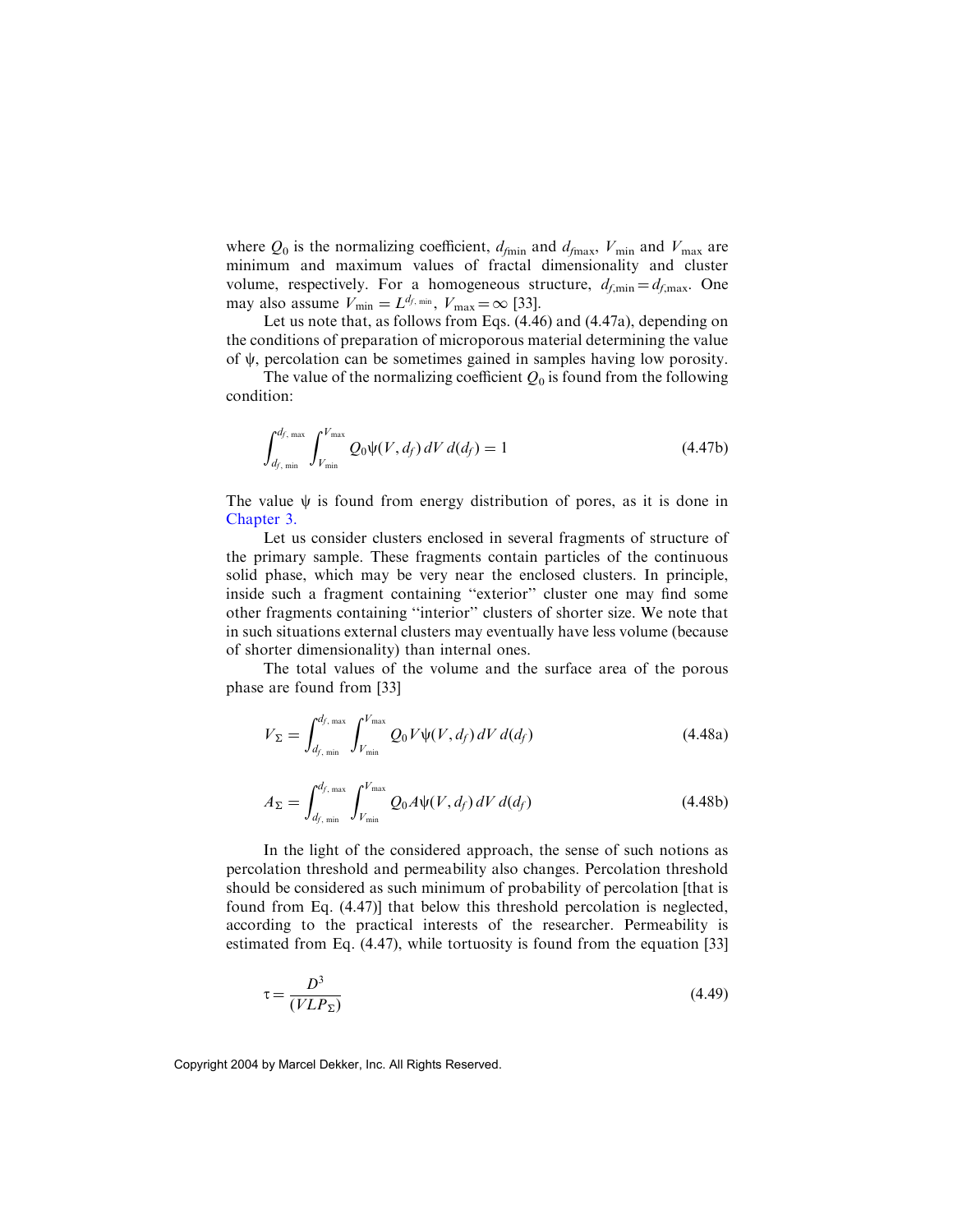Now, let us analyze shortcomings of the finite-size cluster model. In comparison with the infinite-size cluster model, the finite-size cluster model solves the problem of short size and can be, in principle, applied to films. Although, the problem of taking into account the specificity of micropores remains. Also the problem of different fluids (that should influence the value of  $P_{\Sigma}$  when this is interpreted as permeability) stays without solution.

## 8. Random Trajectory Model for Percolation (Slab Symmetry)

As the finite-size cluster method can be methodologically considered as a development of the infinite-size cluster approach, the random trajectory approach can be considered as a development of the finite-size cluster method. As in this one, the random trajectory method is based on the idea of the finite path needed for the percolation effect. However, the random trajectory method considers not fractals but pores themselves—moreover, the solid particles belonging to the continuous phase. In this sense, the random trajectory method should be considered as a discrete model of porous solid structure.

The random trajectory method considers the solid structure, in the simplest situation, as a slab having thickness  $L$ , with the microporous structure having porosity  $\xi$  and divided into cells: filled cells belonging to the continuous phase or empty cells (voids) belonging to the porous medium (that can be compared to Pore-Core). As it was shown in [Chapter 3,](#page-0-0) filled cells are distributed in the number of empty neighbors, and this distribution can be found from differential equations containing the formation-related parameters like surface tension  $\sigma$  and temperature T.

Similar equations can be written for the analogous distribution of empty cells. Since interface and entropy effects have a symmetric form against both filled and empty cells, the number of voids having  $(n_n - m)$ empty neighbors at porosity  $\xi_1$  ( $\xi_1 = V_2/V_{\Sigma}$ , where  $V_{\Sigma}$  is the total volume of the system) is equal to the number of filled cells having  $m$  empty neighbors at porosity  $\xi_2 = \xi = (1 - \xi_1)$ . Hence, we obtain the corresponding distribution of voids  $\theta_m(\xi)$ , m being the number of empty neighbors;  $\theta_m$  is equal to the fraction of voids having (each)  $m$  empty neighbors:  $\theta_m(\xi) = v_{(n-m)}(1 - \xi)$ . The change of the distribution of voids in the number of empty neighbors is given by the following equations:

$$
W_r(m) = Q_0 m \exp\left[\frac{-\sigma(n_n - m)}{R_g T}\right]
$$
\n(4.50)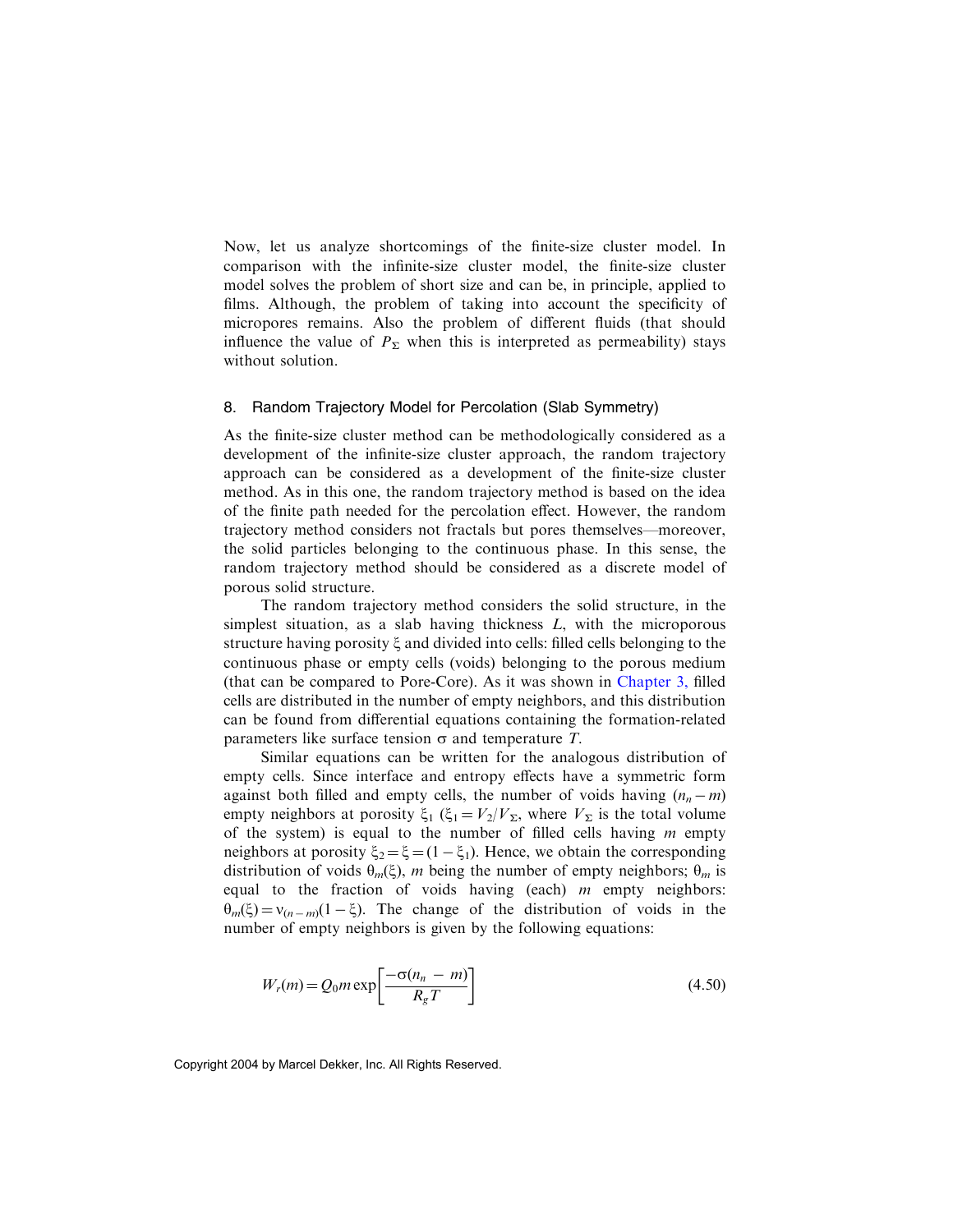$$
d\theta_m(V_{\text{pore}}) = W_r(m) dV_{\text{pore}} + \frac{\psi dV_{\text{pore}}[\theta_{m-1}(n_n - m + 1) - \theta_m(n_n - m)]}{Z_{\Sigma}}
$$
\n(4.51)

$$
Z_{\Sigma} = \sum_{k=0}^{n_n - 1} (n_n - k)\theta_k
$$
  

$$
\Psi = \sum_{k=0}^{n_n - 1} (n_n - k)\theta_k \frac{\exp[-\sigma(n_n - k)/(R_g T)]}{Y_{\Sigma}}
$$
  

$$
Y_{\Sigma} = \sum_{k=0}^{n_n - 1} \theta_k \exp\left[\frac{-\sigma(n_n - k)}{(R_g T)}\right]
$$
  

$$
d\theta_0(V_{\text{pore}}) = \frac{dV_{\text{pore}}\Psi\theta_0 n_n}{\sum_{k=0}^{n_n - 1} (n_n - k)\theta_k}
$$
(4.52)

$$
d\theta_{nn}(V_{\text{pore}}) = -W_r dV_{\text{pore}} + \frac{dV_{\text{pore}}}{\sum_{k=0}^{n_n - 1} (n_n - k)\theta_k}
$$
(4.53)

We assume that the orientation of empty neighbors for voids is eventual, meaning all orientations being possible with the same probability, while the percolating flow prefers the orientation "down." If this one is impossible, the flow prefers a horizontal orientation, and only in the case where the only open orientation is "up," the flow gets up. If the flow has ''choice'' between different trajectories, it ''prefers'' the shorter way (shorter in comparison with alternative trajectories).

The motion of the percolating flow is only through the voids having at least two empty neighbors. Let us characterize each void by its level  $h$ , the distance from the upper size of the considered cube; for the upper size,  $h = 0$ , and for the bottom,  $h = L$ . For neighbor cells on the same vertical, h differs by 1.

There are three principal options for the motion of the flow from a void located on level h into a void on a close level  $h'$  [34]:

1.  $h' = h + 1$ , the flow gets down, and its further motion has two options only: down or horizontally (obviously, because the upper orientation is already closed by the incoming flow). The option down is obtained if the considered void on level  $h'$  has an empty neighbor on level  $h'' = h' + 1$ , this probability is equal to  $(m - 1)$  $(n_n - 1)$ , where  $n_n$  is the coordination number (for a threedimensional cube,  $n_n = 6$ , for a two-dimensional cube,  $n_n = 4$ ).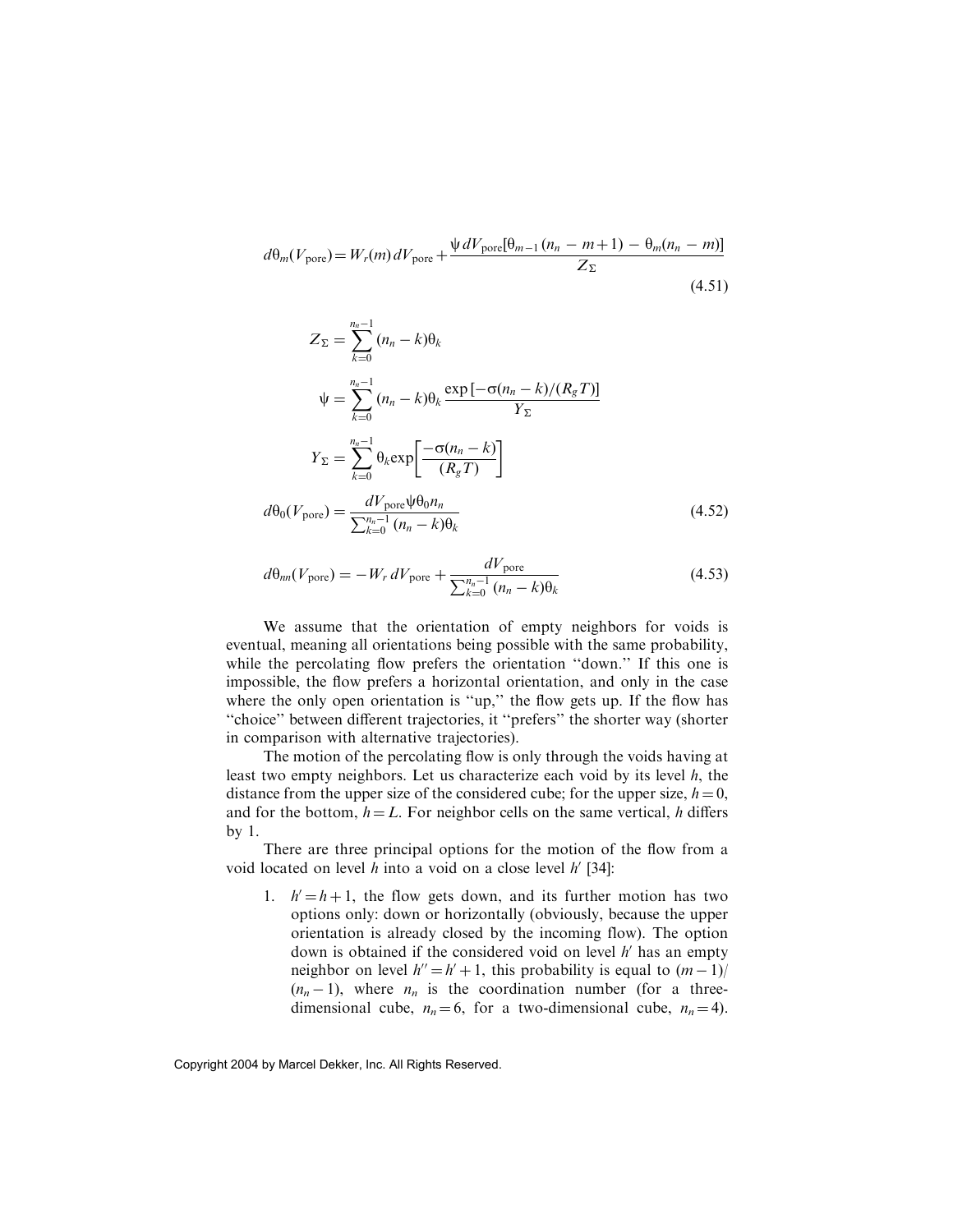Respectively, the probability of the horizontal motion is  $(n_n - m)$ /  $(n_n - 1)$ .

- 2.  $h' = h$ , the flow gets horizontal trajectory, and its further motion has three options:
	- a. Down, with the probability  $(m-1)/(n<sub>n</sub>-1)$ .
	- b. Horizontally, with the probability  $(n_n m)/(n_n 1)$  in condition that  $m > 2$ .
	- c. Up, only if  $m = 2$  and the orientation down is closed.
- 3.  $h' = h 1$ , the flow gets up, and its further motion has two options only: up or horizontally. The option up is obtained only if  $m = 2$ and the only open orientation is up; otherwise, that is a horizontal motion.

Now, let us consider a percolation way comprising  $l_{+}$  acts of motion down, l acts of motion up (certainly,  $l_{+} - l_{-} = L$ ), and  $l_0$  acts of horizontal motion. Some examples of percolation paths are given on Fig. 4.12.

Let us note that the sequence of the acts of motion up, down, and horizontally has no importance. The total length of such percolation way is  $l^* = l_+ + l_- + l_0$ , and the percolation system gets two factors of freedom:  $l_0$  and  $l^*$ .

The probability of an act of motion down is [34]

$$
p_{+} = \zeta \sum_{m=2}^{n_{n}} \theta_{m} \frac{m-1}{n_{n}-1}
$$
\n(4.54)

The total probability of the walk  $l_+$  down is  $(p_+)^{l_+}$ .

The probability of each act of motion up is

 $p = \frac{\xi \theta_2}{n_v-1}$  $\frac{5^{\circ}2}{n_n - 1}$  (4.55)



FIG. 4.12 Variants of percolation paths.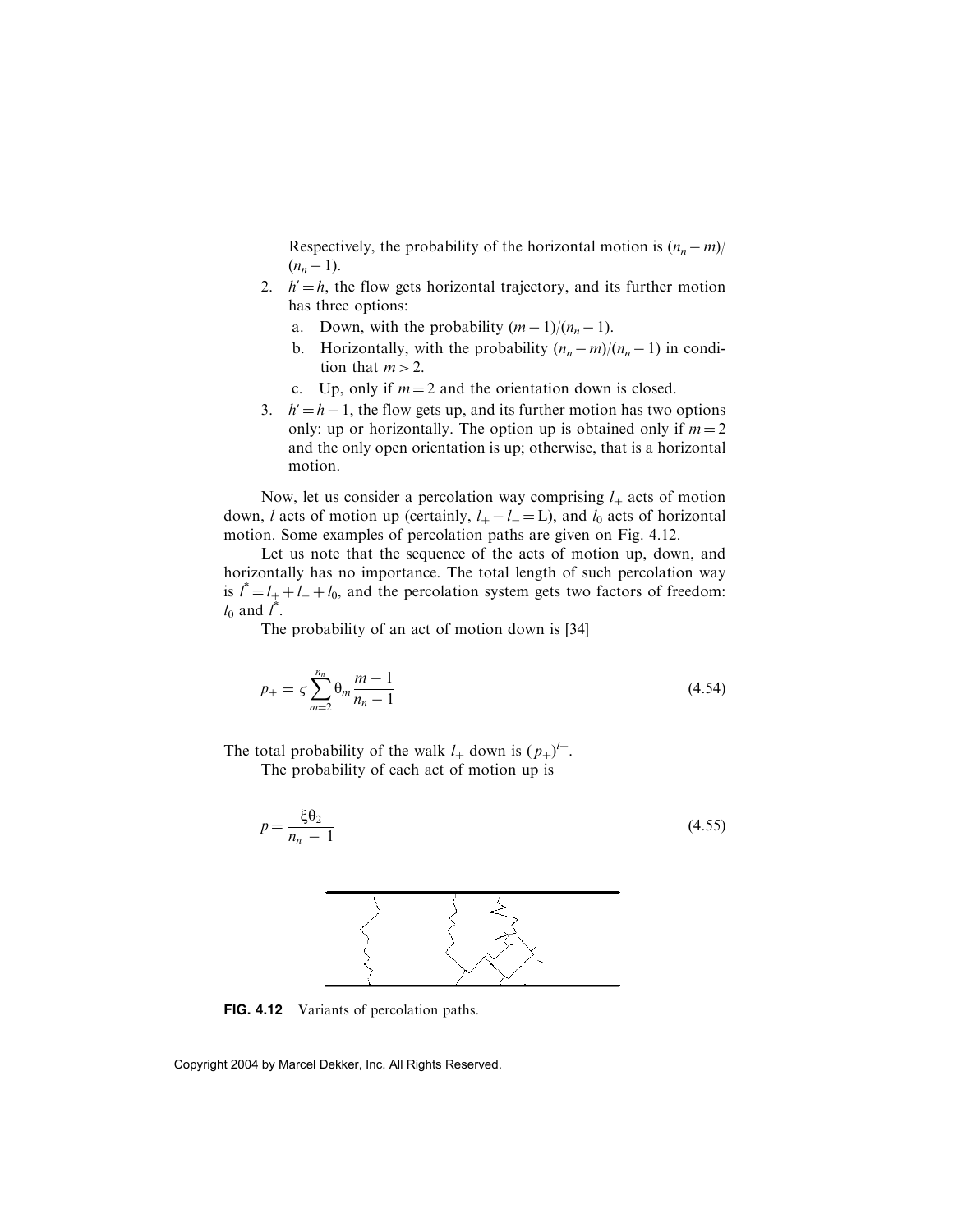The coefficient  $1/(n_n - 1)$  is written in Eq. (4.55), because only the  $1/(n_n - 1)$ -th part of the situation  $m = 2$  allows the orientation up. The total probability of the walk  $l_$  down is  $(p_$ .

The geometrically averaged probability of each act of horizontal motion is [34]

$$
p_0 = \frac{\xi(l_+ - l)S_1 + (l_0 - l)(S_2 + S_3) + (l - S_4)}{(l^* - 2)}
$$
(4.56)

$$
S_1 = \sum_{m=2}^{n_n} \theta_m \frac{(n_n - m)}{(n_n - 1)}
$$
  
\n
$$
S_2 = \sum_{m=3}^{n_n} \theta_m \frac{(n_n - m)}{(n_n - 1)}
$$
  
\n
$$
S_3 = \frac{\theta_2}{n_n - 1}
$$
  
\n
$$
S_4 = \frac{\theta_2/(n_n - 2)}{n_n - 1}
$$

We note that  $p_0$  depends on  $l^*$  and  $l_0$ , because horizontal orientation has much more options for realization than vertical. The total probability of horizontal walk  $l_0$  is  $p_0^{l_0}$ .

The probability of a percolation trajectory having parameters  $(l^*, l_0)$  is found from the following equation [34]:

$$
P(l^*, l_0) = p_+^{l_+} p_0^{l_0} p_-^{l_-}
$$
\n(4.57)

The total probability of percolation is found as the sum over all possible percolation trajectories [34]:

$$
P_{\Sigma} = \sum_{l_1 = L}^{l_{\max}} \sum_{l_2 = 0}^{l_1 - L} P(l_1, l_2)
$$
\n(4.58)

where  $l_1$  and  $l_2$  have the sense of  $l^*$  and  $l^0$ , respectively, and  $l_{\text{max}}$  is the maximal possible walk corresponding to all voids forming the same percolation way, found as follows:

$$
l_{\text{max}} = \xi \frac{\mathbf{V}_0}{(w_0)^{2/3}}
$$
(4.59)

where  $\omega_0 = 1$  is the volume of a cell.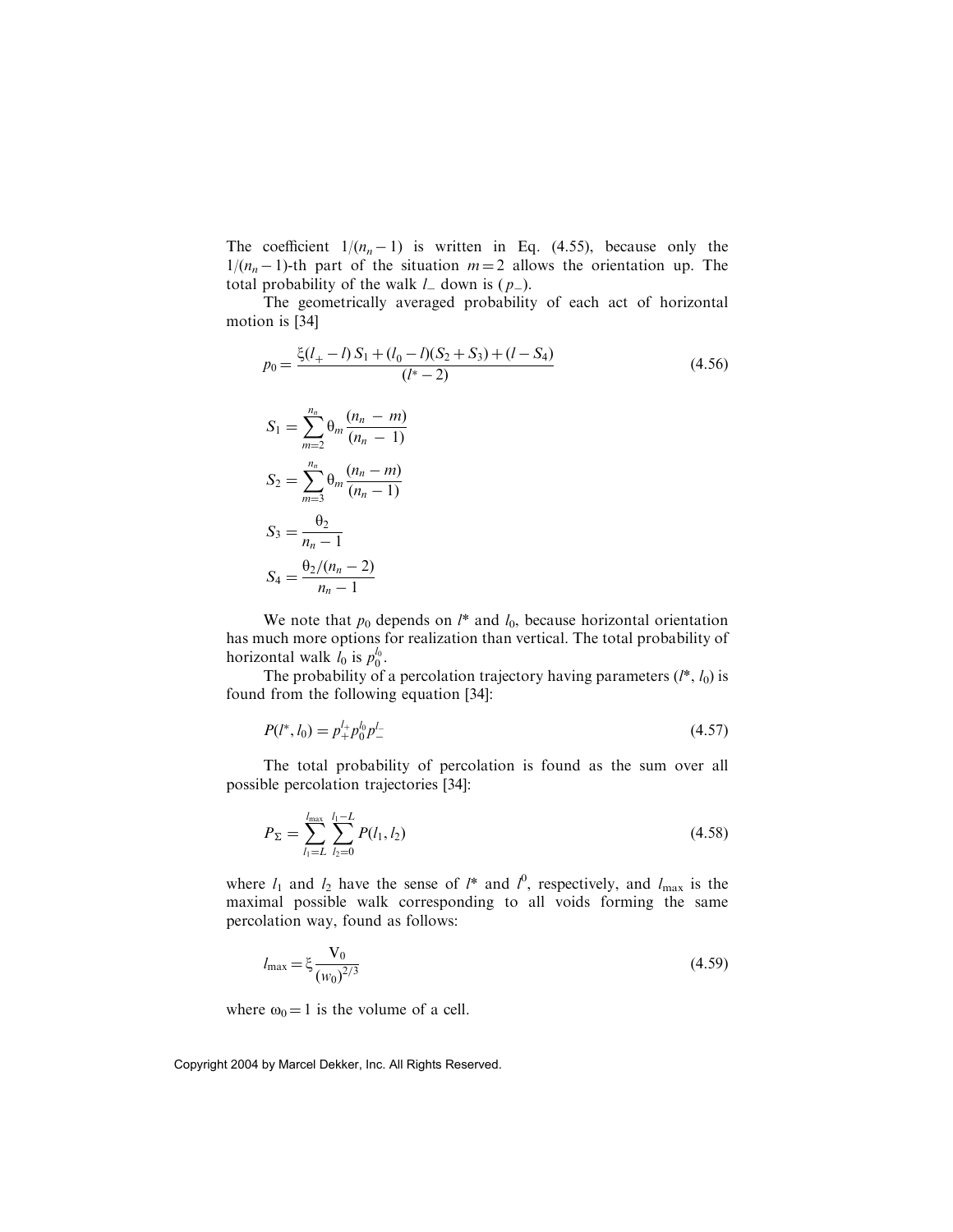Comparing the obtained solution to the finite-size cluster model, we note that different percolation trajectories may belong to different clusters. The condition of the conjugation of the obtained solution with the cluster model is given as follows:

$$
P_{\Sigma1} = P_{\Sigma2} \tag{4.60}
$$

$$
P_{\Sigma1} = \sum_{l_1=L}^{l_{\max}} \sum_{l_2=0}^{l_1-L} P(l_1, l_2)
$$
\n(4.61)

$$
P_{\Sigma 2} = \int_{f_{\min}}^{f_{\max}} \int_{V_{\min}}^{V_{\max}} Q_0 \left( 1 - \frac{L}{D(V, f)} \right) \Psi(V, f) \, dV \, df \tag{4.62}
$$

where all values regarding the finite-size clusters have the same sense as in the previously considered model.

Thus, the random trajectory model allows the prediction of percolation threshold from the distribution of empty cells in the number of empty neighbors. This model takes into account the finite size of the real porous structure and closing or semiopening of pores. However, the above model is not still appropriate for estimations of permeability.

#### 9. Random Trajectory Model for Permeability (Slab Symmetry)

This version of the random trajectory model assumes that all percolation trajectories (for which  $l_{+} = l_{-} + L$ ) contribute passing through of the fluid flow. The total capability of random trajectories to allow the penetration of the fluid from the head to the bottom of the sample determines the permeability properties of the solid structure. For hydraulic reasons, the shapes of the paths are not important for the fluid penetration rate.

Thus, in the random trajectory model for permeability, this is considered as the result of the motion of a fluid along percolation paths. The principal difference between both versions of the random trajectory model (percolation and permeability versions) consists in the absence of preferable orientations: for hydraulic reasons, all available orientations have the same probability to get the fluid flow. Each percolation path begins at the head of the considered sample and finishes at its bottom. Each percolation path is characterized by the values of  $l_{\Sigma}$  and  $l_0$  and the sequence of steps down, horizontally, and up. At the same pair  $(l_{\Sigma}, l_0)$ , the variety of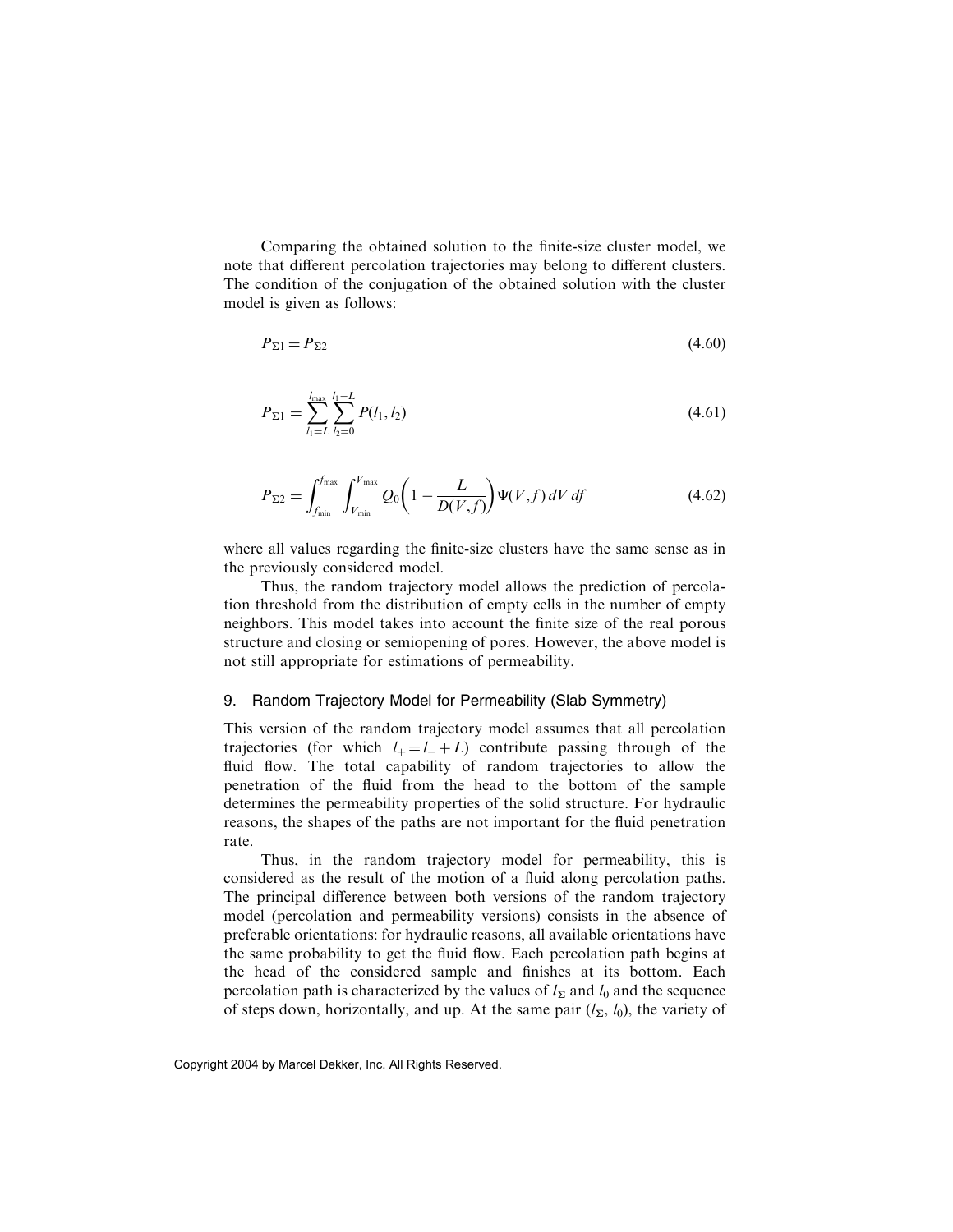percolation paths is numerically characterized by the number of possible combinations. This is found as

$$
g(l_{\Sigma}, l_0) = C_{l_{\Sigma}}^{l_{+}} C_{l_{\Sigma} - l_{+}}^{l_{-}} \tag{4.63}
$$

where  $C_{l_{\Sigma}}^{l_{+}}$  is the number of possible placements of  $l_{+}$  steps down among  $l_{\Sigma}$ steps totally and  $C_{l_2-l_+}^{l_-}$  is the number of possible placements of  $l_-$  steps up among  $l_{\Sigma} - l_{+}$  steps remaining after steps down.

For a chosen trajectory characterized by the pair  $(l_{\Sigma}, l_0)$ , the probability of its availability for percolation is determined by the following factors [35]:

- All cells belonging to the same percolation path must be empty (probability of such event is  $\zeta^{l_{\Sigma}}$ ).
- Each of these cells needs at least two empty neighbors (probability of such event is  $[(1 - \theta_0) (1 - \theta_1)]$ , where  $\theta_u$  is the number of voids having (each)  $\mu$  empty neighbors.

The values of  $\theta_0$  and  $\theta_1$  are found from the same equations as written for the random trajectory model for percolation.

The total intensity of the flow penetrating through the sample per unit of surface area is [35]

$$
\Pi_f = \sum_{l_{\Sigma}=L}^{l_{\max}} \sum_{l_0=l_{\min}}^{l_{\Sigma}-L} g(l_{\Sigma}, l_0) \pi(l_{\Sigma}, l_0)
$$
\n(4.64)

$$
\pi(l_{\Sigma}, l_0) = \zeta^{l_{\Sigma}} (1 - \theta_0)^{l_{\Sigma}} (1 - \theta_1)^{l_{\Sigma}} A_{\theta_1} A_{\theta_2}
$$
\n(4.65)

$$
A_{\theta_1} = \left[ \sum_{m=2}^{n_n} \frac{\theta_m m(m-1)}{n_n} \right]^{l_+ + l_-}
$$
\n(4.66)

$$
A_{\theta_2} = \left[ \sum_{m=2}^{n_n} \frac{\theta_m m(n_n - 2)}{n_n} \right]^{l_0}
$$
\n(4.67)

The resistance of  $(l_{\Sigma}, l_0)$ -th trajectory to the flow is determined not by its shape, not by the sequence of steps, but only by the length of the trajectory. The pressure needed for the flow passing through is

$$
\delta P = \eta l_{\Sigma} \omega(l_{\Sigma}) \tag{4.68}
$$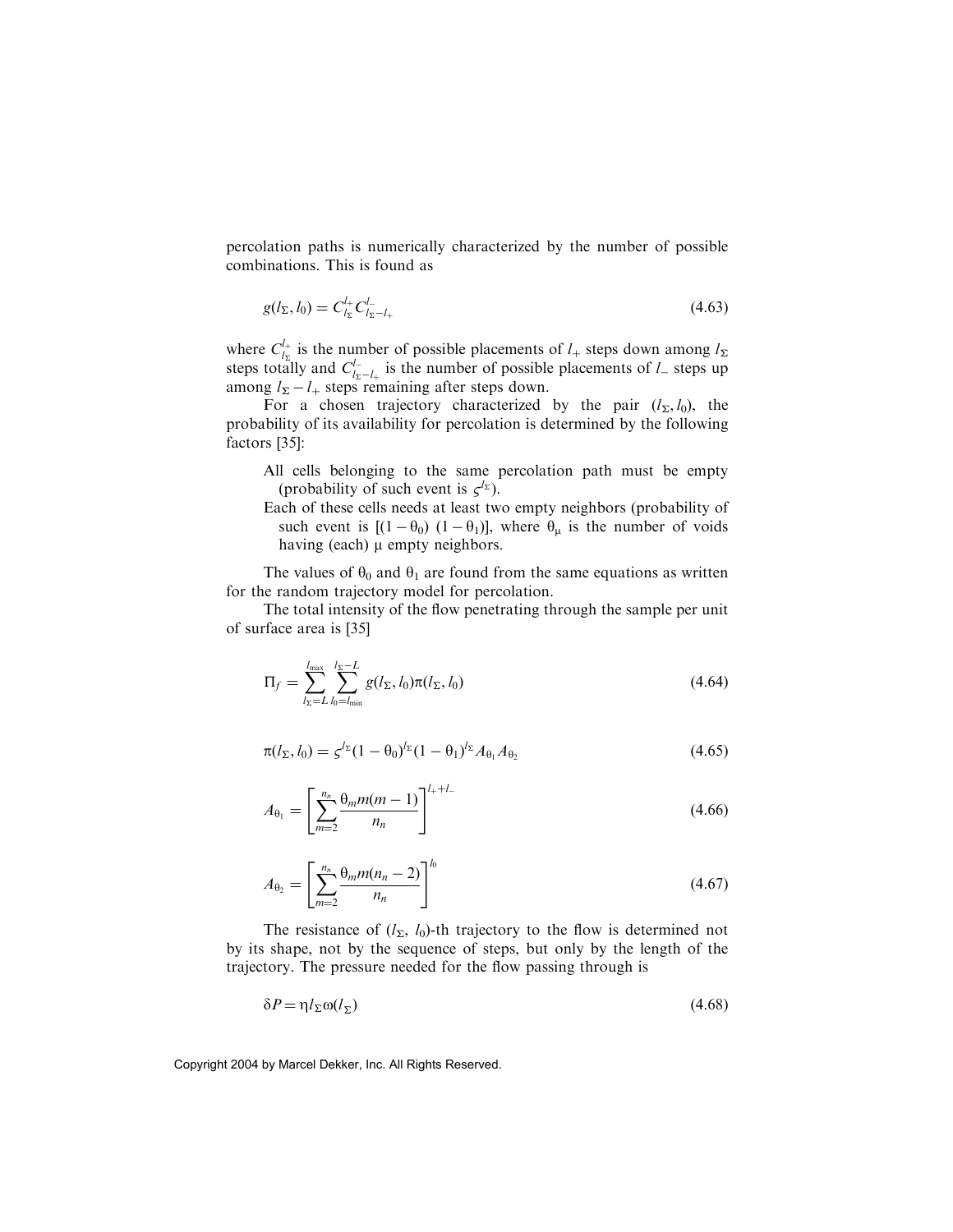where  $\omega(l_{\Sigma})$  is the linear velocity of the flow inside a path having the total length  $l_{\Sigma}$ , and  $\eta$  is the friction coefficient. The amount of the fluid penetrating through the sample is [35]

$$
\Theta_f = \sum_{l_{\Sigma}=L}^{l_{\max}} \sum_{l_0=l_{\min}}^{l_{\Sigma}-L} \omega(l_{\Sigma}) g(l_{\Sigma}, l_0) \pi(l_{\Sigma}, l_0)
$$
\n(4.69)

From Eqs. (4.68) and (4.69) we obtain

$$
\Theta_f = \sum_{l_{\Sigma}=L}^{l_{\max}} \sum_{l_0=l_{\min}}^{l_{\Sigma}-L} \frac{\delta P g(l_{\Sigma}, l_0) \pi(l_{\Sigma}, l_0)}{(\eta l_{\Sigma})}
$$
(4.70)

Equation (4.70) can be considered as Darcy equation for microporous medium [compare to Eq. (4.42)].

An analysis performed in Ref. 35 on the base of Eq. (4.70) showed that nonzero permeability is found even for very low porosity, but there is a very narrow interval of values of the porosity, in which the value of  $\Pi_f$  gets a very sharp rising. This regime corresponds to  $\Pi_f$  getting value up to 1 and can be called visible percolation threshold (VPT), because it is the parameter really available for experimental measurements. The notion of VPT is commendable for the characterization of permeability properties.

It was shown in Ref. 35 that VPT decreases with rising of the coordination number  $n_n$ , because of the increase of the number of parameters of freedom in the system, and  $\Pi_f$  increases.

Also, the influence of connectedness [numerical definition of which is given in [Chapter 2\]](#page-0-0) was studied in Ref. 35. It was shown that the increase of connectedness first reduces much VPT, but then has almost no influence.

The influence of thickness also was analyzed in Ref. 35. It was shown that, though VPT always increases with thickness (that is normal), the derivative of this increase is negative.

Thus, the random trajectory approach allows the solution of all problems related to percolation and permeability. The principal comparison of various methods of characterizing percolation and permeability is illustrated by [Table 4.3.](#page-41-0)

Thus, the random trajectory method is definitely commendable for the solution of traditional problems related to percolation and permeability.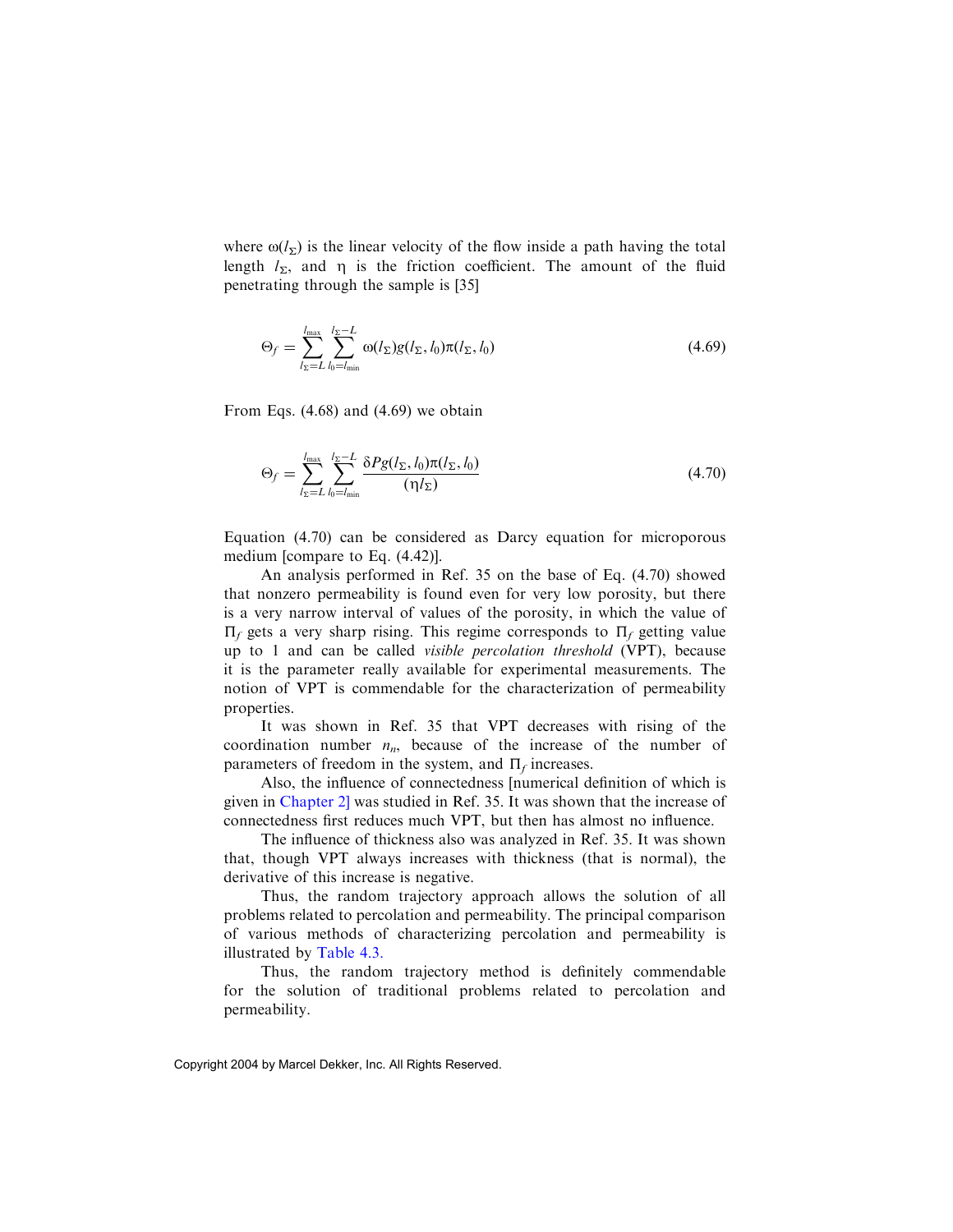| Method or model              | Sphere of<br>applicability           | Physical sense of<br>the method                                    | Limitations or shortcomings<br>of the method                                                |
|------------------------------|--------------------------------------|--------------------------------------------------------------------|---------------------------------------------------------------------------------------------|
| Darcy equation               | Permeability only                    | Linear thermodynamics,<br>Onsager equations                        | Applicable only over percolation<br>threshold; applied pressure needs<br>to be high enough  |
| Chapman–Enskog equation      | Permeability only                    | Linear thermodynamics<br>of diffusion in multi-<br>particle system | Applicable only over percolation<br>threshold; applied pressure needs<br>to be short enough |
| Monte-Carlo simulations      | Both percolation<br>and permeability | Chaos in particle motion                                           | Pre-history of the system not taken<br>into account                                         |
| Infinite cluster approach    | Both percolation<br>and permeability | Infiniteness of the<br>co-existing fractals                        | Not applicable to films                                                                     |
| Finite-size cluster approach | Both percolation<br>and permeability | Finite size of<br>co-existing fractals                             | Specificity of micropores not<br>taken into account                                         |
| <b>PSD</b>                   | Both percolation<br>and permeability | Pore-size distribution<br>assumed                                  | Difficulties in estimation of<br>pore-size distribution<br>for micropores                   |
| Pore-Core                    | Both percolation<br>and permeability | Semiempirical correlations<br>between measurable<br>properties     | Absence of fundamental solution                                                             |
| Random trajectory approach   | Both percolation<br>and permeability | Finiteness of percolation paths                                    | Difficulties in studies of big<br>solid samples                                             |

### <span id="page-41-0"></span>**TABLE 4.3** Applicability of Existing Methods of Modeling Percolation and Permeability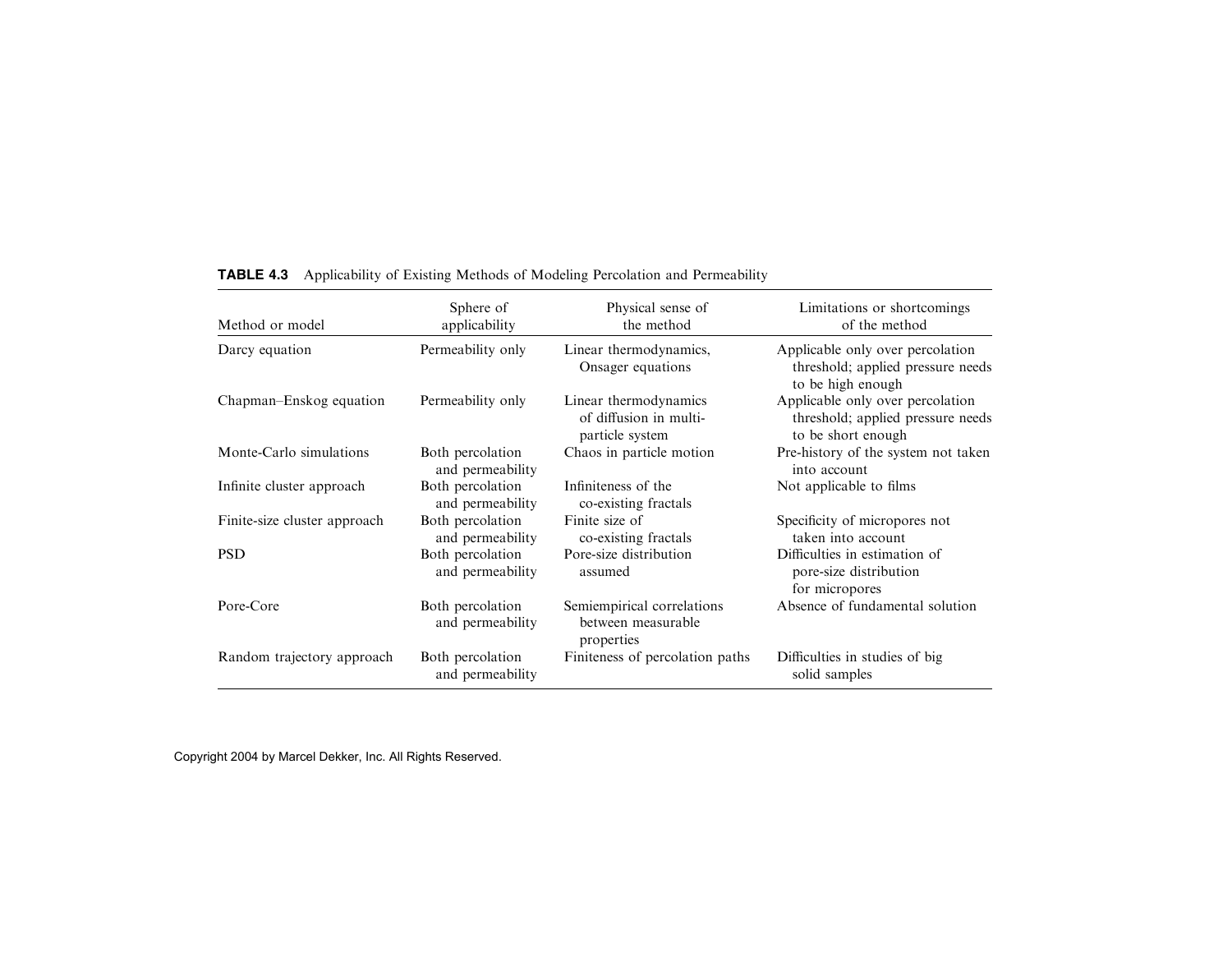## 10. Random Trajectory Method for Modeling Permeability of System Having Sphere Symmetry (Heterogeneous Catalysis)

Now, let us use the random trajectory method for the solution of such practically important problem as the estimation of permeability of sphere. Such problem appears, particularly, in heterogeneous catalysis. The principal scheme of a catalytic particle is presented on Fig. 4.13.

The catalytic particle consists of two parts: the exterior sphere (porous carrier of the catalyst) and the interior sphere (porous catalytic nucleus). The exterior sphere (usually prepared of aluminium oxide or silica dioxide) aims to protect the catalytic nucleus (this can be prepared of precious materials, e.g., platinum, palladium) from eventual mechanical damage and chemical pollution. Catalytic particles are usually treated in the regime of fluidized bed (turbulent fluid flow coming from the bottom makes solid particles fly), they collide and make contact with walls, products of reaction, etc. If catalytic nucleus was unprotected, it would be destroyed and/or contaminated very fast.

The reagents from the exterior fluid flow penetrate into the carrier (exterior sphere having radius  $R$ ) and pass through the pores of the exterior sphere into the catalytic nucleus (interior sphere with radius  $r$ ), where the main reaction is performed. The products of the reaction are removed through the same pores of the carrier. Thus, the effectiveness of the catalytic process depends much on the permeability of the carrier.

As in the case of slab sample, the permeability is determined by percolation trajectories. However, in the considered situation, percolation



FIG. 4.13 Principal scheme of catalytic particle.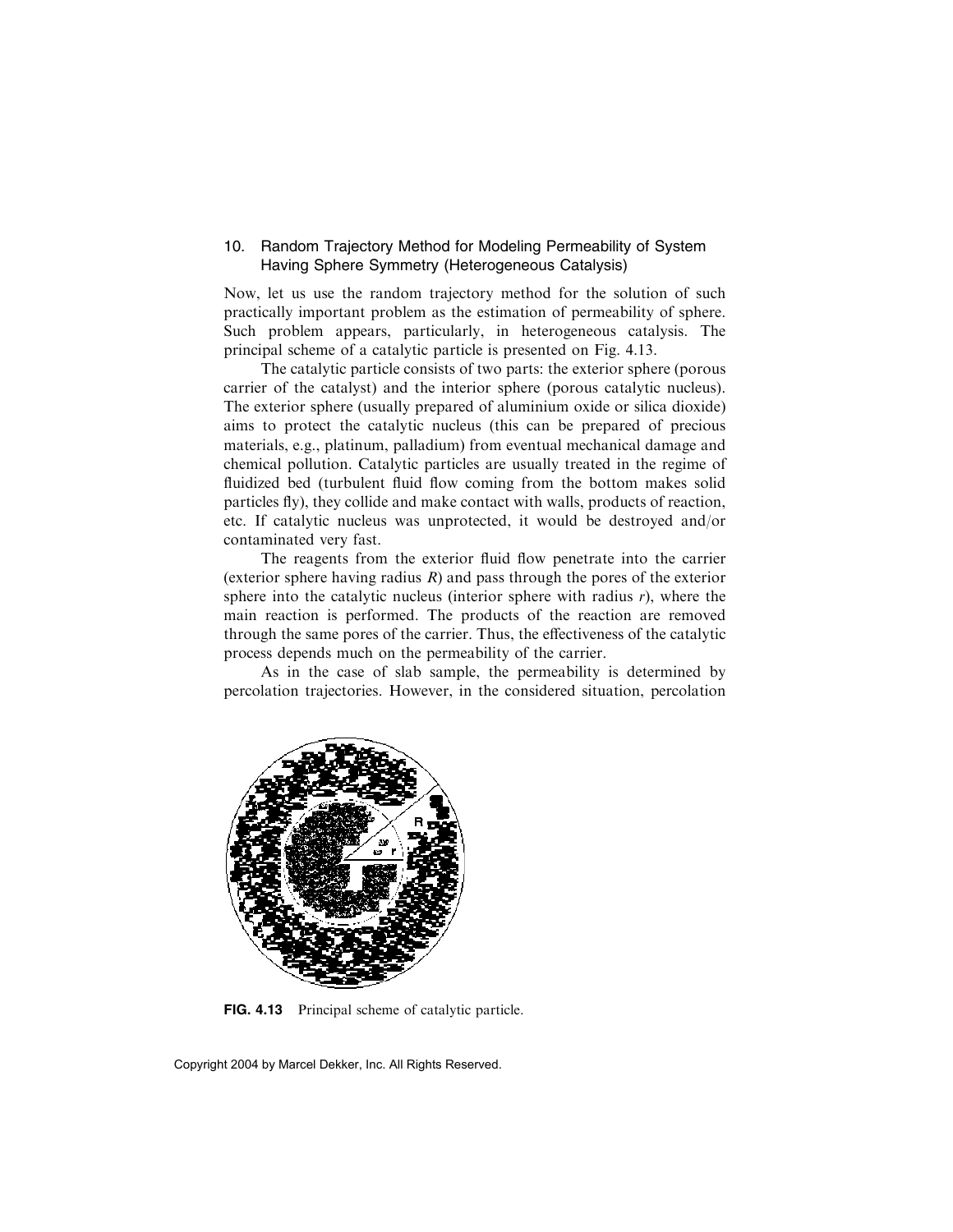trajectories begin at the surface of the exterior sphere and finish at the surface of the interior sphere. Percolation path comprises  $l_{+}$  steps toward the sphere center,  $l_{-}$  steps back (toward the exterior sphere surface), and  $l_{0}$ steps in the plate perpendicular the radius vector, on which steps toward the center and back are measured. The motion perpendicular to the radius vector is characterized by two coordinates (see Fig. 4.14), as in the traditional consideration of three-dimensional space: steps parallel to the radius vector correspond to the direction Z, and perpendicular to the radius vector correspond to directions  $X$ ,  $Y$ , and their combinations.

The percolation takes place, if

The balance of steps along the Z axis toward the center and back satisfies the condition

$$
l_{+} - l_{-} = R - r; \tag{4.71}
$$

The balances of steps along  $X$  and  $Y$  axes in directions "plus" and ''minus'' allow getting the target (the catalytic nucleus) hence, their absolute values remain in the limit given by the interior radius  $r$ ;

$$
|l_{1+} - l_{1-}| \le r, \qquad |l_{2+} - l_{2-}| \le r \tag{4.72}
$$



FIG. 4.14 Scheme of the choice of coordinates for the motion of flow through porous catalytic sphere.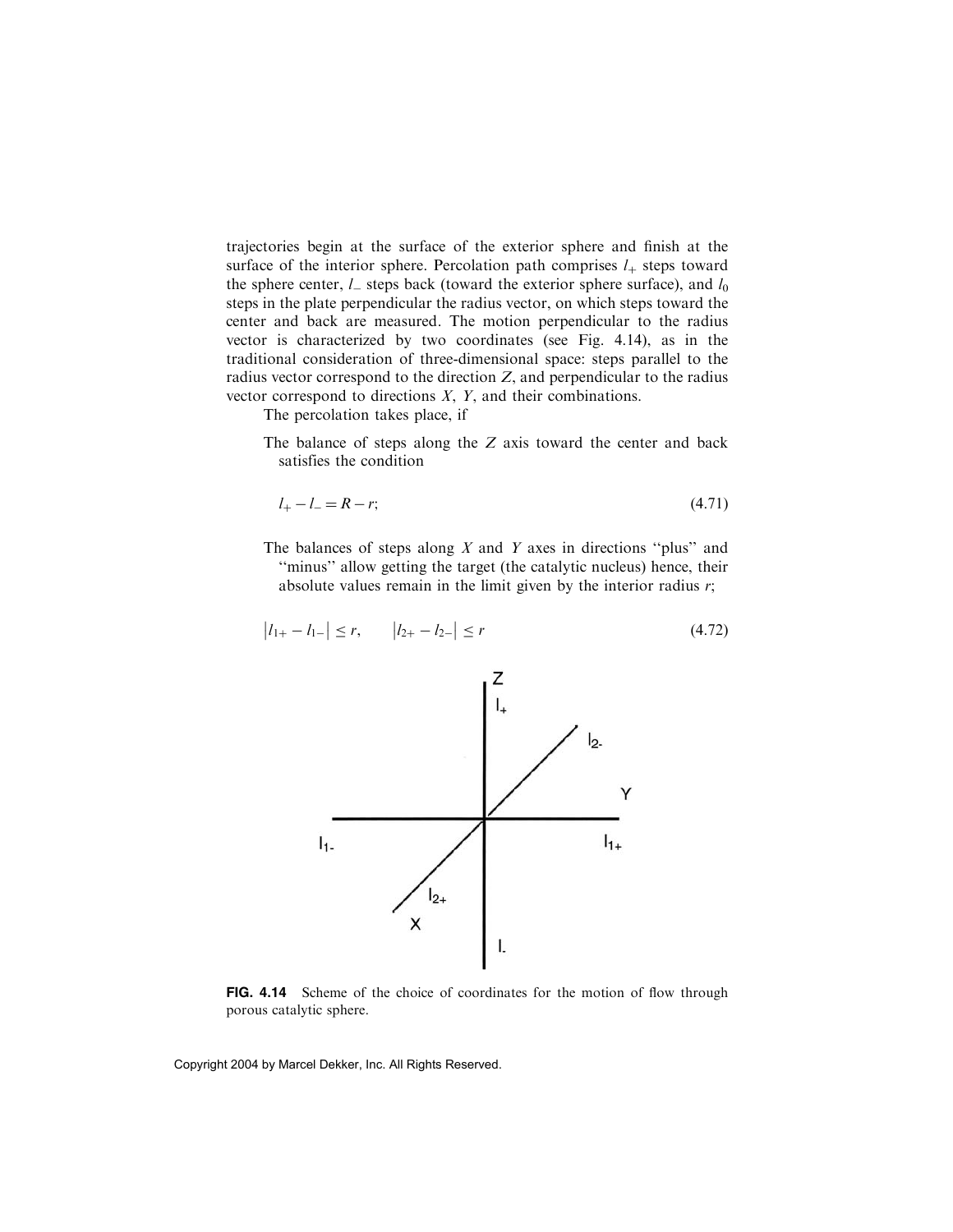Each percolation path is characterized by the group of five independent parameters: the total length  $(l_{\Sigma})$ ,  $l_{+}$ ,  $l_{1+}$ ,  $l_{1-}$ , and  $l_{2+}$ . Their relationship is, obviously,

$$
l_{\Sigma} = l_{+} + l_{-} + l_{1+} + l_{1-} + l_{2+} + l_{2-} \tag{4.73}
$$

As in the case of slab, the sequence of steps is not important (while, in principle, steps perpendicular the radius vector are constrained by the border of the exterior sphere). At the same values of these parameters, the number of possible combinations of percolation paths is found from the following equation:

$$
g(l_{\Sigma}, l_{+}, l_{1+}, l_{1-}, l_{2+}) = C_{l_{\Sigma}}^{l_{+}} C_{(l_{\Sigma}-l_{+})}^{l_{1+}} C_{(l_{\Sigma}-l_{+}-l_{1+})}^{l_{1-}} C_{(l_{\Sigma}-l_{+}-l_{1+}-l_{1-})}^{l_{2+}} \tag{4.74}
$$

where the value  $C_n^m$  has the sense (as for the slab symmetry) of the number of possible placements of  $m$  steps among  $n$  available cells. The maximal length available for percolation path is equal numerically to  $l_{\text{max}+} = 4\pi (R^3 - r^3)/3$ . The total intensity of the flow penetrating from the surface of the exterior sphere to the surface of the interior sphere is given by Eq. (4.64), and the total current getting to the catalytic nucleus is

$$
J_{\Pi} = 4\pi R^2 \sum_{l_{\Sigma} = R - r}^{l_{\max}} \sum_{l_0 = 0}^{l_{\Sigma} - (R - r)} g(l_{\Sigma}, l_+, l_{1+,}, l_{1-,} l_{2+}) \pi(l_{\Sigma}, l_0)
$$
(4.75)

where  $l_0 = l_{\Sigma} - l_{+} - l_{-}$ , as in the case of slab symmetry.

The results of calculations of various parameters related to the permeability of particle having a sphere symmetry are presented below on [Figs. 4.15–4.16.](#page-45-0)

Figure 4.15 presents the appearance of VPT for a structure having sphere symmetry (like a catalytic particle).

As follows from Fig. 4.15, as in the case of slab symmetry, the permeability is very sensitive to the value of porosity, and a very sharp rising of the flow through the exterior sphere is found in a very narrow interval of values of porosity. As in the case of slab symmetry, this allows us to talk about visible percolation threshold (VPT) corresponding to the really measurable percolation. An experiment performed in conditions corresponding to these for Fig. 4.15 would bring us the result: percolation threshold corresponds to porosity about 0.617.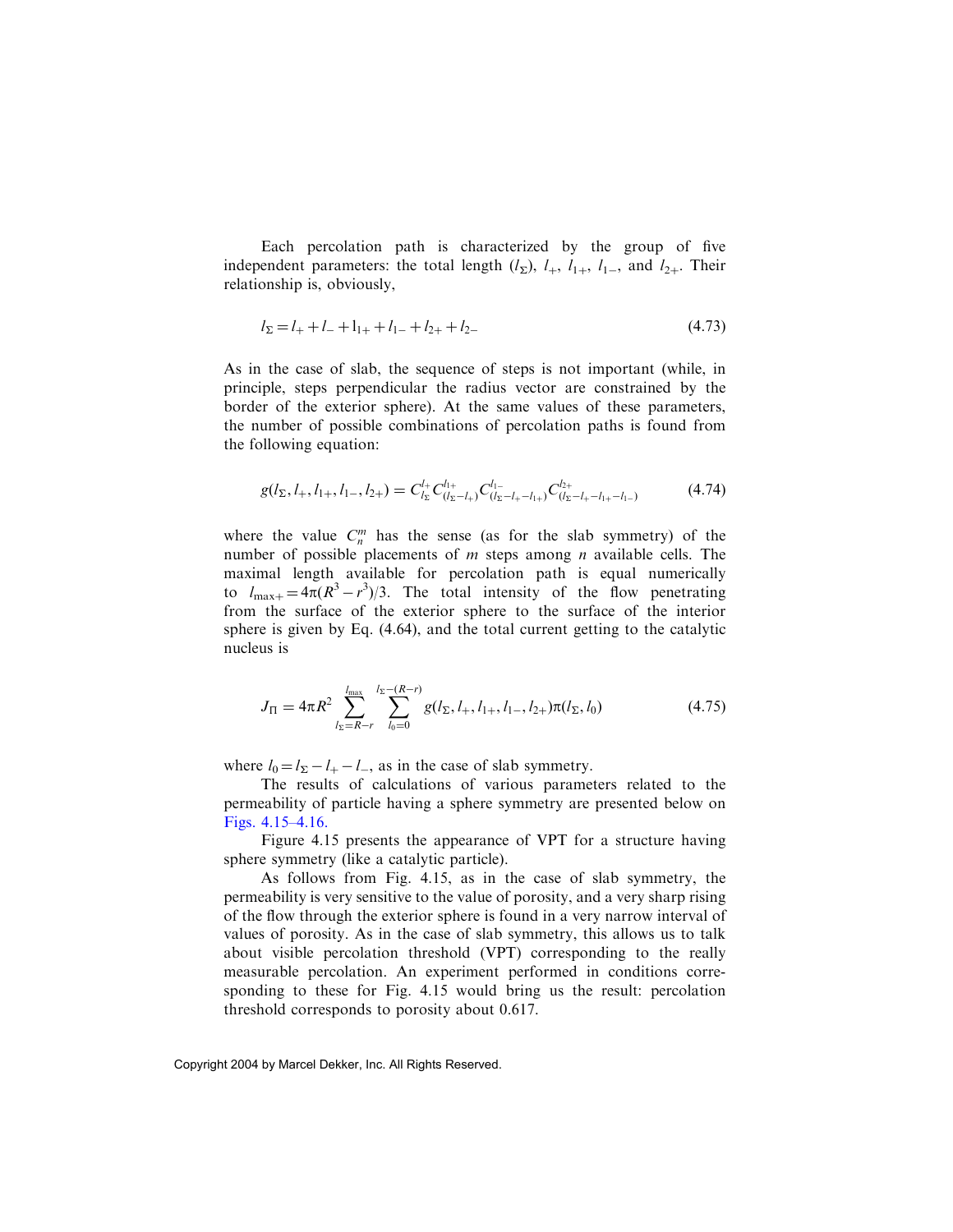<span id="page-45-0"></span>

FIG. 4.15 Appearance of visible percolation threshold (VPT) for sphere symmetry, coordination number 6,  $\varphi = 1$ ,  $R = 15$ ,  $r = 5$ .



FIG. 4.16 Mass-transfer for heterogeneous catalysis: appearance of VPT for varied coordination number: Series 1:  $n_n = 6$ , Series 2:  $n_n = 4$ .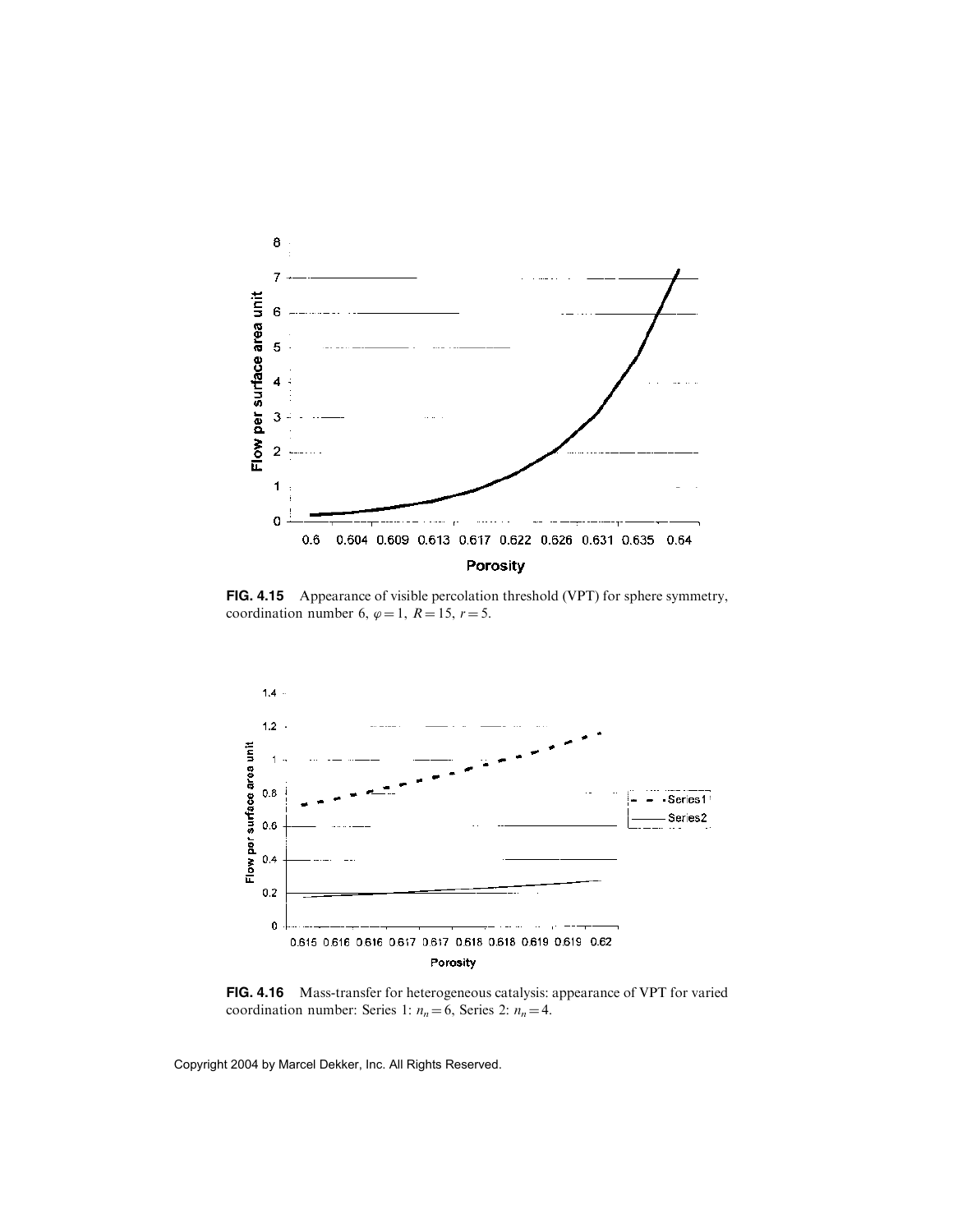In the further analysis, we will characterize all parameters related to percolation threshold by their relationship with VPT, meaning the corresponding porosity, for which the flow per *exterior* surface unit is equal 1 (on all graphs, the text flow per surface area unit means the exterior surface).

[Figure 4.16](#page-45-0) presents the relationship between the permeability of sphere and the coordination number of particles  $(n_n)$ ;  $n_n = 4$  corresponds to the plate situation (two-dimensional case) and  $n_n = 6$ , to the space (threedimensional situation).

Figure 4.16 brings us a trivial result: the permeability depends much on the coordination number. This fact is doubtless, because the coordination number influences the degrees of freedom of the system: larger is the coordination number, more the flow has options for its motion, larger is the resulting flow through the medium. A similar result was obtained also for the slab symmetry.

Figure 4.17 presents the relationship between the permeability and the connectedness parameter  $\varphi$ .

As follows from Fig. 4.17, the connectedness parameter  $\varphi$  influences the value of VPT. Increase of the connectedness parameter reduces VPT



FIG. 4.17 Permeability as function of connectedness for sphere.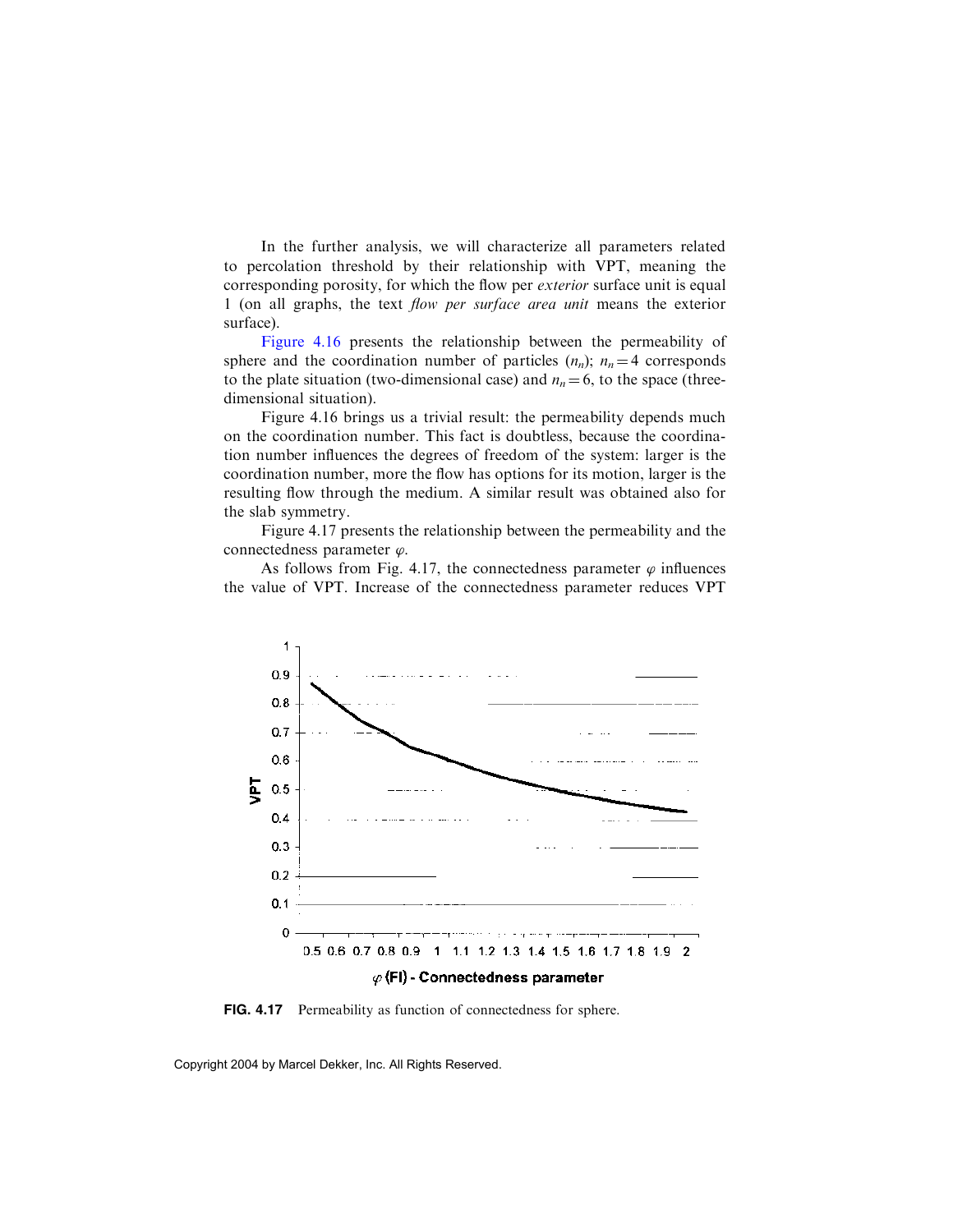and, respectively, increases the permeability. In the physical point of view, this is because more regular structure (caused by high surface tension and corresponding to high values of the connectedness parameter) allows the easier penetration of the flow through the porous medium.

Very important, in the aspect of computing, is the question about the real value of  $l_{\text{max}}$  needed to be accounted in Eqs. (4.71)–(4.75). If the value is assumed very large, the calculation is very precious but takes extremely long time. If it is very short, the calculation is very fast, but the error of such calculation is too large. Figure 4.18 presents the calculated VPT vs. various values of  $(l_{\text{max}}/R)$ .

As follows from Fig. 4.18, for  $l_{\text{max}}/R > 2$ , the error in the estimation of VPT becomes negligible. Therefore, all calculations of VPT presented above and below are made with the assumption that  $l_{\text{max}}/R = 2$ .

Now, let us analyze the influence of specific parameters of sphere onto the permeability. The sizes of the considered system can be characterized by a pair of parameters taken from the following list:  $r$ ,  $R$ ,  $(r/R)$ . Let us choose the pair  $(r, R)$ .

[Figure 4.19](#page-48-0) presents the relationship between the exterior radius  $(R)$ and VPT.



FIG. 4.18 Influence of the accounted length onto VPT calculated.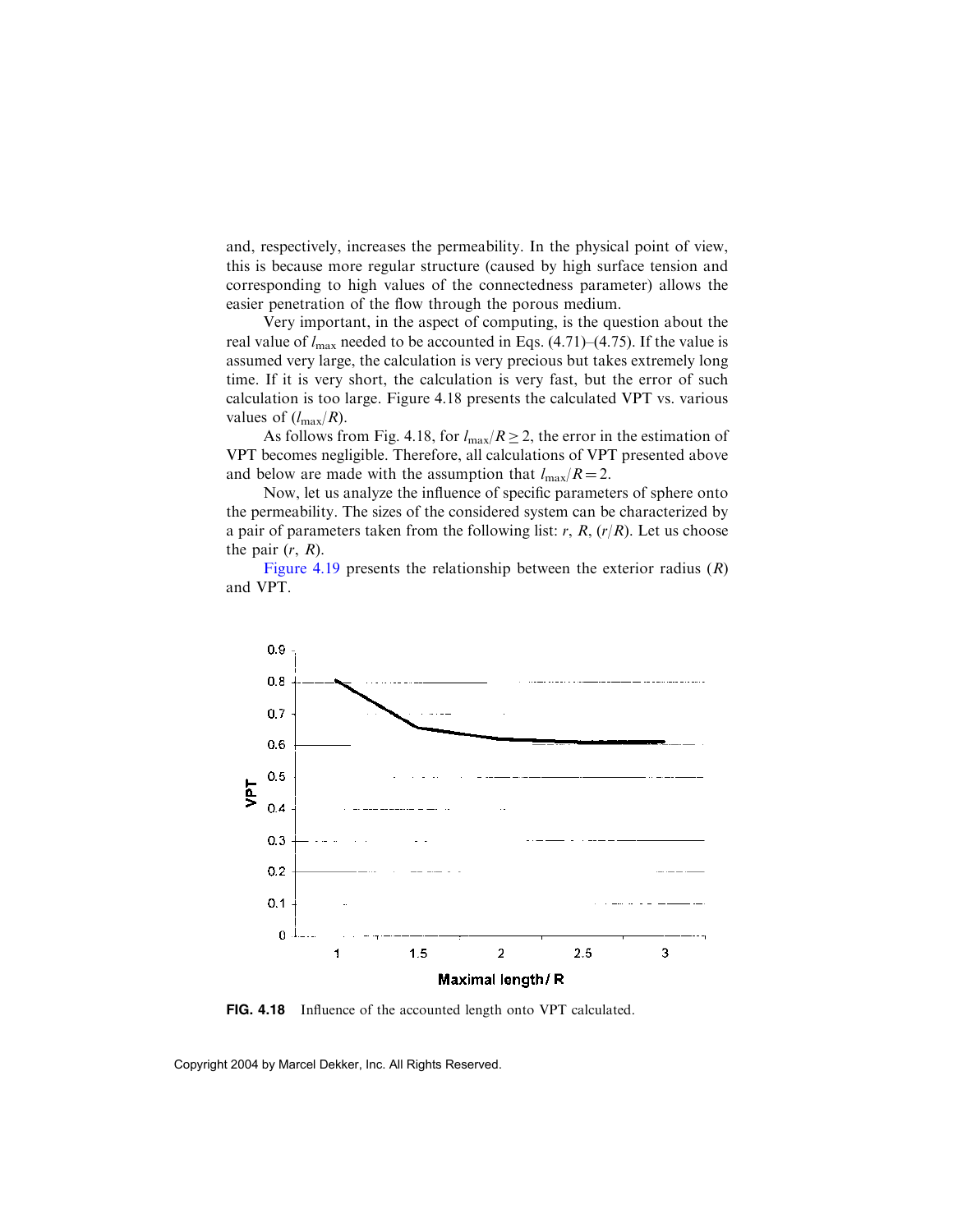<span id="page-48-0"></span>

FIG. 4.19 Influence of the exterior radius on VPT.

As follows from Fig. 4.19, VPT increases with R. This result seems obvious, because the increase of R reduces the chance for a path beginning on the exterior surface to finish on the interior surface.

The influence of the interior radius  $r$  (radius of the catalytic nucleus) on VPT is given on [Fig. 4.20.](#page-49-0)

As follows from Fig. 4.20, VPT decreases with r—for the same reason that VPT increases with R.

A parameter very important for practical needs is the total flow through the exterior surface found from Eq. (4.75), that is, the parameter presenting the technical merit of the catalytic system. As follows from Eq. (4.75), two factors compete: rising of R increases VPT, but also the total surface area increases!

[Figure 4.21](#page-49-0) presents the relationship between the total flow and the exterior radius. As follows from Fig. 4.21, the total flow passes through maximum with rising R. Why ? the total decrease of the flow when R is very large is obvious: because of the increase of VPT. Why the total flow increases to maximum for moderate values of  $R$ , that is, due to the increase of the exterior surface area: the large number of flows compensates the loss in the intensity of each of them.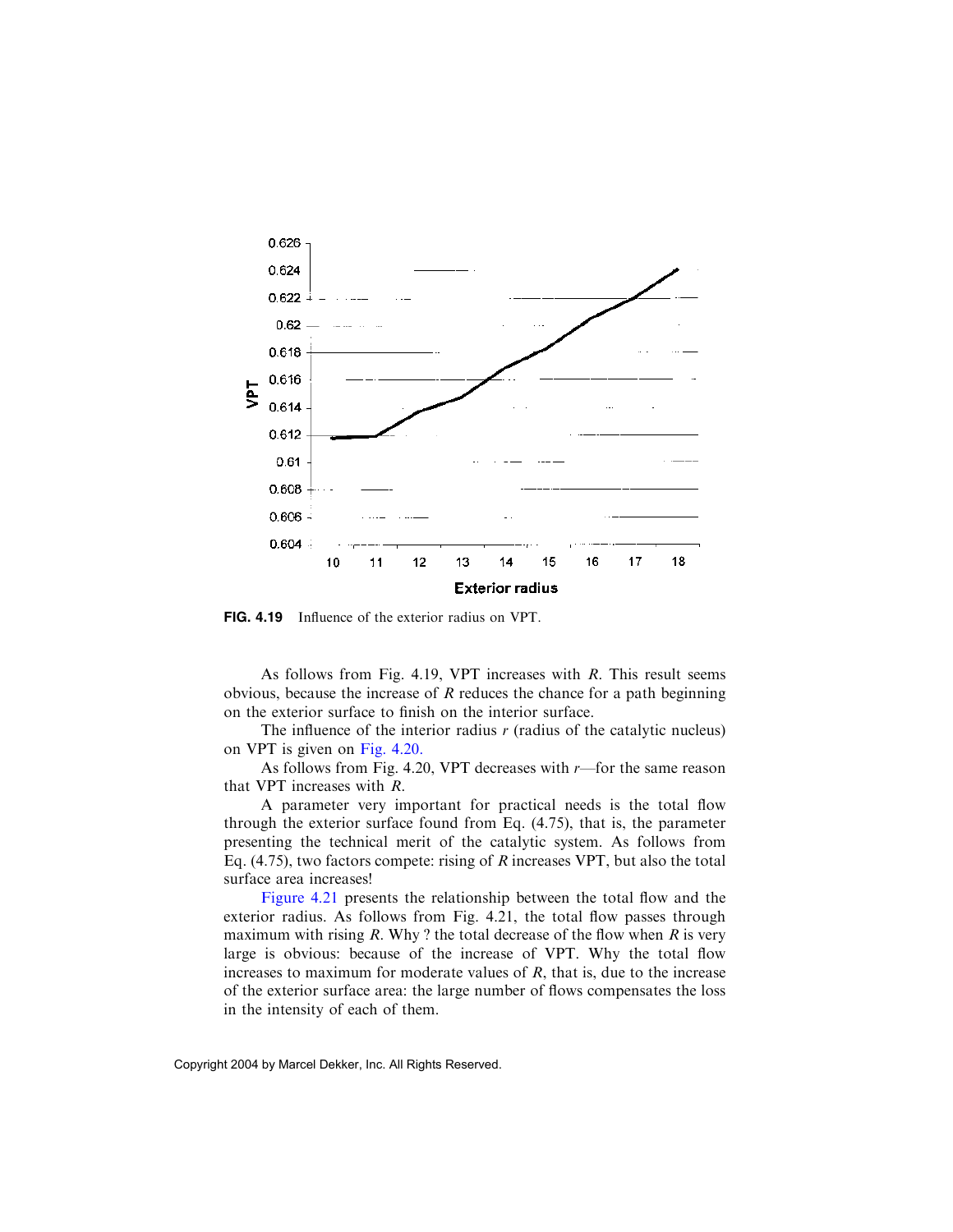<span id="page-49-0"></span>

FIG. 4.20 Influence of the interior radius on VPT.



FIG. 4.21 Influence of the exterior radius on the total flow through the total exterior surface.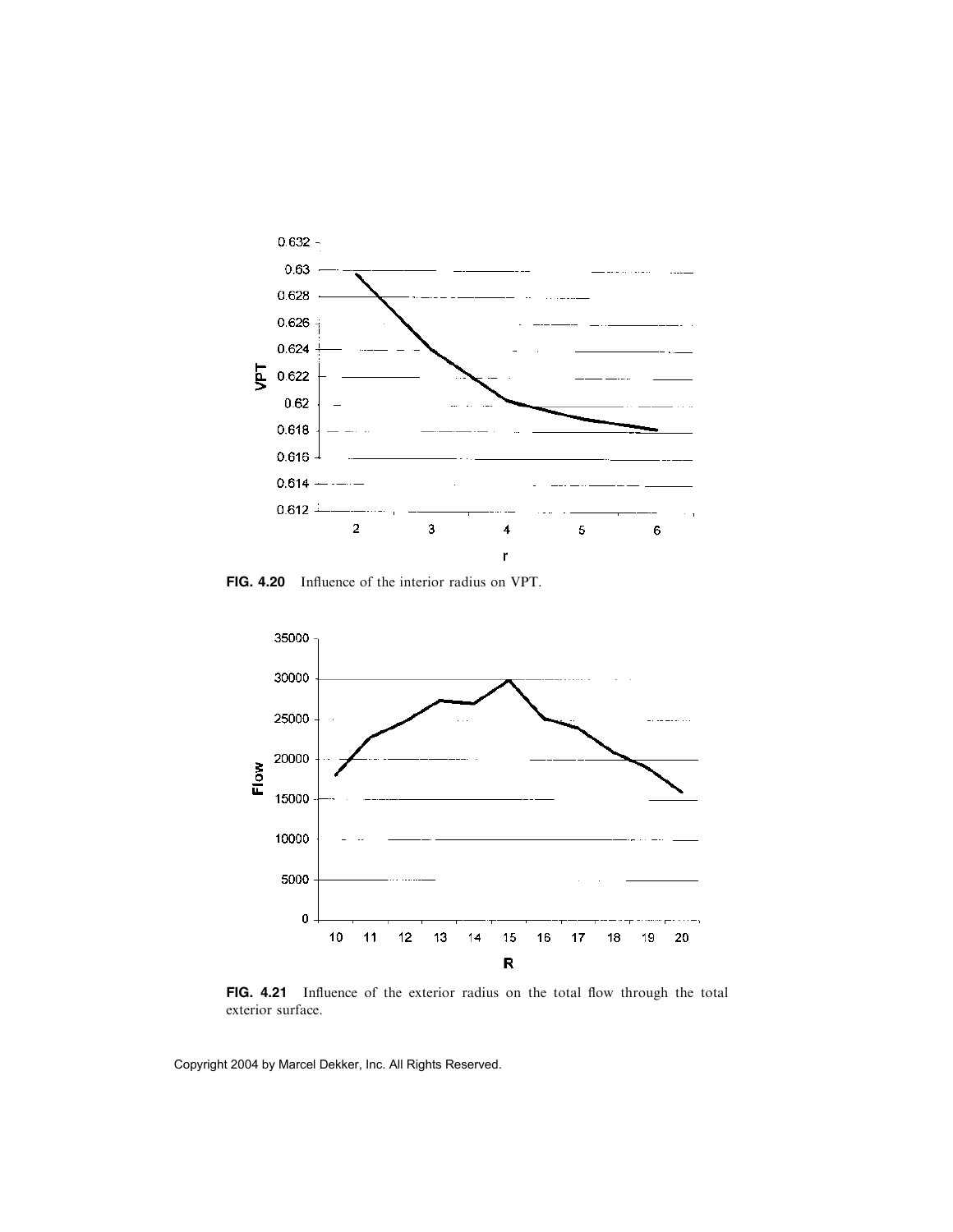# III. MECHANICAL PROPERTIES OF MICROPOROUS **MATERIALS**

## A. Existing Theories of Mechanical Properties of Porous Solids

Existing theoretical methods for study of mechanical stability and resistance of materials are based on traditional theories of solid state. The employed approaches comprise

Statistical mechanics and thermodynamics [36–38] Perturbation method [39,40] Interface and colloid theory [41–43] Phonon theory [44] Cumulative damage theory [45] Empirical models [46–48]

All these methods can be presented in analytical or numerical form. Some of them (e.g., Refs. 36–38, 41 and 42) are similar to the technique analyzed in [Chapter 2.](#page-0-0) However, they do not account for the structural features of microporous materials. The fractal approach in the estimation of mechanical properties of solids was developed in Ref. 49.

In several cases, authors of models of mechanical properties of porous solids assume some geometry of microporous media. For example, Boccaccini et al. [43] elaborated a theoretical model for the prediction of Young's modulus of elasticity of porous materials, assuming a definite microstructural spheroidal model. The effective Young's modulus is given in Ref. 43 as a function of the volume fraction of closed porosity and the microstructural parameters: shape (axial ratio of the spheroidal pores) and orientation. According to Ref. 43, the microstructural parameters involved in the equation could be obtained from real microstructural data; then no fitting would be involved.

Since we already gave some criticisms of theories containing some assumptions of shape of micropores (see [Chapters 1](#page-0-0) and [3\)](#page-0-0), we do not consider this model in detail.

As in the previous analysis, we find commendable to apply thermodynamics of nonequilibrium to the description of mechanical properties of porous materials. The principal advantages of thermodynamic approach to the solution of this problem consist in the following:

Thermodynamics allows taking into account the irreversibility of all processes related to deformations (if those are irreversible).

Thermodynamics considers all sequences of deformations as the motion of the treated system to a new thermodynamic equilibrium.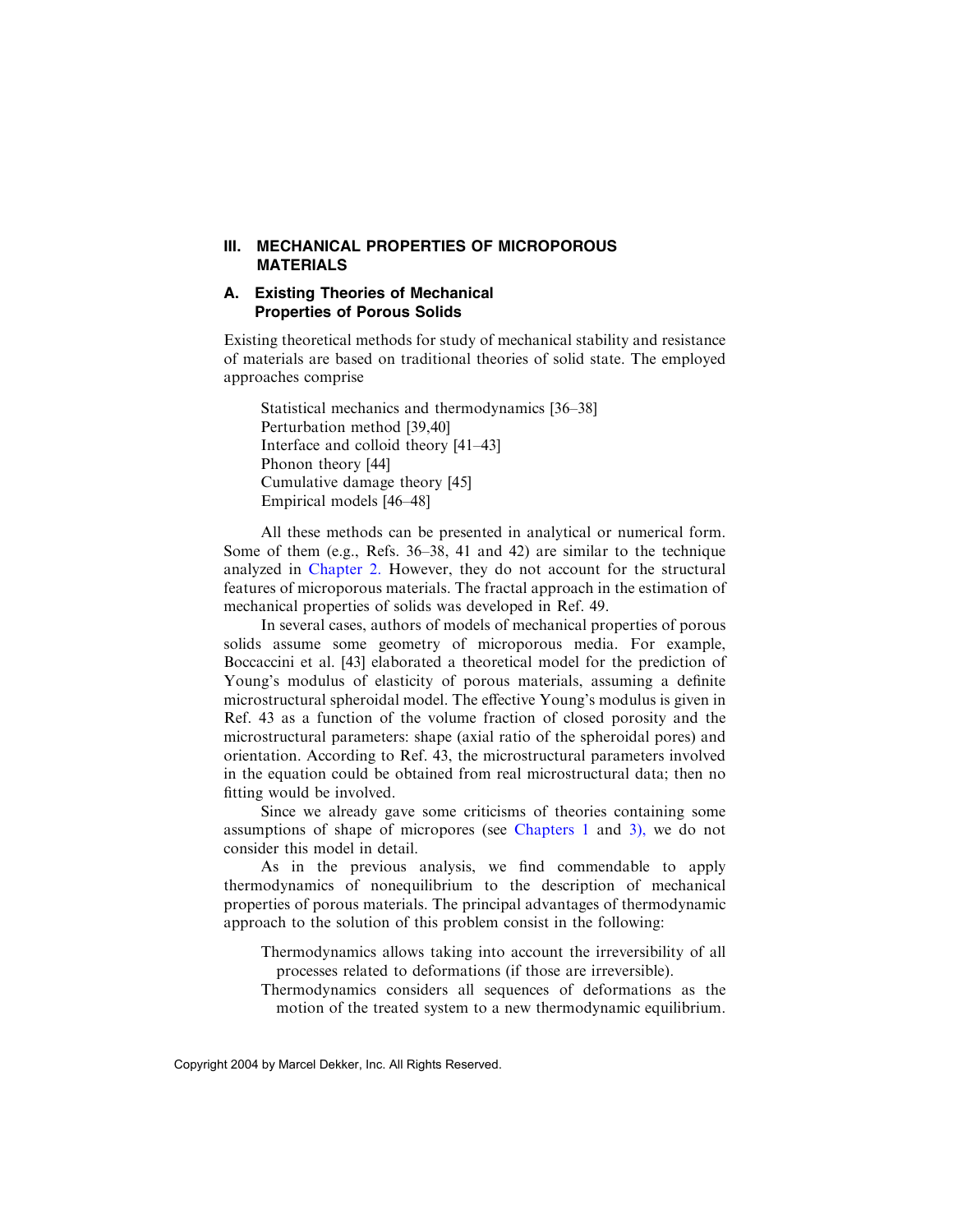On the contrary to adsorption and permeability, mechanical properties of microporous structures are determined by all voids, comprising closed pores. This fact allows paying less attention to the microporous structure itself, and different solutions, particularly related to restructuring of porous media, become applicable.

## B. Modeling of Mechanical Properties of Porous Solids, Using the Fractal Description

The fractal model of mechanical properties of solids is applicable to homogeneous randomly structured microporous materials. The fractal model assumes that the mechanical stability of solid structures is determined by elements of the continuous solid phase (fibers) [49]. The fiber substructure is considered as a fractal having dimensionality  $f_c$ . It is assumed that all fragments of the continuous solid phase (fibers) are fixed in the solid structure. Recall [Chapter 1,](#page-0-0) we note that the considered material can be characterized, instead the pore distribution in energy or size, by an analogous distribution of fibers: energy distribution  $F(E)$  or size distribution  $\Phi(\rho)$ , respectively.

From the considered material, a cubic sample is taken so carefully that the border effects can be neglected. The size of the sample is  $H$ ; its volume is  $V_0 = H^3$ . The sample is placed under a press performing pressure P on all sides. Because of the homogeneity of the sample, its deformation  $(h)$  is the same at all coordinates, and the mechanical resistance is characterized by the function  $P(h)$ . All changes in the sample are irreversible. At beginning of the process,  $h = 0$ ,  $P(h = 0) = 0$ . The process is finished when all pores are destroyed:  $h(\text{finish}) = h' = H\xi^{(1/3)}$ ,  $P(h = h') = P'$ , the pressure determined by the compressibility of the continuous solid phase. Every increase of the pressure causes destruction of several elements of the continuous solid phase. Such destruction depends on the thickness of these elements. Fiber having size  $\rho$  is destroyed into fractal cubes, each of which has dimensionality  $f_c$  and size  $\rho$ ; such destruction needs energy:

$$
E_d = Q_c \sigma_c \rho^{d_{fc}-1} \Phi(\rho) \tag{4.76}
$$

where  $\sigma_c$  is the cohesion tension,  $Q_c$  is a normalizing coefficient, and  $d_{fc}$  is the fractal dimensionality of the fiber.

For the evaluation of mechanical stability and resistance of a microporous structure, the following subproblems need to be solved:

Correlation between different kinds of distribution functions found for the system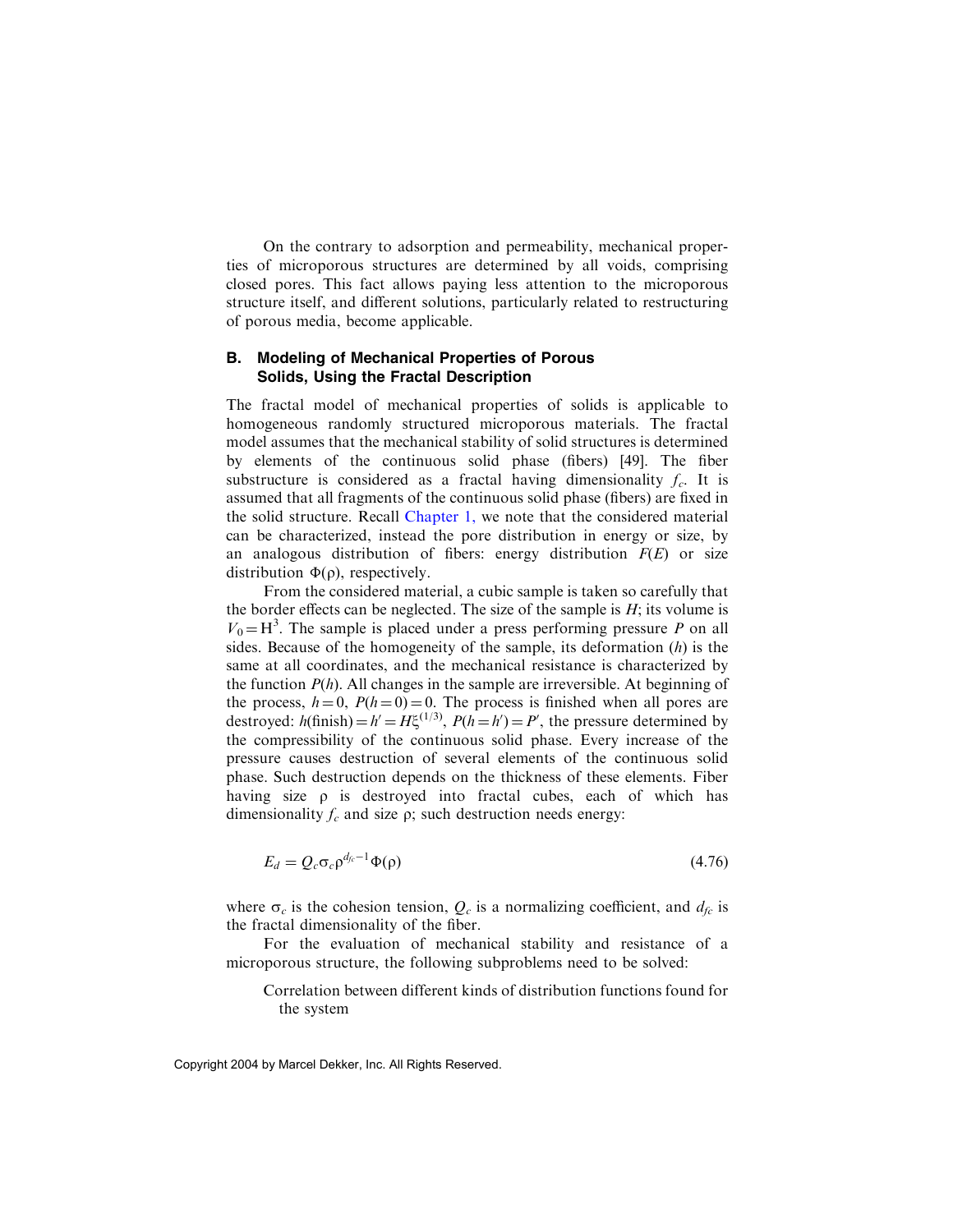## Thermodynamic functions of structural elements Volume and energy balances regarding distribution functions

The process of formation of pores is related to the appearance of their walls belonging to fibers. The fibers form the continuous phase, the fractal with dimensionality  $f_c$  in a cubic initial volume  $\omega_0 = h_0^3$ , the porosity obtained is  $\xi_0$ , and the size of fiber is  $\rho$ . Such a system is described by the following equations:

$$
\omega_p = \zeta \omega_0 = r^{d_{f,p}} \tag{4.77}
$$

$$
\omega_c = (1 - \zeta)\omega_0 = \rho^{d_{f,c}} \tag{4.78}
$$

$$
A_p = \zeta_0 A_e + A_i = 2d_{f,p} r^{d_{f,p}-1}
$$
\n(4.79)

$$
A_c = (1 - \zeta_0)A_e + A_i = 2d_{f,c} \rho^{d_{f,c} - 1}
$$
\n(4.80)

$$
A_i = A_0 \xi_0 (1 - \xi_0) \tag{4.81}
$$

where  $A_0$  is the initial total surface area,  $d_{fp}$  is the fractal dimensionality of porous cluster,  $A_i$  is the internal surface area,  $A_c$  and  $A_p$  are surface areas of the fiber and the pore, respectively,  $A_e = 6h_0^2$  is the exterior surface area of the initial cube.

The combinatorial entropy of the continuous phase is found from:

$$
\Delta S = R_{g}\omega_{0}[-\ln(\xi_{0}) - \ln(1 - \xi_{0})]
$$
\n(4.82)

The free energy of the continuous phase is

$$
\Delta G_{cp} = \sigma_c A_e - T \Delta S \tag{4.83}
$$

The chemical potential of the continuous solid phase is

$$
\mu_{cp} = \Delta G_{cp} / V_{cp} \tag{4.84}
$$

where  $V_{cp}$  is the volume of the continuous solid (fibers) phase.

Thus, we get a sequence of parameters available for evaluation:  $\varepsilon - r - \rho$ . Hence, knowing the function f( $\varepsilon$ ), we get all necessary forms of distributions.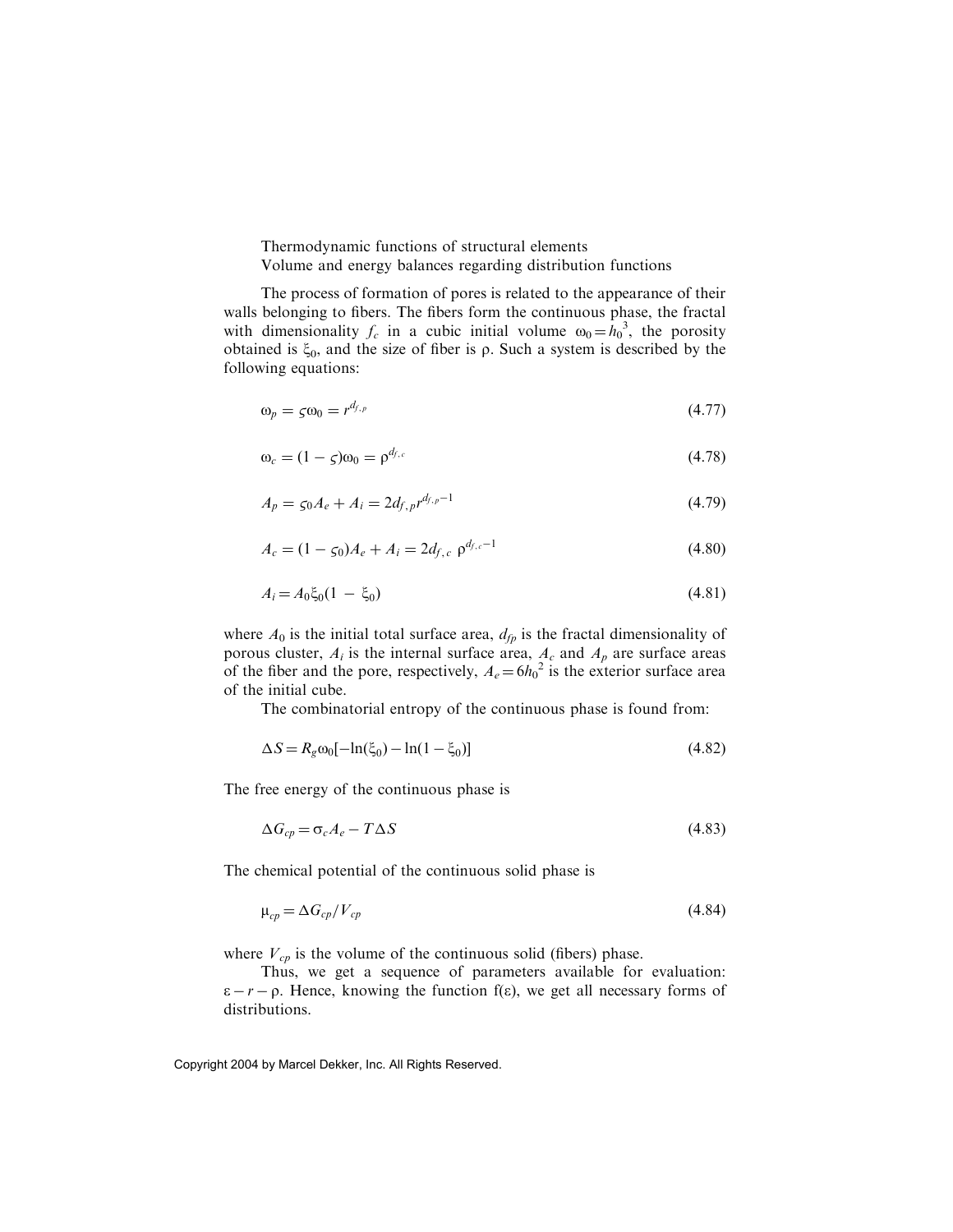#### 1. Breaking-Up of Fibers

A fiber having characteristic size  $\rho$  has cohesive bond with the solid structure, the bond strength being  $\sigma_c \rho^{(fc-1)}$ . The volume of such fibers is proportional to their volume fraction  $Q_c\Phi(\rho) d\rho$ , while their number, respectively, is the same divided by the fiber volume:  $Q_c\Phi(\rho) d\rho/\rho^{fc}$ . Hence, the total strength of the cohesive bond of these fibers to the solid structure is  $\sigma_cQ_c\Phi(\rho) d\rho/\rho$ . The work performed by the exterior force destroying the fibers is found from

$$
3P(h)(H-h)^2 dh = Q_c \sigma_c \Phi(\rho) \frac{d\rho}{\rho}
$$
\n(4.85)

On the other hand, the volume change is related to the reduction of the porous volume:

$$
3(H - h)^2 dh = q_p f(\varepsilon) d\varepsilon = Q_p \phi(r) dr
$$
\n(4.86)

where  $\varepsilon$  and r are, respectively, the energy (per volume unit) and the size of the pores coexisting with the broken fibers and  $Q<sub>n</sub>$  is a normalizing coefficient.

#### 2. Size and Energy Distribution in the Continuous Solid Phase

In [Chapter 3](#page-0-0) we found the correlation between  $f(\varepsilon)$  and the conditions of the preparation of microporous materials. Evaluations of other distributions (pores in size and fibers in energy and size) were not performed. However, it was shown in Ref. 50 that geometrical properties of porous and continuous phases are similar, and these substructures differ in the fractal dimensionality only. Considering them as cubes having different fractal dimensionalities (since fractals are not pores, we do not assume any shape of micropores), we may write the following equations:

$$
V_p = \zeta V_0 = L_p^{d_{f,p}} \tag{4.87}
$$

$$
V_c = (1 - \zeta)V_0 = L_c^{d_{f,c}} \tag{4.88}
$$

$$
A_p = 2d_{f,p}L_p^{d_{f,p}-1}, \qquad A_c = 2d_{f,c} L_c^{d_{f,c}-1}
$$
\n(4.89)

where  $L_p$  and  $L_c$  are the formal linear sizes of the porous and continuoussolid clusters (fractals), respectively;

$$
V_p = \int_{r_{\min}}^{r_{\max}} Q_p \phi(r) dr \tag{4.90}
$$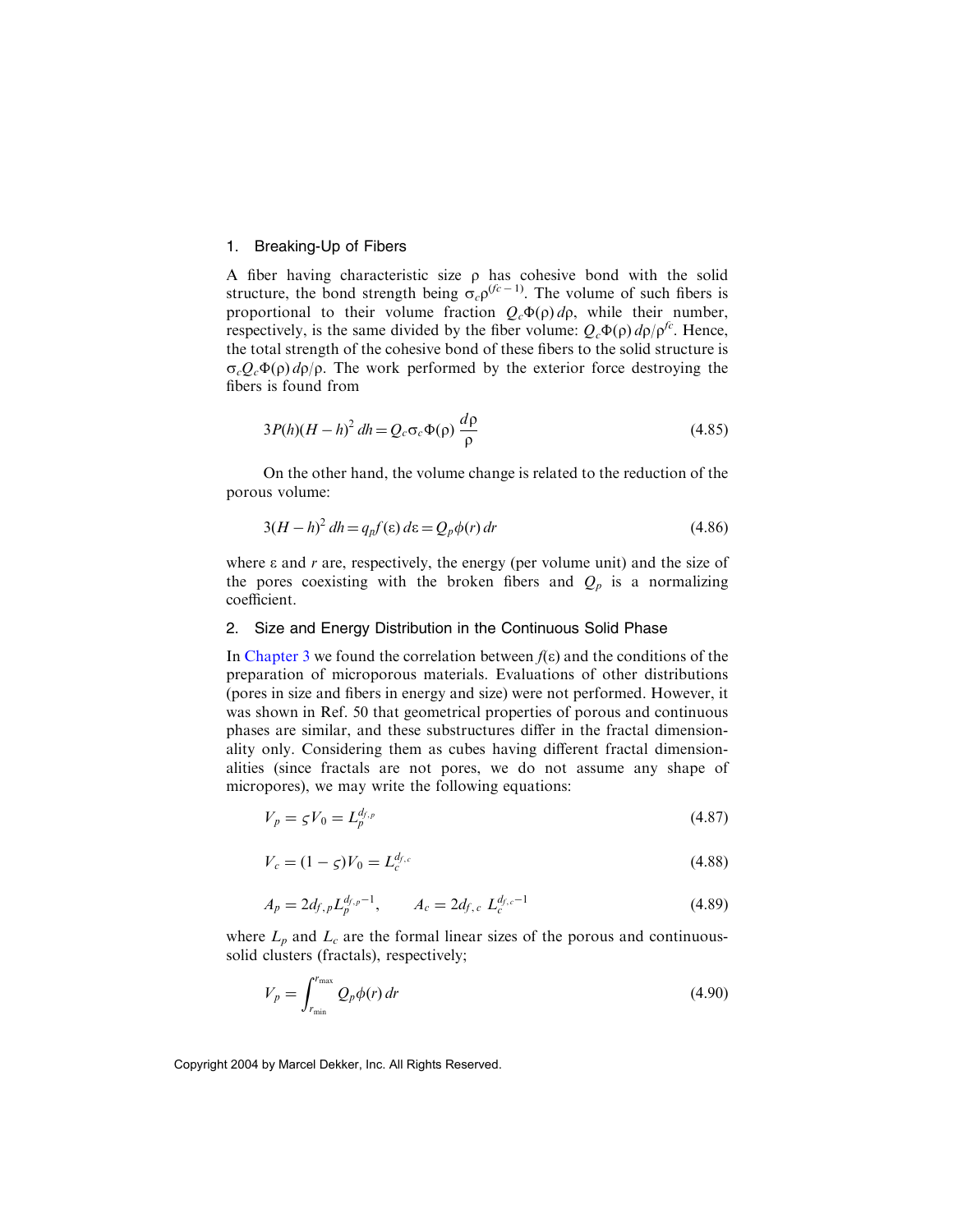$$
V_c = \int_{R_{\min}}^{R_{\max}} Q_c \Phi(\rho) d\rho
$$
\n(4.91)

$$
U_p = \int_{r_{\min}}^{r_{\max}} Q_p \varepsilon(r) \phi(r) \, dr \tag{4.92}
$$

$$
U_c = \int_{R_{\min}}^{R_{\max}} Q_c E(\rho) \Phi(\rho) d\rho
$$
\n(4.93)

On the other hand, the total pore volume and energy are found from the following equations, respectively,

$$
V_p = \int_{\varepsilon_{\min}}^{\varepsilon_{\max}} q_e f(\varepsilon) d\varepsilon \tag{4.94}
$$

$$
U_p = \int_{\varepsilon_{\min}}^{\varepsilon_{\max}} q_e \varepsilon f(\varepsilon) d\varepsilon \tag{4.95}
$$

There are two balances we can write for the system: those of volume and energy.

Volume balance is written as

$$
dV = q_e f(\varepsilon) d\varepsilon \tag{4.96}
$$

or:

$$
dV = -Q_c \Phi(\rho) d\rho \tag{4.97}
$$

where  $\rho$  is the size of a continuous solid substructure (fibers),  $q_e$ ,  $Q_o$  is normalizing coefficients, and  $\Phi$  is the function of distribution of fibers in size.

The energy balance of the system is given by

$$
P(V)dV = Q_c \sigma_c \rho^{d_{f,c}-1} \Phi(\rho) d\rho
$$
\n(4.98)

Equations (4.97) and (4.98) provide the correlation between V and P; hence, the system of equations  $(4.77)$ – $(4.98)$  has the consistent solution and provides the information about such mechanical properties of the considered microporous system as mechanical stability and resistance.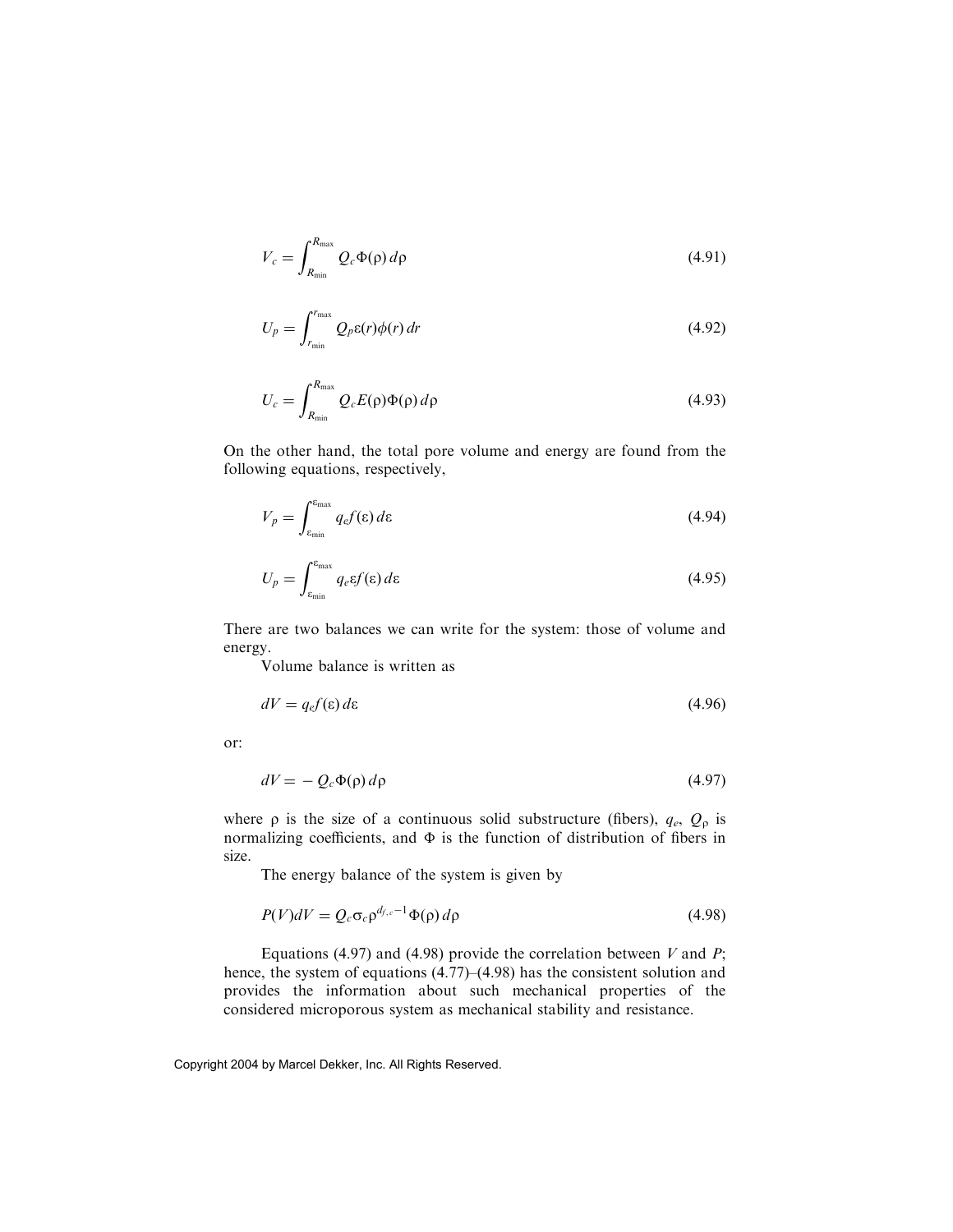Based on Eqs. (4.77)–(4.98), an example of calculations of mechanical resistance of a porous material vs. the deformation was presented in Ref. 49. It was found that the function resistance vs. deformation has a minimum. In the initial part of values of the arguments (high porosity) the resistance is high, due to the large fraction of micropores having small size, walls of which are not yet destroyed; in the end part of the values of the argument (very low porosity), the resistance rises sharply because there the fibers play much less important role than the resistance of the continuous phase entire (in which pores almost do not stay already).

# C. Mechanical Properties of Polymers

The model presented above is applicable mostly to nonelastic porous solids, properties of which irreversibly change under an exterior tension loaded. That model is not valid for elastic microporous solids, first of all polymers, pore distribution in which may change because of the deformation caused by an exterior factor. Such a system is described by the statistical polymer method presented in [Chapter 3.](#page-0-0)

## 1. Bonds in the Macromolecular Structure

The considered macromolecular system is characterized by the following interior bonds [51]:

Intermonomer bonds forming the macromolecules (not cross-linkage). Cross-links: They influence the form and the characteristic size of macromolecules, in their energy of formation they are similar to intermonomer bonds, but their formation reduces the system entropy, and cross-links may get eventual tension because of the steric factor.

Weak intermacromolecular bonds: these form the structure from macromolecules.

Under an exterior pressure loaded, intermacromolecular bonds are destroyed first, this process being completely or partly irreversible. If the pressure loading is accompanied by heating, many cross-links are broken too, also this process is reversible. Intermonomer bonds and the rest of the cross-links (that eventually do not cause steric problems to their macromolecules) are destroyed under much higher pressures.

# 2. Structure of Macromolecular System

A macromolecular system with branching and without numerous cross-links may have a very high porosity. For several systems, that can be more 80% (e.g., silica gel [52]). If such a macromolecular mixture is treated under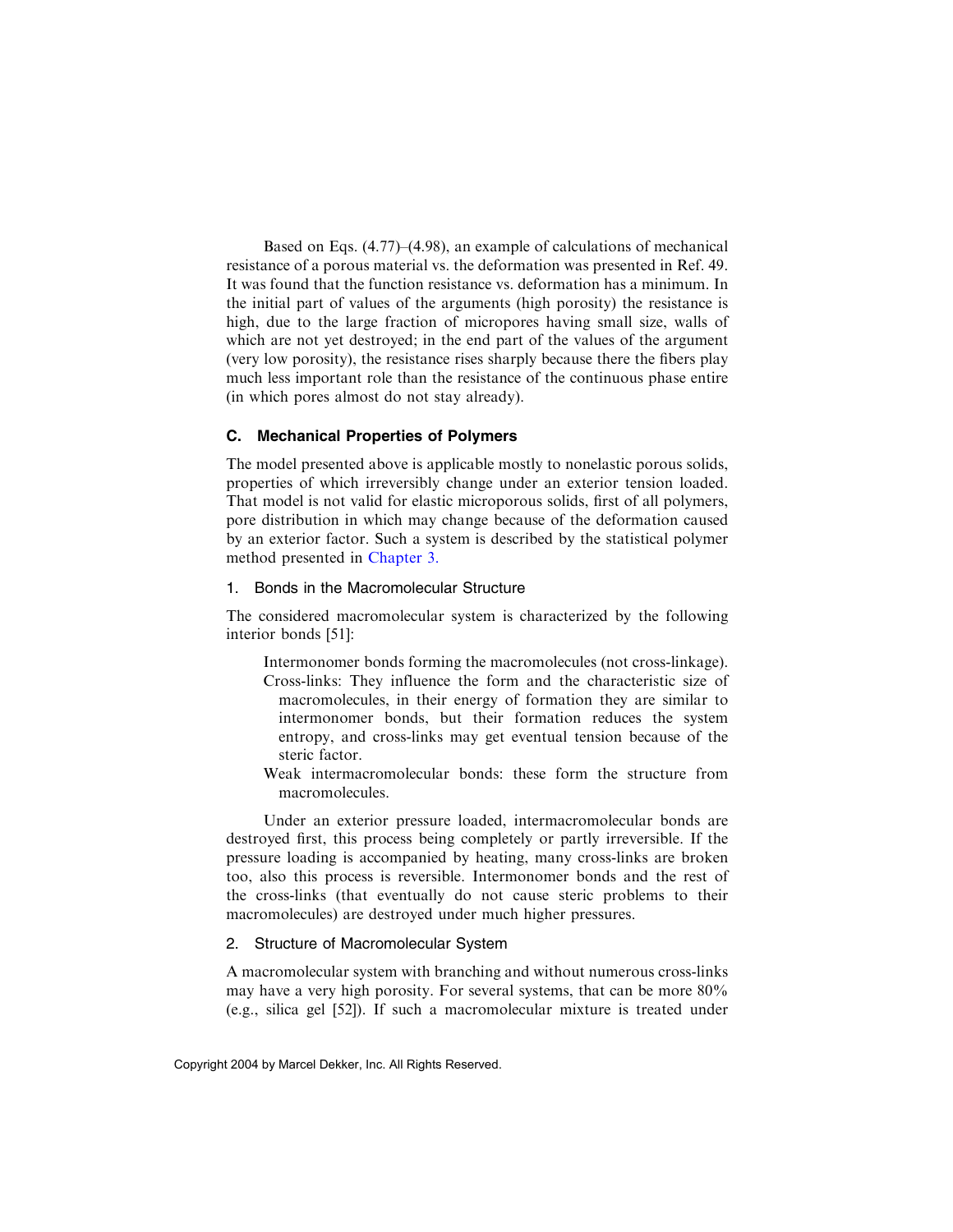pressure, there are found two factors reducing the porosity: additional crosslink formation and interpenetration of macromolecules. Interpenetration is understood as such a form of interactions of macromolecules that results in finding monomeric units belonging to a macromolecule inside the volume limited by monomeric units belonging to another macromolecule. The physical sense of interpenetration is the occupation of voids inside several macromolecules by other macromolecules.

The condition of additional cross-link formation is given by the equations derived in [Chapter 3](#page-0-0) for cross-linking, while interpenetration of two or more (u) macromolecules is possible on condition that

$$
\mu < M = \frac{1}{1 - \xi} \tag{4.99}
$$

where  $\xi$  is the maximal available local porosity (this corresponds to a system containing infinite macromolecules without cross-links or interpenetration);  $\zeta = (Z^3 - Z^{df})/Z^{df}$ , where  $Z(N)$  is the effective size of statistical N-mer. Equations for the evaluation of  $Z(N)$  will be derived in [Chapter 5,](#page-0-0)  $d_f$  is the fractal dimensionality of statistical N-mer.

A macromolecular system acted by an exterior pressure  $P$  is described by the following equation:

$$
P\,dV_{mm} = dE_{mm} \tag{4.100}
$$

where  $dV_{mm}$  and  $dE_{mm}$  are the changes of the volume and the interior energy of the macromolecular system, respectively:

$$
dV_{mm} = dV_{cl} + dV_{ip} \tag{4.101}
$$

$$
dE_{mm} = dE_{cl} + dE_{ip} \tag{4.102}
$$

where the terms with indices  $cl$  and  $ip$  mean cross-linking and interpenetration, respectively. For many of systems, the cross-linkage does not significantly depend on pressure, and the deformation is determined mostly by interpenetrations.

The whole volume of the macromolecular system can be divided into  $M$  zones containing (each)  $\mu$  interpenetrating macromolecules. For the zones in which interpenetration is not found, we assume (by definition)  $\mu = 1$ , whereas the maximal available value of  $\mu$  is M [see Eq. (4.99)]. The value of  $M$  is estimated by the statistical polymer method, as it is described above.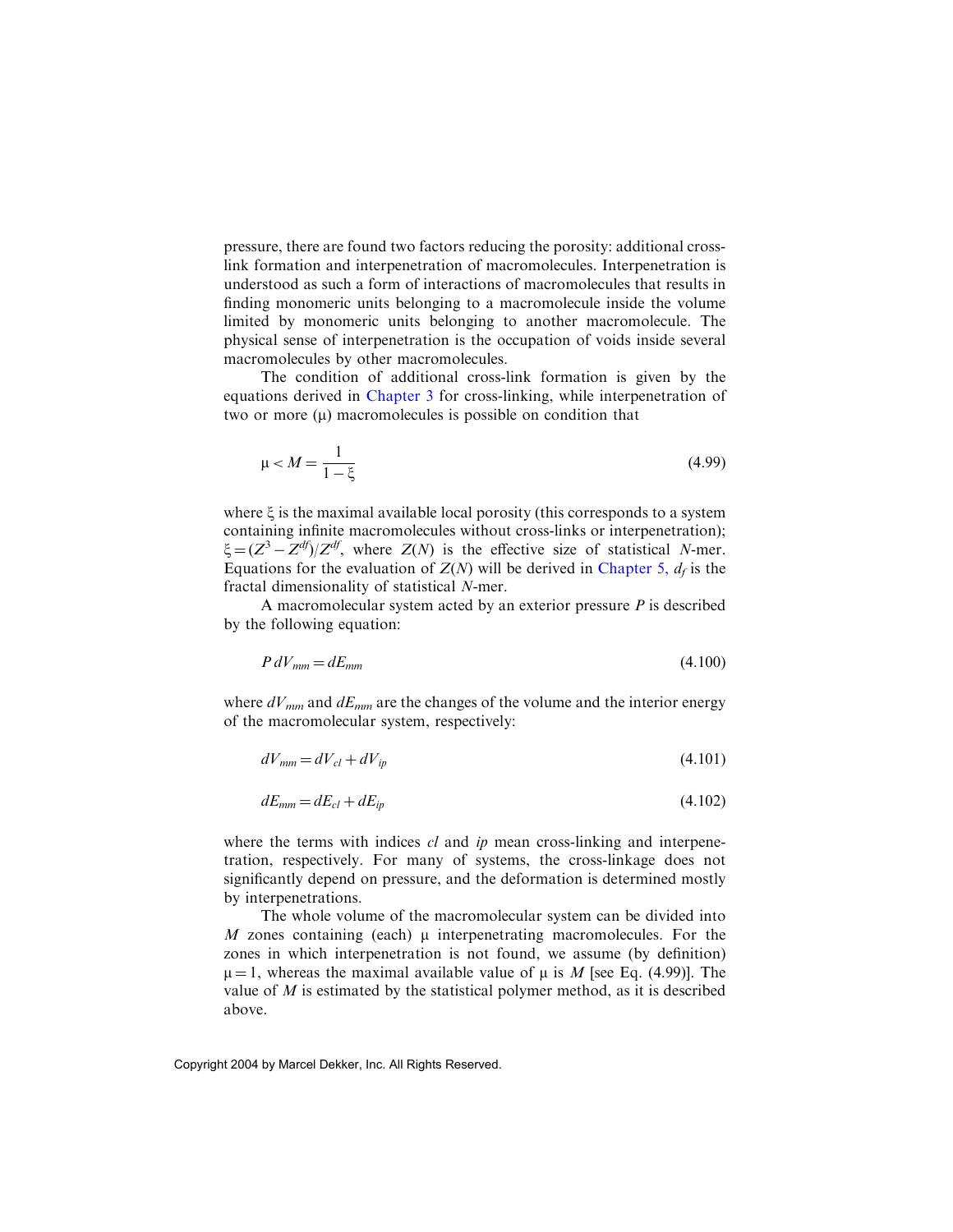The system is characterized by distribution function  $F(\mu)$  presenting the fraction of monomeric units found in zones of  $\mu$ -times interpenetration. The amount of monomeric units, the volume, the energy, and the entropy are estimated from the following equations:

$$
\nu_{\Sigma} \sim \sum_{\mu=1}^{M} F(\mu) \tag{4.103}
$$

$$
V_{\Sigma} \sim \sum_{\mu=1}^{M} \frac{F(\mu)}{\mu}
$$
\n(4.104)

$$
E_{\Sigma} = \sum_{\mu=1}^{M} \varepsilon_{\mu} \mu F(\mu) \tag{4.105}
$$

$$
S_{\Sigma} = -R_g \sum_{\mu=1}^{M} [F(\mu) \ln F(\mu)] \tag{4.106}
$$

where  $\varepsilon_w$  is the energy of a single weak bond. Let us assume that the porosity of macromolecules does not directly depend on  $\mu$  (meaning that the interpenetration does not change the form of macromolecules). For a system close equilibrium, the entropy is in a maximum, therefore little variations of left terms in Eqs. (4.103)–(4.106) give

$$
\sum_{\mu=1}^{M} \delta F(\mu) = 0 \tag{4.107}
$$

$$
\sum_{\mu=1}^{M} \frac{\delta F(\mu)}{\mu} = 0
$$
\n(4.108)

$$
\sum_{\mu=1}^{M} \mu \delta F(\mu) = 0 \tag{4.109}
$$

$$
\sum_{\mu=1}^{M} \delta F(\mu)[\ln F(\mu) + 1] = 0 \tag{4.110}
$$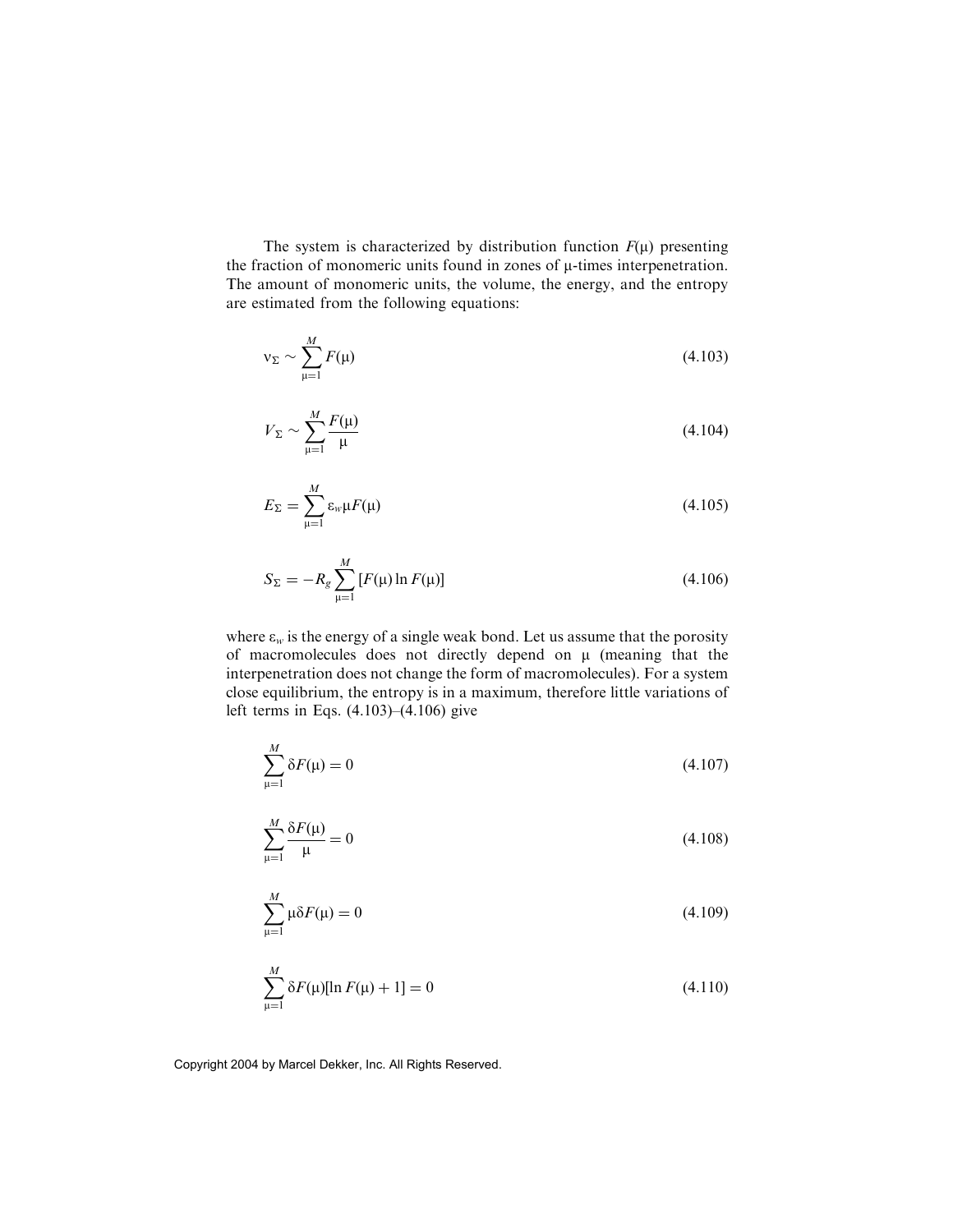From Eqs.  $(4.108)$ – $(4.110)$  we obtain

$$
\sum_{\mu=1}^{M} \delta F(\mu) [\ln F(\mu) + \gamma_1 + \mu \gamma_2 + \gamma_3/\mu] = 0
$$
\n(4.111)

where  $\gamma_1$ ,  $\gamma_2$ ,  $\gamma_3$  are some coefficients. Eq. (4.111) can be rewritten, taking into account that these coefficients are related to the parameters of interpenetration:

$$
F(\mu) = A_F \exp\left[\frac{\beta_v}{\mu} + \beta_e \varepsilon_w \mu\right]
$$
\n(4.112)

Equations  $(4.108)$ – $(4.112)$  provide the complete description of a macromolecular structure with interpenetration, while other effects (e.g., crosslinking) should be accounted for separately.

If interpenetration is accompanied by cross-linking, the contribution of each process to the total mechanical resistance is estimated from the following equations for volume, energy, and entropy:

$$
\delta V_{\Sigma} = \delta V_{ip} + \delta V_{cl} \tag{4.113}
$$

$$
\delta E_{\Sigma} = \delta E_{ip} + \delta E_{cl} \tag{4.114}
$$

$$
\delta S_{\Sigma} = \delta S_{ip} + \delta S_{cl} = \text{maximum} \Longrightarrow \delta S_{ip} = \delta S_{cl} \tag{4.115}
$$

Let us notice that the mechanical equilibrium for branched macromolecules is related to several cross-linking and interpenetration. When we talk about the interpenetration and cross-linking mechanisms for the deformation, we mean ''additional'' cross-linking or/and interpenetration. For deformations caused by compression (the current volume below the equilibrium volume), the number of cross-links is more than in equilibrium, while for decompression (the current volume above the equilibrium volume), the situation is contrary (reduction of the number of crosslinks). The tendency to interpenetration, respectively, predominates under the compression, while decompression decreases the factor of interpenetration.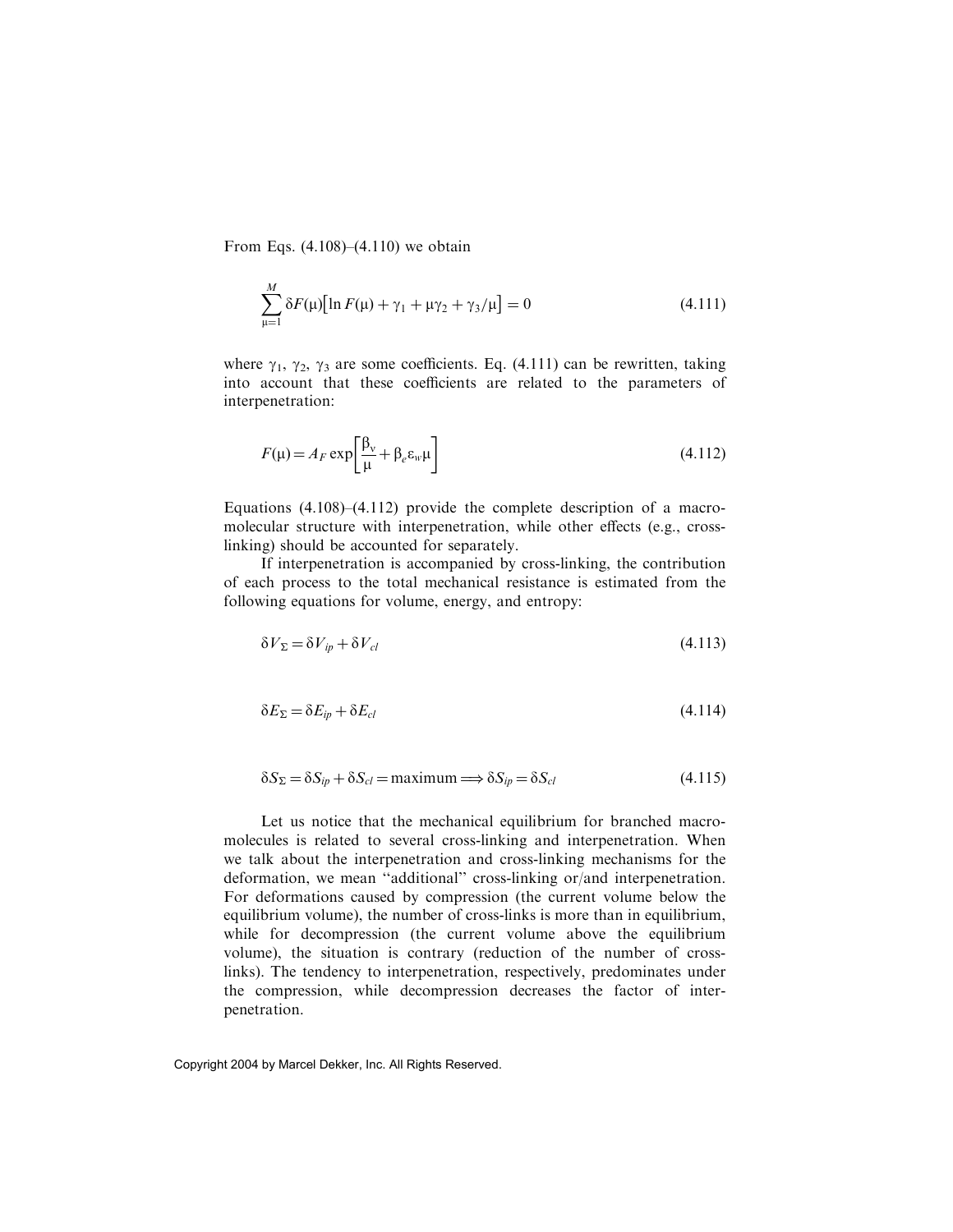The above equations allow us to estimate mechanical characteristics of macromolecular systems. For example Fig. 4.22 presents the value of pressure needed for cross-linking of different macromolecules.

As follows from Fig. 4.22, the most contribution to the mechanical resistance of polymeric materials is due to low-degree macromolecules. Since cross-linking is a high-energy process (on the contrary to interpenetration, which is a low-energy process, as noted above), cross-linking takes place mostly under lower pressures. The pressure needed for the formation of one additional cross-link in a macromolecule depends much on its weight: the increase of the degree of polymerization leads to the reduction of the pressure needed. This result is in accordance with known facts, such as the steric difficulties for the formation of cross-link in short macromolecules.

Now, let us consider the aspect of the relationship between interpenetration and the needed pressure. [Figure 4.23](#page-60-0) presents the value of pressure needed for interpenetration of macromolecules.

As follows from Fig. 4.23, the contribution of interpenetration increases with the deformation. The curve pressure vs. deformation exhibits a slow increase of the derivative. Physically, that means that the interpenetration is nonlinear factor of deformation.



FIG. 4.22 Pressure needed for additional cross-linking in macromolecules (number of branching  $m = 5$ ).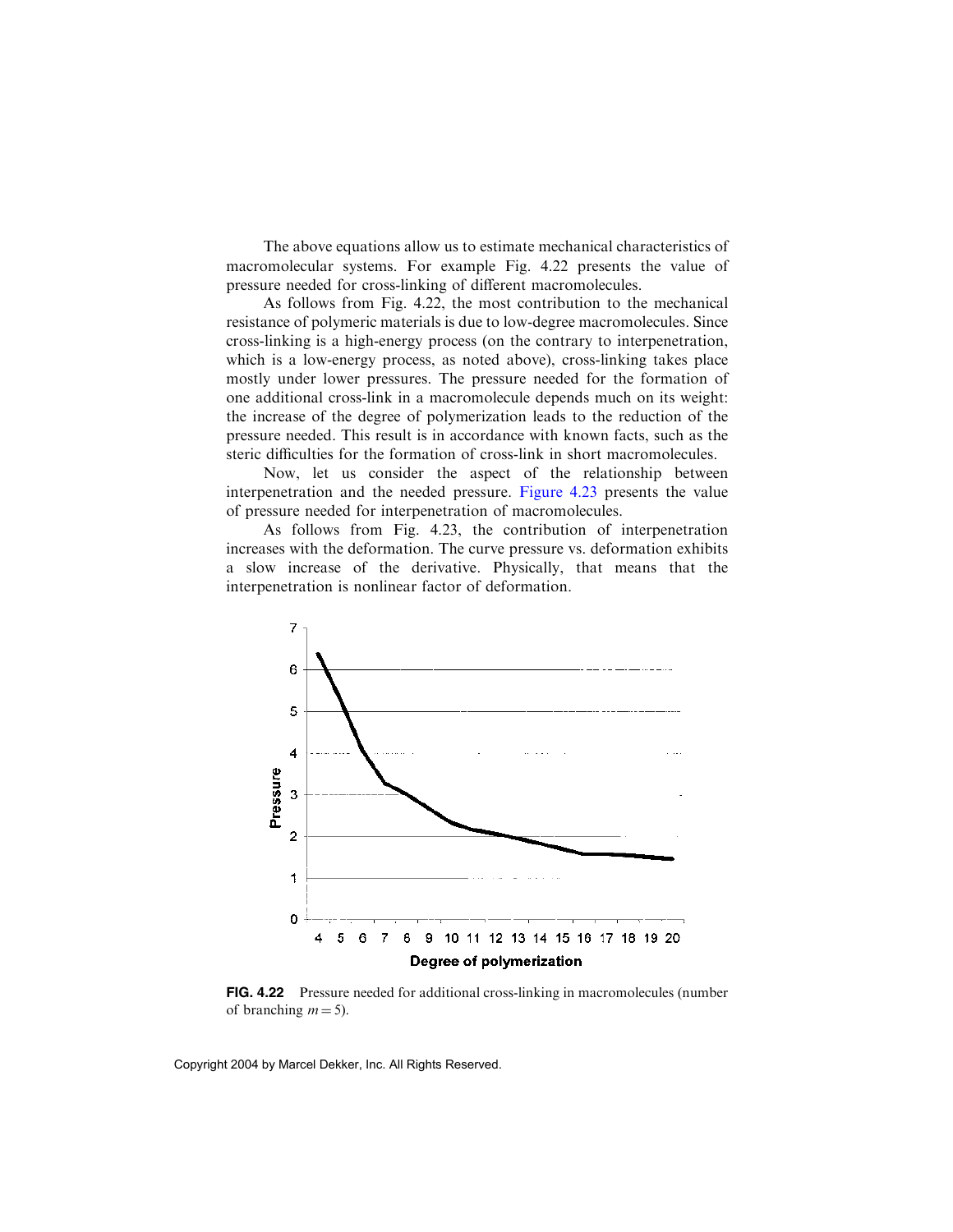<span id="page-60-0"></span>

FIG. 4.23 Pressure needed for interpenetration of macromolecules.

We notify that all kinds of deformations of polymeric materials can be considered as declinations of cross-linkage and interpenetration from their equilibrium values.

## IV. CONCLUSIONS

- 1. A principal problem in the preparation and the uses of adsorbents consists in the difficulties in avoiding the adsorption of undesirable fluids. In real industrial conditions, freshly prepared adsorbents may contain undesirable volatile components that reduce the adsorptive effectiveness of industrial adsorbents and may cause wrong results of experiments with the adsorbents.
- 2. The principal drawbacks of the existing volume-filling micropore theory (VFMT), assuming that adsorption in micropores is limited by their volume, include
	- a. The condensation approximation assuming that filling of micropores is determined only by their energy
	- b. Baseless assumptions about the energy distribution of micropores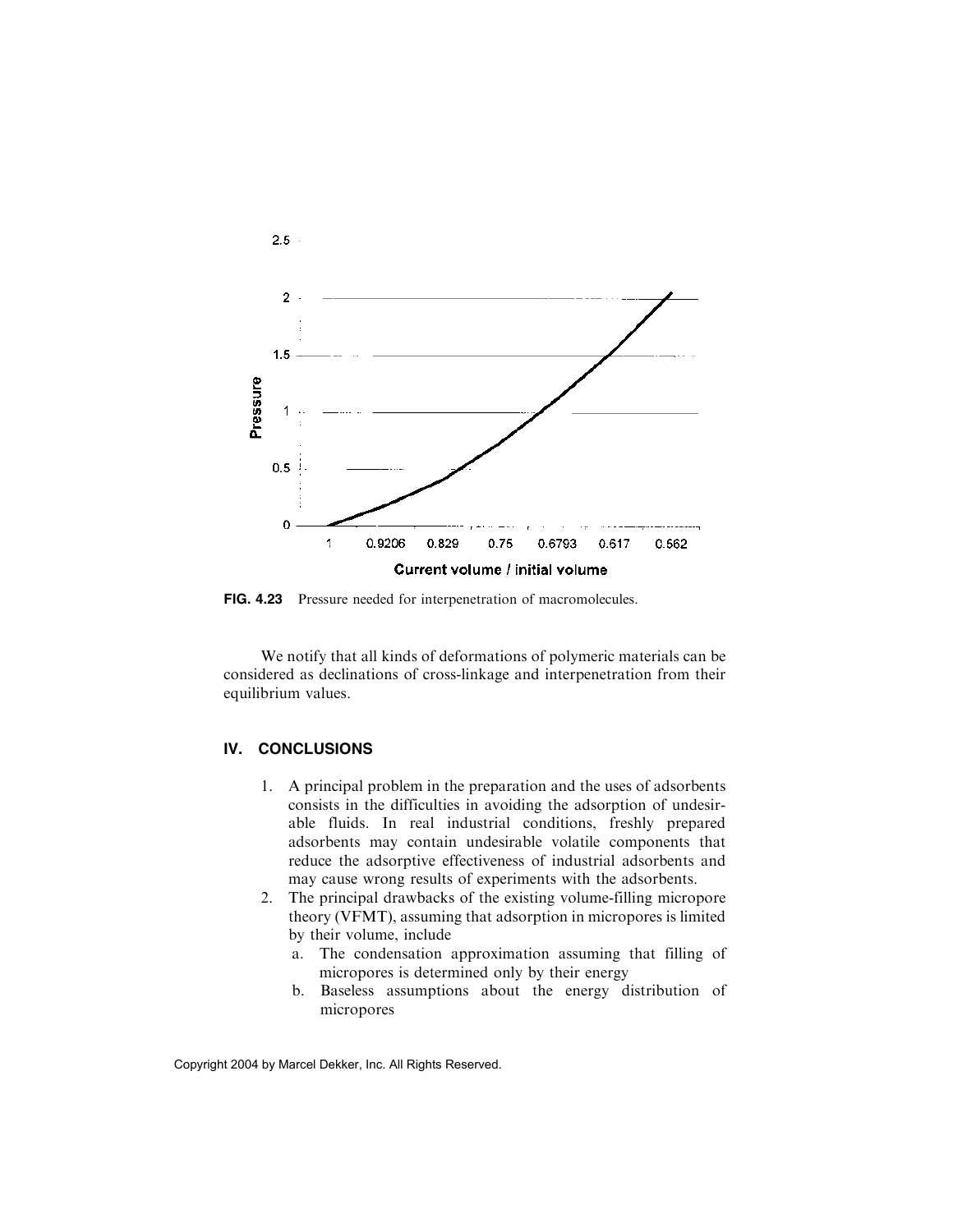- 3. The recently proposed Langmuir-like theory of filling of micropores, based on the assumption of Langmuir-like mechanism of pore–adsorbate interactions, neutralizes both above disadvantages of VFMT.
- 4. Both VFMT and Langmuir-like models suggest adsorption isotherm curves, the form of which is in accordance with experimental data. However, fitted parameters appearing in the Langmuir-like model are not empirical but semiempirical, on the contrary to VFMT. These parameters are more sensitive to properties of adsorbate. In the case of heterogeneous structures, the advantages of the Langmuir-like model become even more significant, because this does not need additional fitted parameters for taking into account the factor of heterogeneity (on the contrary to VFMT).
- 5. Among the existing models of percolation and permeability, the random trajectory approach is definitely preferable (for modeling both percolation and permeability), due to its ability to bring the relationship between the microscopic characteristics of a porous structure (distribution of solid particles in the number of their near neighbors) and its measurable properties.
- 6. The random trajectory method allows the solution of practically important problems, such as the evaluation of the permeability of catalyst carrier (in the simulation of mass transfer in the heterogeneous catalysis). All principal results obtained in the random trajectory model of catalyst carrier are in the accordance with known experimental facts.
- 7. Among existing theories of mechanical properties of porous materials, the following thermodynamic approaches are preferable:
	- a. The fractal-based model of irreversible changes in porous material acted by exterior tension
	- b. The statistical polymer-based model of reversible changes in polymeric porous material under exterior tension

# **REFERENCES**

- 1. Gregg, S.J.; Sing, K.S.W. Adsorption, Surface Area, and Porosity. 2nd ed.; Academic Press: London, 1982.
- 2. Noll, K.E.; Gounaris, V.; Hou, W.-S. Adsorption Technology (For Air and Water Pollution Control); Lewis Publishers: Chelsea, 1991.
- 3. Rudzinski, W.; Everett, D.H. Adsorption of Gases on Heterogeneous Surfaces; Academic Press: London, 1992.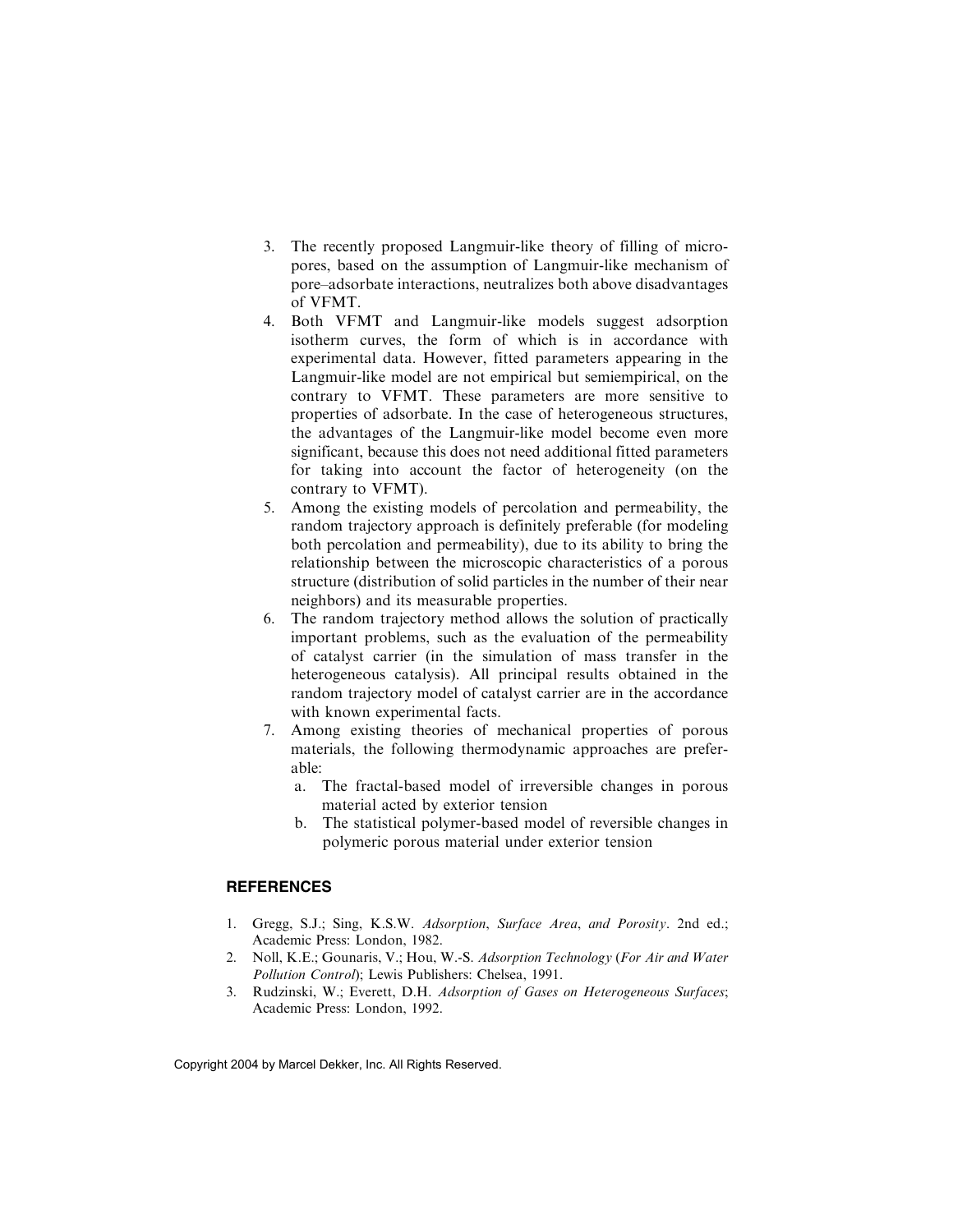- 4. Heffelfinger, G.S.; Van Swol, F.; Gubbins, K.E. Adsorption hysteresis in narrow pores. J. Chem. Phys. **1988**, 89 (8), 5202–5205.
- 5. Bojan, M.J.; Van Slooten, R.; Steele, W. Computer simulation studies of the storage of methane in microporous carbons. Sep. Sci. Technol. 1992, 27 (14), 1837–1856.
- 6. Visscher, P.B.; Cates, J.E. Simulation of porosity reduction in random structures. J. Mat. Res. 1990, 5 (10), 2184–2196.
- 7. Dubinin, M.M. Physical feasibility of Brunauer's micropore analysis method. J. Coll. Interface Sci. 1974, 46 (3), 351–356.
- 8. Dubinin, M.M.; Astakhov, V.A. Development of theories on the volume filling of micropores during the adsorption of gases and vapors by microporous adsorbents. 1. Carbon adsorbents. Izvestiya Akademii Nauk SSSR, Seriya Khimicheskaya 1971, (1), 5–11.
- 9. Stoeckli, F.; Morel, D. On the physical meaning of parameters  $E0$  and  $\beta$  in Dubinin's theory. Chimia 1980, 34 (12), 502–503.
- 10. Huber, U.; Stoeckli, F.; Houriet, J.P. A generalization of the Dubinin– Radushkevich equation for the filling of heterogeneous micropore systems in strongly activated carbons. J. Coll. Interface Sci. 1978, 67 (2), 195–203.
- 11. Stoeckli, F.; Ballerini, L. Evolution of microporosity during activation of carbon. Fuel 1991, 70 (4), 557–559.
- 12. McEnaney, B. Estimation of the dimensions of micropores in active carbons using the Dubinin–Raduskevich equation. Carbon 1987, 25 (1), 69–75.
- 13. Stoeckli, H.F.; Houriet, J. Ph. The Dubinin theory of micropore filling and the adsorption of simple molecules by active carbons over a large range of temperature. Carbon 1976, 14 (5), 253–256.
- 14. Romm, F. Thermodynamic description of a microporous material formation (linear steady-state approximation). J. Coll. Interface Sci. 1996, 179 (1), 1–11.
- 15. Tsunoda, R. Determination of micropore volumes of active carbon using Dubinin–Radushkevich plots. Bul. Chem. Soc. Japan 1977, 50 (8), 2058–2062.
- 16. Tsunoda, R. Adsorption of water vapor on active carbons: estimation of pore width. J. Coll. Interface Sci. 1990, 137 (2), 563–570.
- 17. Tsunoda, R. Relationships between adsorption parameters of the BET and the Dubinin–Radushkevich equations in nitrogen adsorption on active carbons. J. Coll. Interface Sci. 1987, 117 (1), 291–292.
- 18. Romm, F. Thermodynamics of microporous material formation. In: Surfactant Science Series, Interfacial Forces and Fields: Theory and Applications (Monographic series, ed.: Hsu, J.-P.), Chapter 2; Marcel Dekker: New York, 1999, pp. 35–80.
- 19. Romm, F. Thermodynamic description of formation of a microporous material (non-steady-state approximation). J. Coll. Interface Sci. 1996, 179 (1), 12–19.
- 20. Romm, F. Derivation of the equations for isotherm curves of adsorption on microporous gel materials. Langmuir 1996, 12 (14), 3490–3497.
- 21. Rudzinski, W.; Steele, W.A.; Zgrablich, G. Equilibria and dynamics of gas adsorption on heterogeneous solid surfaces. Stud Surf. Sci. Catal., 1997; 104. Elsevier: Amsterdam, Neth., 1997.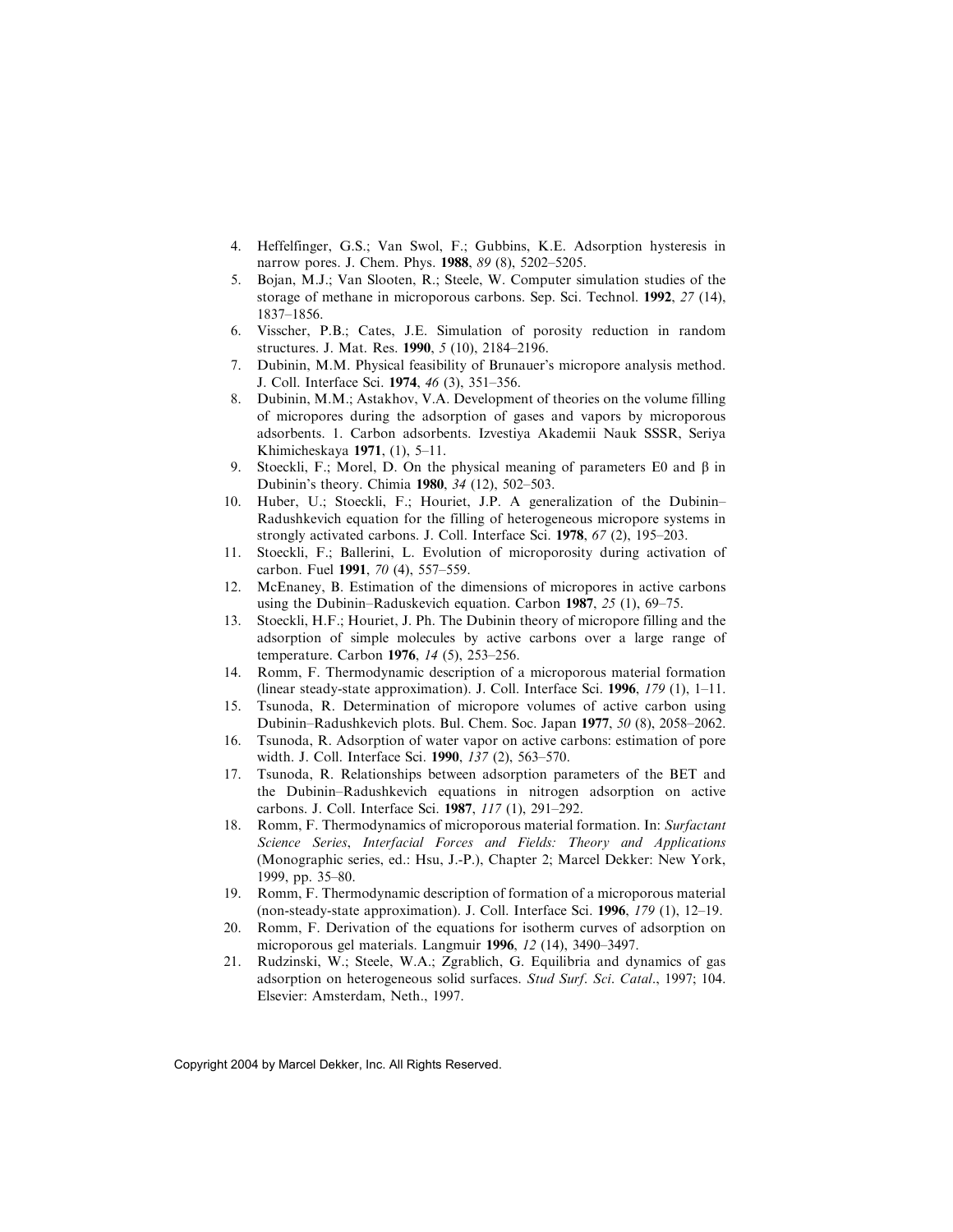- 22. Pride, S.R.; Flekkoy, E.G. Two-phase flow through porous media in the fixedcontact-line regime. Geosciences Rennes, Universite de Rennes 1, Rennes, Fr. Phys. Rev. E: Statistical Physics, Plasmas, Fluids, and Related Interdisciplinary Topics 1999, 60 (4-B), 4285–4299.
- 23. Kling, A.; Barao, F.; Nakagawa, M.; Tavora, L.; Vaz, P. (Eds.). Advanced Monte Carlo for Radiation Physics, Particle Transports Simulation and Applications. Proc. Conf. 2000, Lisbon, Portugal, 2001.
- 24. Cohen, R.; ben-Avraham, D.; Havlin, S. Percolation critical exponents in scalefree networks. Phys. Rev. E: Statistical, Nonlinear, and Soft Matter Physics 2002, 66 (3-2A), 36113/1–36113/4.
- 25. Davies, Graham M.; Seaton, Nigel A. Predicting adsorption equilibrium using molecular simulation. AIChE J. 2000, 46 (9), 1753–1768.
- 26. Heuchel, M.; Davies, G. M.; Buss, E.; Seaton, N. A. Adsorption of carbon dioxide and methane and their mixtures on an activated carbon: Simulation and experiment. Langmuir 1999, 15 (25), 8695–8705.
- 27. Murray, K.L.; Seaton, N.A.; Day, M.A. Use of mercury intrusion data, combined with nitrogen adsorption measurements, as a probe of pore network connectivity. Langmuir 1999, 15 (23), 8155–8160.
- 28. Davies, G.M.; Seaton, N.A. The effect of the choice of pore model on the characterization of the internal structure of microporous carbons using pore size distributions. Carbon 1998, 36 (10), 1473–1490.
- 29. Boulton, K. L.; Lopez-Ramon, M. V.; Davies, G. M.; Seaton, N. A. Effect of assumed pore shape and interaction parameters on obtaining pore size distributions from adsorption measurements. Special Publication— Royal Society of Chemistry 1997, 213(Characterisation of Porous Solids IV), 504–511.
- 30. Lopez-Ramon, M.V.; Jagiello, J.; Bandosz, T.J.; Seaton, N.A. Determination of the Pore Size Distribution and Network Connectivity in Microporous Solids by Adsorption Measurements and Monte Carlo Simulation. Langmuir 1997, 13 (16), 4435–4445.
- 31. Schoelkopf, J.; Ridgway, C.J.; Gane, P.A.C.; Matthews, G.P.; Spielmann, D.C. Measurement and network modeling of liquid permeation into compacted mineral blocks. J. Coll. Interface Sci. 2000, 227 (1), 119–131.
- 32. Gane, P.A.; Kettle, J.P.; Matthews, G.P.; Ridgway, C.J. Void space structure of compressible polymer spheres and consolidated calcium carbonate papercoating formulations. Ind. Engng. Chem. Res. 1996, 35 (5), 1753–1764.
- 33. Romm, F. Modeling of percolation–permeability in microporous systems. J. Coll. Interface Sci. 2000, 232 (1), 121–125.
- 34. Romm, F. Random Trajectory Modeling of limited-volume percolation in a microporous structure. J. Coll. Interface Sci. 2001, 240 (1), 368–371.
- 35. Romm, F. Evaluation of permeability of microporous media, using the modified random-trajectory approach. J. Coll. Interface Sci. 2002, 250 (1), 191–195.
- 36. Kikuchi, R.; Chen, L.-Q. Theoretical investigation of the thermodynamic stability of nanoscale systems III. Thin film with an IPB. Nanostruct. Mat. 1995, 5 (7/8), 745–754.